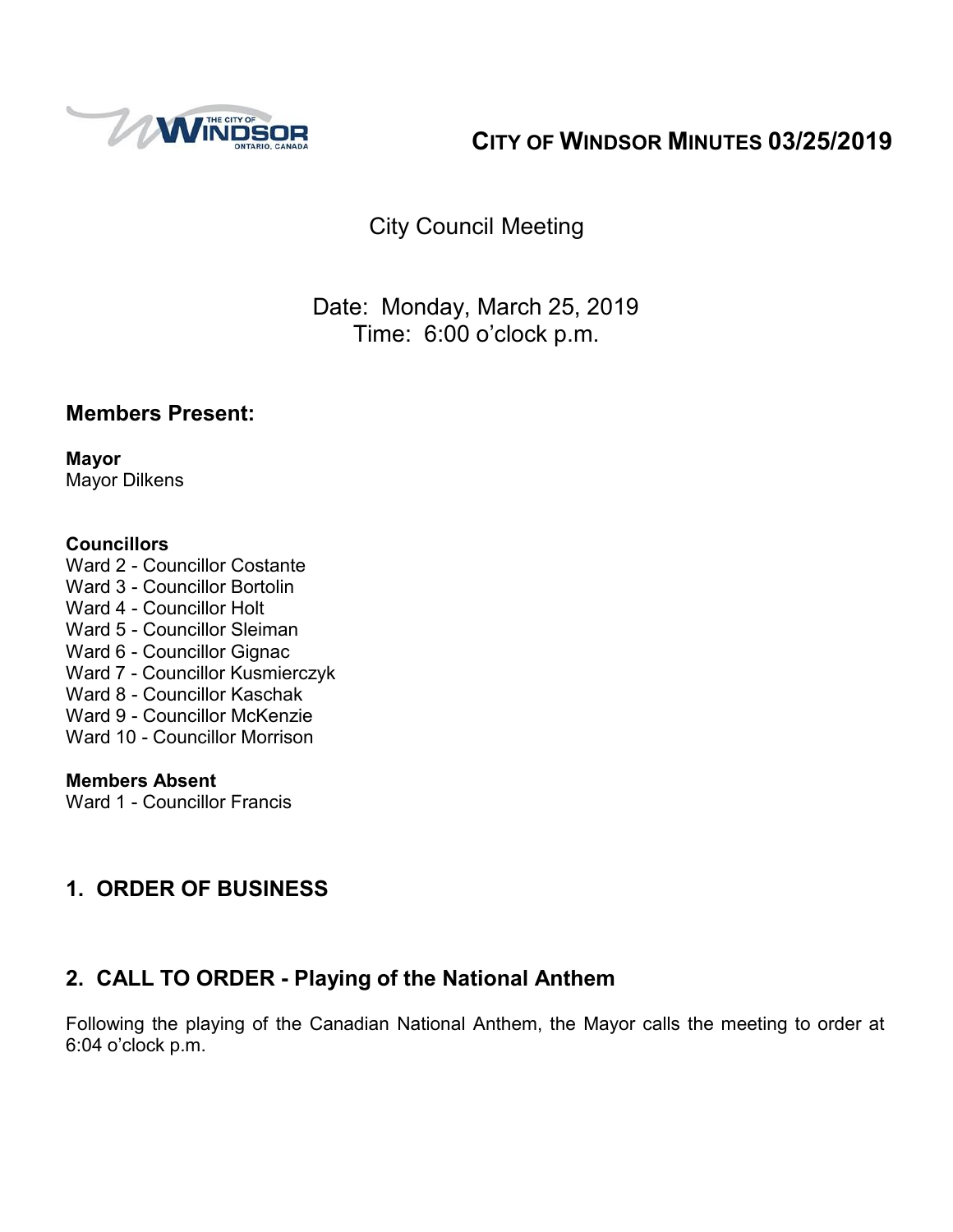### **3. DISCLOSURE OF PECUNIARY INTEREST AND THE GENERAL NATURE THEREOF**

Councillor Bortolin discloses an interest and abstains from voting on Item 8.1 being the report of the Landscape Architect and the Environment and Sustainability Coordinator dated January 29, 2019 entitled "Downtown Windsor Community Collaborative (DWCC) Community Garden Request at Caron Ave Park", as the DWCC is his employer.

## **4. ADOPTION OF THE MINUTES**

#### **4.1. Adoption of the Windsor City Council meeting minutes held February 25, 2019**

Moved by: Councillor Kusmierczyk Seconded by: Councillor McKenzie

That the minutes of the meeting of Council held February 25, 2019 **BE ADOPTED** as presented. Carried.

Report Number: SCM 103/2019

## **4.2. Adoption of the 2018-2022 Windsor City Council Orientation Planning and Development Services meeting minutes held January 7, 2019**

Moved by: Councillor Kusmierczyk Seconded by: Councillor McKenzie

That the minutes of the 2018-2022 Windsor City Council Orientation – Health and Safety Training Session held March 4, 2019 **BE ADOPTED** as presented. Carried.

Report Number: SCM 100/2019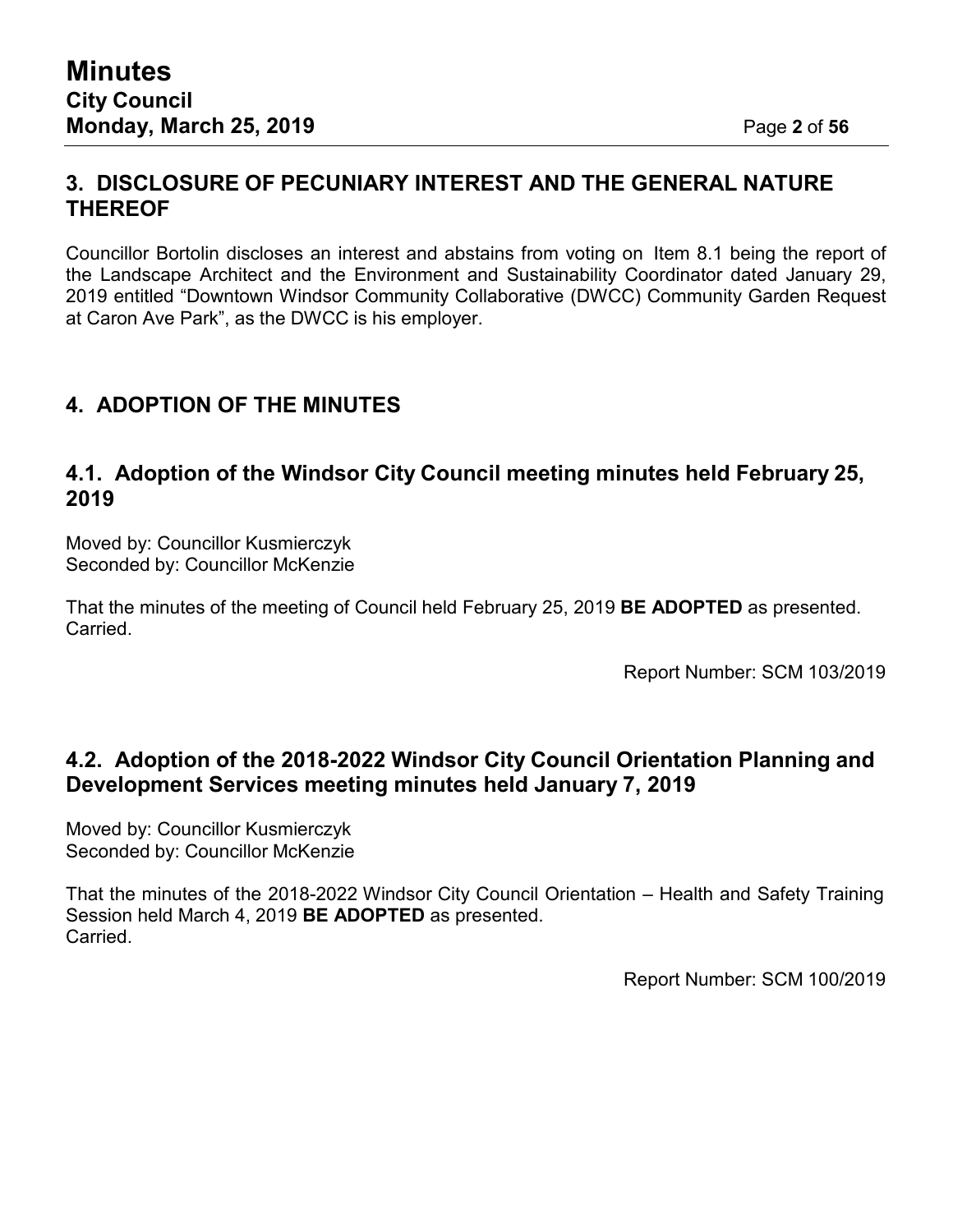## **4.3. Adoption of the Windsor City Council meeting minutes held March 4, 2019**

Moved by: Councillor Kusmierczyk Seconded by: Councillor McKenzie

That the minutes of the meeting of Council held March 4, 2019 **BE ADOPTED** as presented. Carried.

Report Number: SCM 102/2019

## **5. NOTICE OF PROCLAMATIONS**

"Earth Hour" – March 30, 2019, 8:30 p.m. – 9:30 p.m. "Easter Seals Month" – March 2019 "Nutrition Month" – March 2019 "Children's Wish Month" – March 2019 "Run for Rocky Day" – April 9, 2019

#### **Flag Raising:**

"Children's Wish Month" – March 25, 2019 "Run for Rocky Day" – April 9, 2019

## **6. COMMITTEE OF THE WHOLE**

Moved by: Councillor Morrison Seconded by: Councillor Sleiman

That Council do now rise and move into Committee of the Whole with the Mayor presiding for the purpose of dealing with:

- (a) communication items;
- (b) consent agenda;
- (c) hearing requests for deferrals, referrals and/or withdrawals of any items of business;
- (d) hearing presentations and delegations;
- (e) consideration of business items;
- (f) consideration of Committee reports:
	- (i) **Report of Special In-Camera Meeting or other Committee as may be held prior to Council** (if scheduled); and

(g) consideration of by-law 35-2019 through 42-2019 (inclusive).

Carried.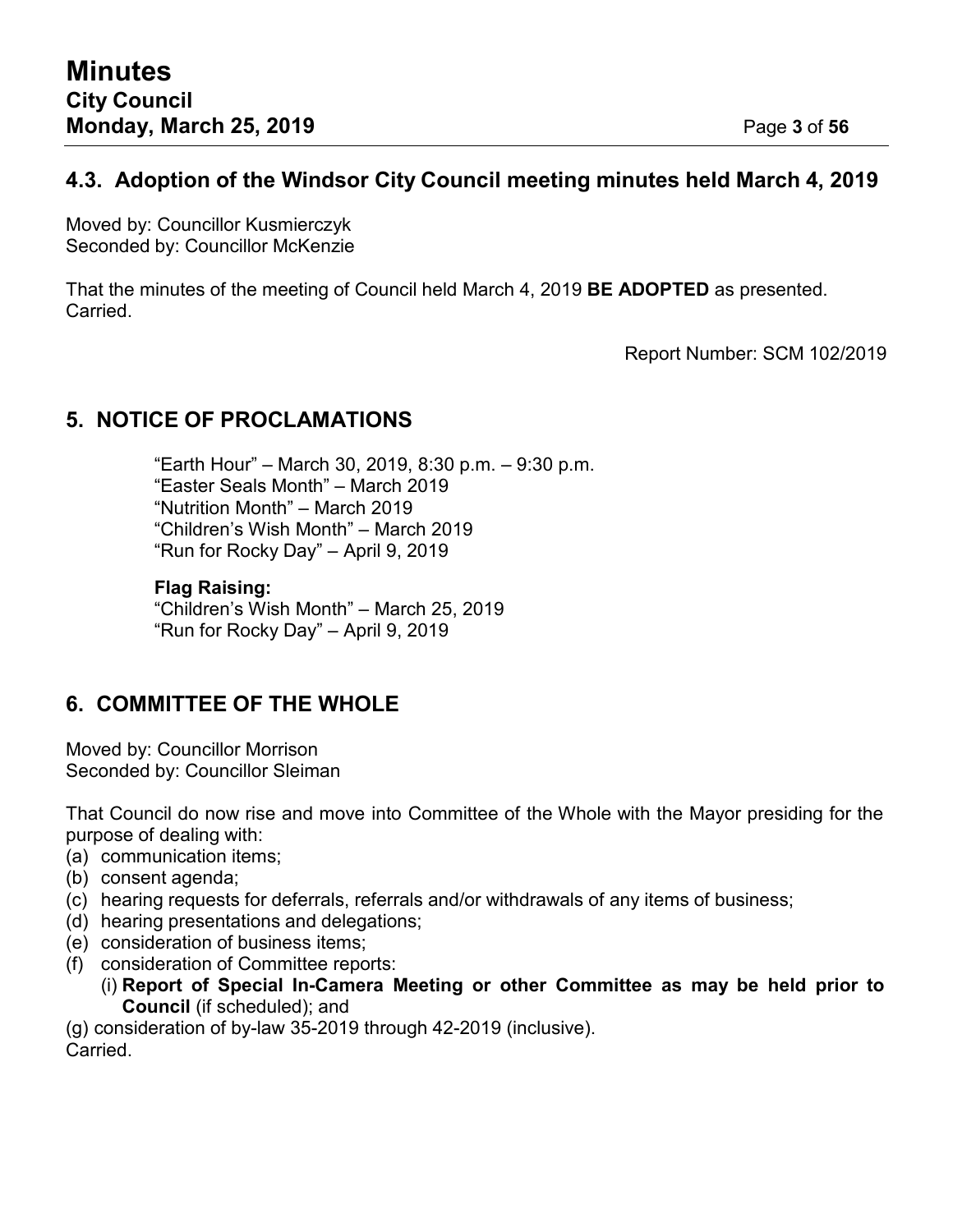## **7. COMMUNICATIONS INFORMATION PACKAGE**

## **7.1. Correspondence Monday, March 25, 2019**

Moved by: Councillor Bortolin Seconded by: Councillor Costante

Decision Number: CR119/2019

That the following Communication Items 7.1.2 through 7.1.16, inclusive as set forth in the Council Agenda **BE REFERRED** as noted:

| No.   | Sender                                            | Subject                                                                                                                                                                                                                                                                                                                                                                                                                                                                                                                                            |
|-------|---------------------------------------------------|----------------------------------------------------------------------------------------------------------------------------------------------------------------------------------------------------------------------------------------------------------------------------------------------------------------------------------------------------------------------------------------------------------------------------------------------------------------------------------------------------------------------------------------------------|
| 7.1.1 | Ministry of<br>Environment,<br>Conservation and   | <b>Environmental Compliance Approval Application</b><br>regarding Sanitary and Storm Sewers on Aubin Rd.                                                                                                                                                                                                                                                                                                                                                                                                                                           |
|       | Parks                                             | <b>City Engineer</b><br>SW/13441<br>Note & File                                                                                                                                                                                                                                                                                                                                                                                                                                                                                                    |
| 7.1.2 | Ministry of<br>Environment                        | Application of renewal for permit to take water for<br>commercial purposes, Ambassador Golf Club Inc.                                                                                                                                                                                                                                                                                                                                                                                                                                              |
|       |                                                   | EI/10822<br><b>City Engineer</b><br>Note & File                                                                                                                                                                                                                                                                                                                                                                                                                                                                                                    |
| 7.1.3 | <b>Windsor Essex</b><br><b>County Health Unit</b> | Letter to the provincial government to request a<br>provincial dental program for low-income seniors.<br><b>Commissioner, Community Health &amp; Development</b><br>MH2019<br>Note & File                                                                                                                                                                                                                                                                                                                                                          |
| 7.1.4 | Town of Tecumseh                                  | Public Meeting Tuesday April 9, 2019 at 6:30 p.m. in<br>the Town Municipal Office at 917 Lesperance Road<br>to consider a proposed Zoning By-law amendment<br>to rezone an approximate 1.18 hectare (2.9 acre)<br>parcel of land on the south side of North Talbot Rd.,<br>approximately 95 metres east of its intersection with<br>Walker Rd. from "Neighbourhood Commercial Zone"<br>to a site-specific "Business Park Zone".<br><b>City Planner</b><br><b>City Solicitor</b><br><b>Development Applications Clerk</b><br>GM 2019<br>Note & File |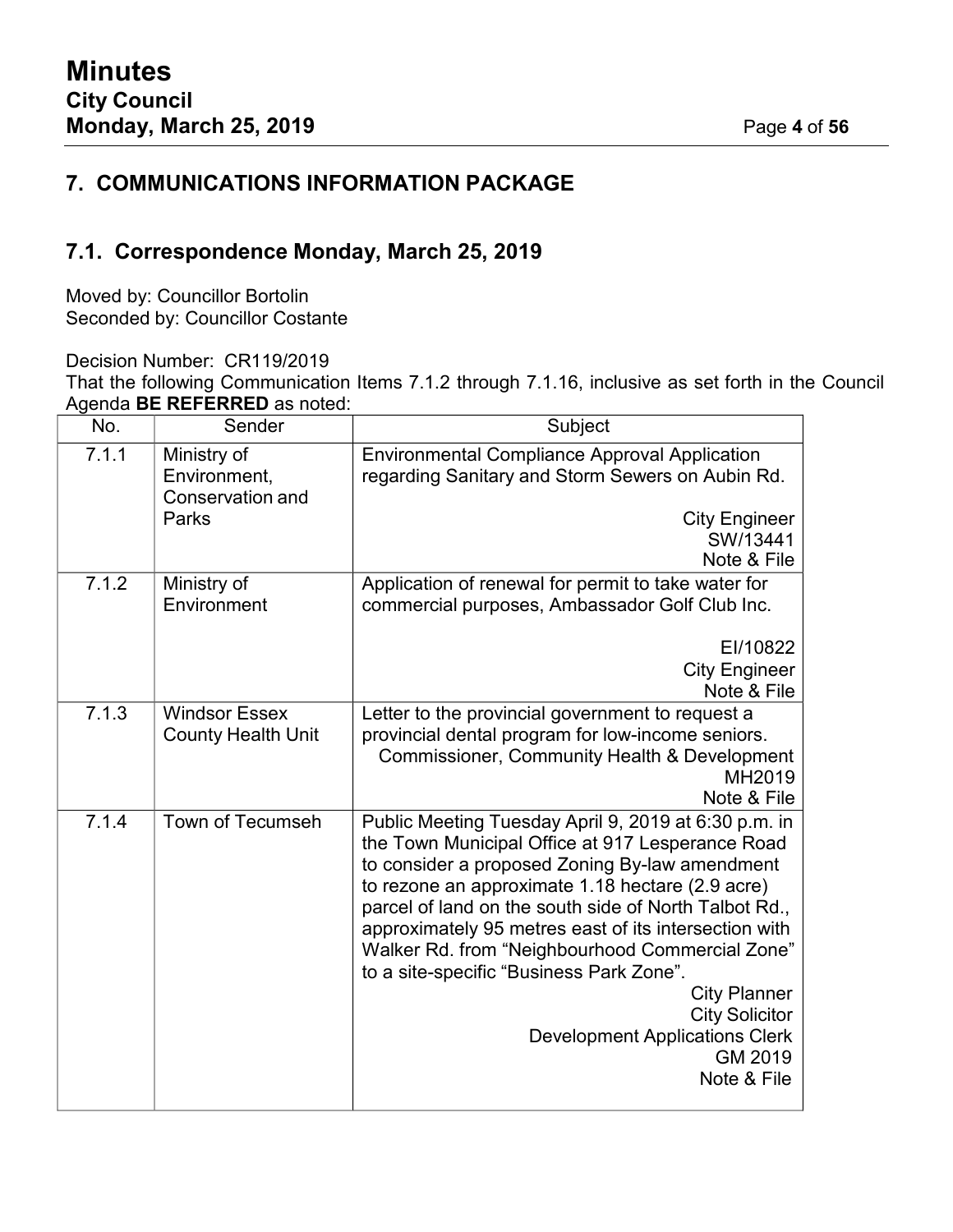## **Minutes City Council Monday, March 25, 2019** Page **5** of **56**

| No.    | Sender                                                                   | Subject                                                                                                                                                                                                                                                                                            |
|--------|--------------------------------------------------------------------------|----------------------------------------------------------------------------------------------------------------------------------------------------------------------------------------------------------------------------------------------------------------------------------------------------|
| 7.1.5  | Office of the City<br><b>Clerk</b>                                       | Letter to the City of Detroit regarding the storage of<br>Petroleum Coke along the Detroit River.<br><b>City Engineer</b>                                                                                                                                                                          |
|        |                                                                          | <b>Windsor Essex County Environment Committee</b><br>EW/9643<br>Note & File                                                                                                                                                                                                                        |
| 7.1.6  | <b>Refinery General</b><br>Manager, Marathon<br><b>Petroleum Company</b> | A letter in response to the March 14, 2019 letter<br>regarding the storage of Petroleum Coke along the<br>Detroit River, refuting these allegations.                                                                                                                                               |
|        |                                                                          | <b>City Engineer</b><br><b>Windsor Essex County Environment Committee</b><br>EW/9643<br>Note & File                                                                                                                                                                                                |
| 7.1.7  | City Planner /<br><b>Executive Director</b>                              | Application for Zoning Amendment, The Walker<br>Power Building Inc., to allow a redevelopment of<br>existing site for a business park including office,<br>retail and restaurant uses, 325 Devonshire Rd.                                                                                          |
|        |                                                                          | ZB13424<br>Note & File                                                                                                                                                                                                                                                                             |
| 7.1.8  | City Planner /<br><b>Executive Director</b>                              | Application for Zoning Amendment and Official Plan<br>Amendment, Farhi Holdings Corporation,<br>Application to amend Zoning By-law 8600 to allow<br>redevelopment of the subject site for a mix of<br>residential, commercial and institutional uses, 1600<br>Lauzon Rd.<br>ZO13435<br>Note & File |
| 7.1.9  | City Planner /<br><b>Executive Director</b>                              | Application for Zoning Amendment and Official Plan<br>Amendment, Farhi Holdings Corporation,<br>Application to amend Zoning By-law 8600 to allow<br>redevelopment of the subject site for a mix of<br>residential, commercial and institutional uses, 1600<br>Lauzon Rd.                           |
|        |                                                                          | ZB/13436<br>Note & File                                                                                                                                                                                                                                                                            |
| 7.1.10 | City Planner /<br><b>Executive Director</b>                              | Application for Draft Plan of Subdivision<br>/Condominium, Farhi Holdings Corporation,<br>Application to Approve a Plan of Subdivision with 12<br>Residential Units, 1600 Lauzon Rd.<br>ZP/13437<br>Note & File                                                                                    |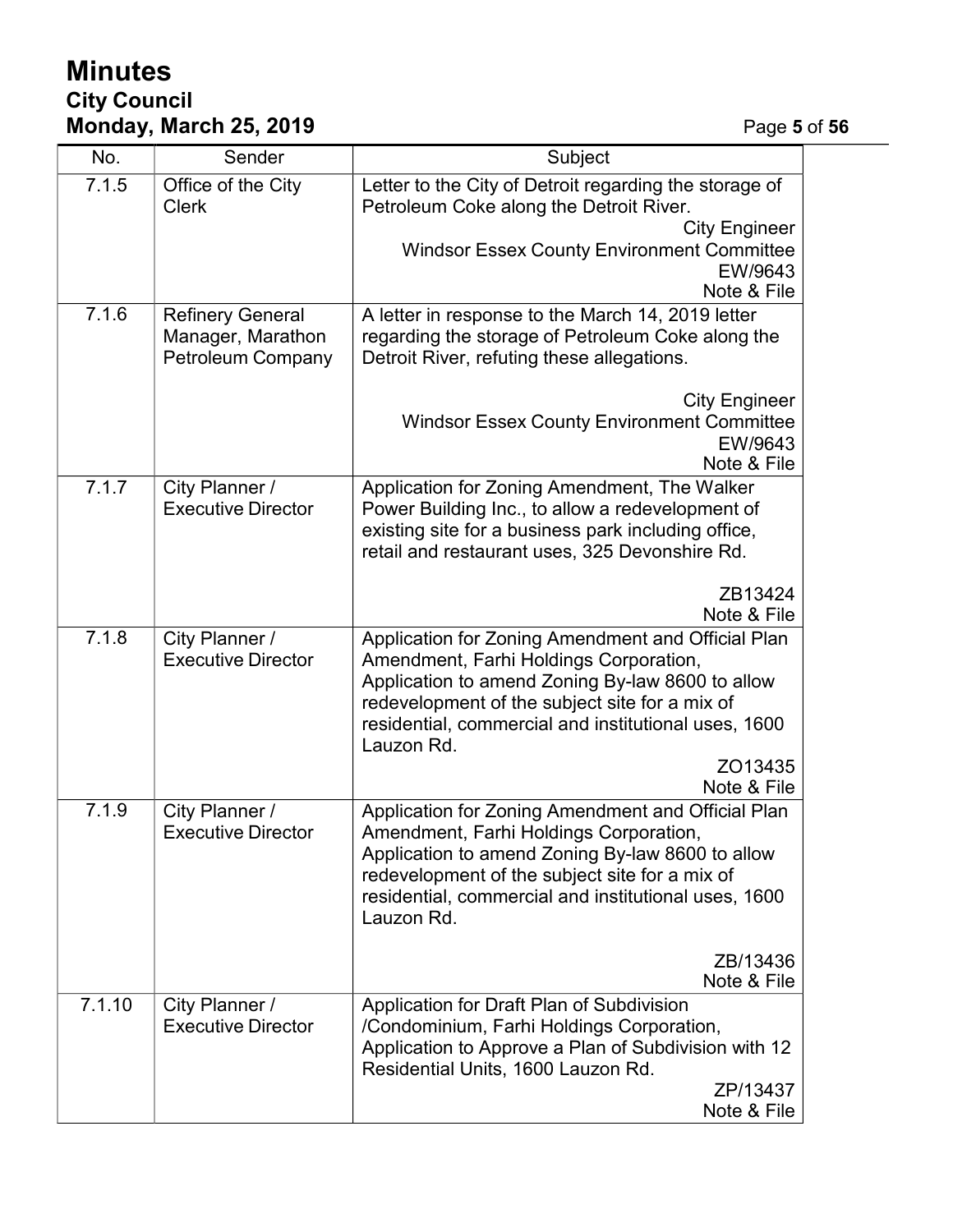## **Minutes City Council Monday, March 25, 2019** Page **6** of **56**

| No.     | Sender                                                        | Subject                                                                                                                                                                                                                                                  |
|---------|---------------------------------------------------------------|----------------------------------------------------------------------------------------------------------------------------------------------------------------------------------------------------------------------------------------------------------|
| 7.1.11  | City Planner /<br><b>Executive Director</b>                   | Application for Zoning Amendment, Frank Scarfone,<br>Application to amend Zoning By-law 8600 to allow a<br>Residential District, 1004 Pearson Ave., 0 Beverly<br>Glen St. & 0 Florence Ave.                                                              |
|         |                                                               | ZB/13443<br>Note & File                                                                                                                                                                                                                                  |
| 7.1.12  | Manager of Urban<br>Design                                    | Application for Site Plan Approval, Dr. Matthew<br>Duronio, Partial Demolition and Renovation of<br>Existing Building into a Dental Office, 1211 Lauzon<br>Rd.                                                                                           |
|         |                                                               | ZS/13433<br>Note & File                                                                                                                                                                                                                                  |
| 7.1.13  | Manager of Urban<br>Design                                    | Application for Site Plan Approval, Z's Auto Centre,<br>New 1 Storey Building to be an Auto Repair Centre<br>(Dealership, Repair Garage, Showroom) and<br>Commercial Office, 0 Tecumseh Rd. E. (11145<br>Tecumseh Rd. E.)                                |
|         |                                                               | ZS/13434<br>Note & File                                                                                                                                                                                                                                  |
| 7.1.14  | Manager of Urban<br>Design                                    | Application for Site Plan Approval, 2616766 Ontario<br>Inc., New Convenience Store and Gas bar, 9985<br>Tecumseh Rd. E.                                                                                                                                  |
|         |                                                               | ZS/13448<br>Note & File                                                                                                                                                                                                                                  |
| 7.1.15  | Committee of<br>Adjustment/Consent<br><b>Authority Agenda</b> | Applications heard by the Committee of<br>Adjustment/Consent Authority, afternoon of<br>Thursday, March 21, 2019, 350 City Hall Square<br>West, 2 <sup>nd</sup> Floor, Rood 204, 350 City Hall Square<br>West, Windsor, Ontario<br>ZC2019<br>Note & File |
| 7.1.16. | President, Windsor<br><b>District Labour</b><br>Council       | Letter received March 25, 2019 regarding labour<br>dispute with Windsor Essex County Health Unit<br>MH2019<br>Note & File                                                                                                                                |

Carried.

Report Number: CMC 5/2019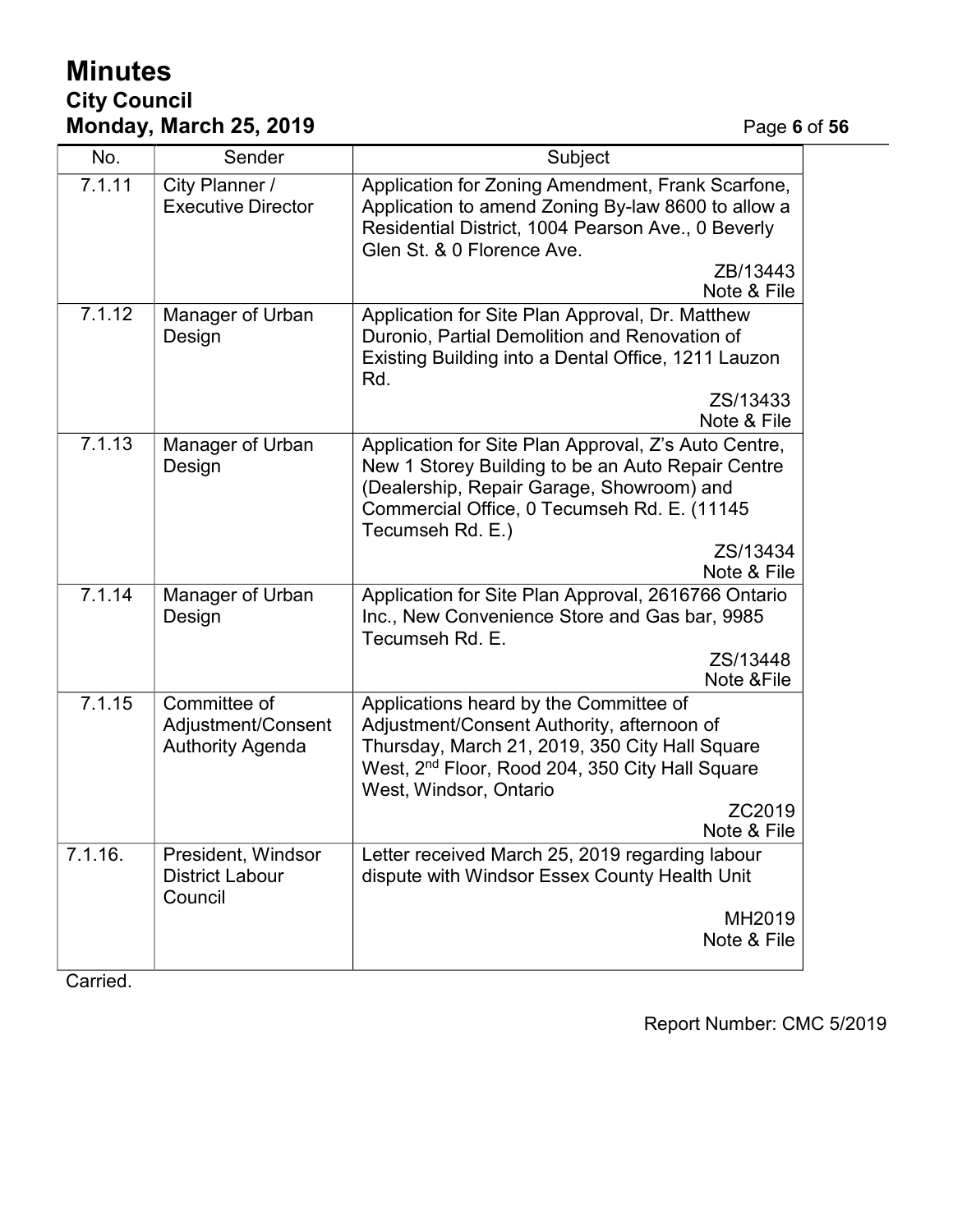#### **7.2. Mayor, Councillors and Appointees Statement of Remuneration and Expenses for 2018**

Moved by: Councillor Gignac Seconded by: Councillor McKenzie

Decision Number: CR120/2019

That the report of the City Treasurer regarding the Mayor, Councillors and Appointees 2018 Statement of Remuneration and Expenses **BE RECEIVED** for information; and further,

That in a municipal election year, **NO COUNCILLOR SHALL BE PERMITTED** to commit to any conferences after the date of an election in a municipal election year; and further,

That Administration **BE DIRECTED** to prepare a report for Council's consideration on a process that would allow all members of Council to access conference materials and summary notes for information purposes, from those Councillors that attend conferences. Carried.

> Report Number: C 43/2019 Clerk's File: ACO/7090

## **7.3. Pay As You Go Transfer (PAYG) For Eligible 2018 Computer Equipment Related Expenses - City Wide**

Moved by: Councillor Bortolin Seconded by: Councillor Costante

#### Decision Number: CR121/2019

That City Council **RECEIVE** for information that \$912,969 was transferred from the Pay As You Go (PAYG) Leasing Reserve Fund 170 to the operating account Dept. ID 0125413, Products 5007, 5008 and 2844 for eligible 2018 computer, server and network related expenses in compliance with the Pay As You Go Plan adopted by City Council in 2002 (B42-2002 and B43-2002), in compliance with the method of tracking and recording the expenses for networking equipment as adopted by City Council in 2006 (CR160/2006), in compliance with the method of tracking and recording the expenses for servers as adopted by City Council in 2006 (CR175/2006) and in compliance with the method of reporting as adopted by City Council in 2007 (CR50/2007). Carried.

> Report Number: CM 13/2019 Clerk's File: AE2019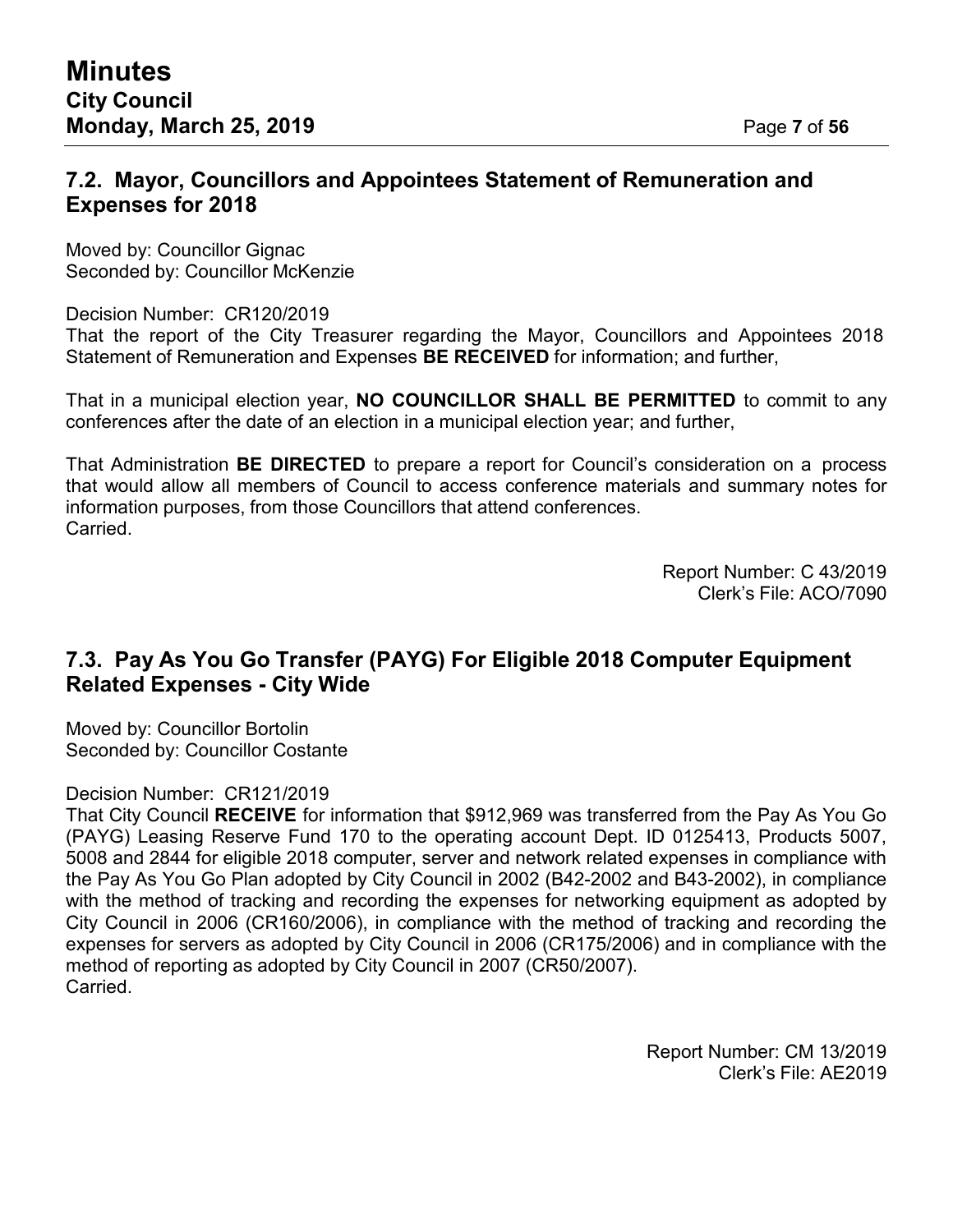## **7.4. PC Maintenance/Support Transfer for 2018 Related Expenses - City Wide**

Moved by: Councillor Bortolin Seconded by: Councillor Costante

#### Decision Number: CR122/2019

That City Council **RECEIVE** for information that \$2,206,046 was transferred from the PC Maintenance/Support Reserve Fund 177 to the operating account Dept Id. 0125413 (Product 5006) for eligible 2018 expenses related to supporting the corporate computer systems in compliance with the PC Maintenance and Support Reserve Fund plan adopted by City Council in 2005 (CR783/2005) and in compliance with the method of reporting as adopted by City Council in 2007 (CR52/2007).

Carried.

Report Number: CM 12/2019 Clerk's File: AE2019

## **8. CONSENT AGENDA**

## **8.1. Downtown Windsor Community Collaborative (DWCC) Community Garden Request at Caron Ave Park - Ward 3**

Moved by: Councillor Kusmierczyk Seconded by: Councillor Gignac

Decision Number: CR123/2019

That Council **APPROVE** the relocation of the community garden from Bruce Avenue Park to Caron Avenue park (PLAN 282 BLK 3 LOT 15;S PT LOT 14) within an area not larger than 842 square meters (9063 sq. ft) as described on the attached plan (Appendix A); and,

That Council **APPROVE** the request from The Downtown Windsor Community Collaborative (1005 Victoria Ave, Windsor, Bob Cameron, Executive Director), to be the licensed user of the community garden. The term of the license is from April 1<sup>st</sup> 2019 to March 31<sup>st</sup> 2021; and,

That the Chief Administrative Officer and City Clerk **BE AUTHORIZED** to sign the license agreement attached (Appendix B), satisfactory in technical content to the Corporate Leader, Parks, Recreation & Culture and Facilities, in financial content to the City Treasurer and in form to the City Solicitor**.**

Carried.

Councillor Bortolin discloses an interest and abstains from voting on this matter.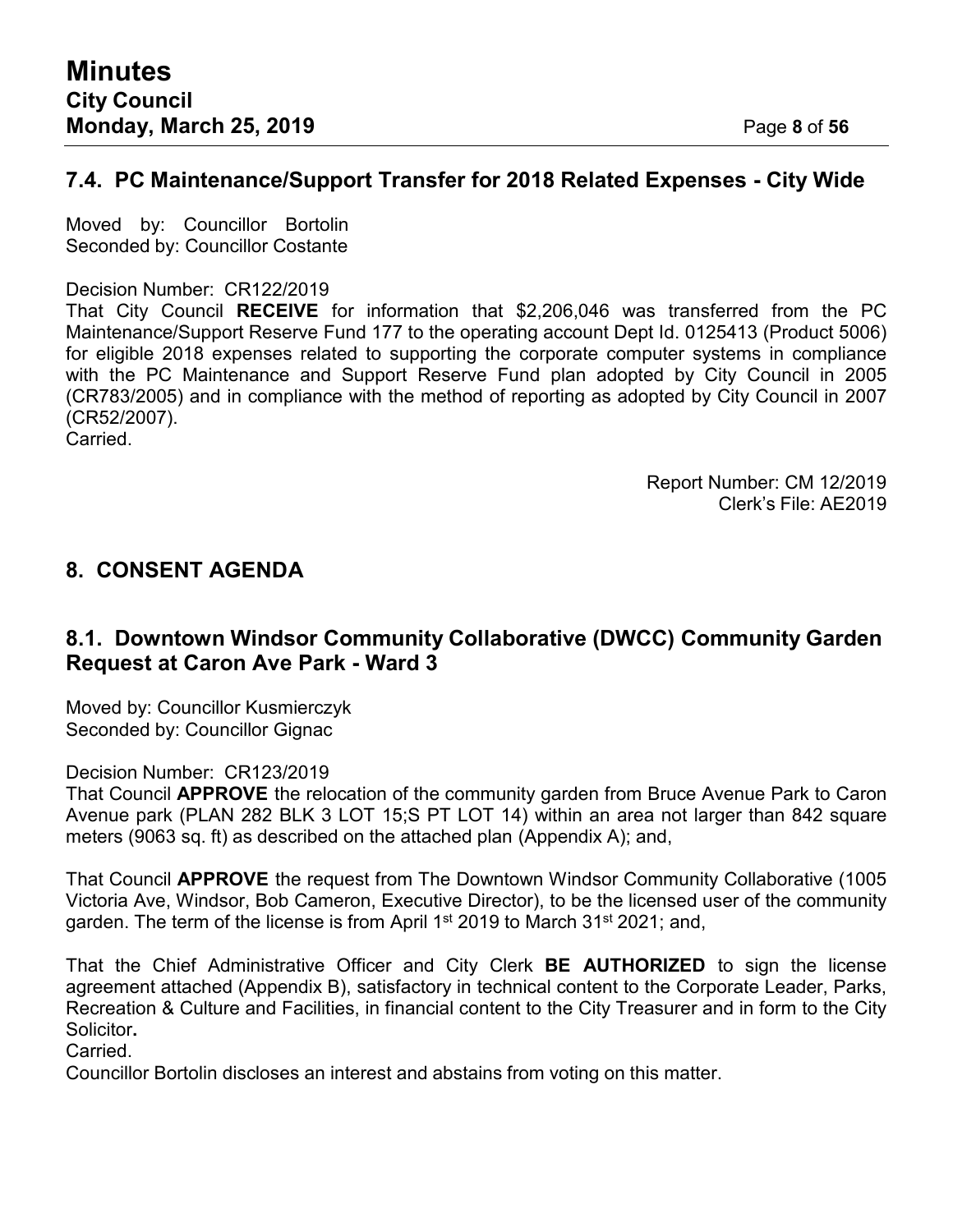**Minutes City Council Monday, March 25, 2019** Page **9** of **56**

Report Number: S 33/2019 Clerk's File: SR/13438

## **8.6. Campaign 911 Report Impaired Drivers - MADD Request for Signage - City Wide**

Moved by: Councillor Kusmierczyk Seconded by: Councillor Gignac

Decision Number: CR130/2019

That Council **APPROVE** the request by Mothers Against Drunk Driving (MADD) Windsor and Essex County to re-install new "Campaign 911 – Report Impaired Drivers" in existing locations and up to 15 new signs; and,

That Council **APPROVE** the use of oversized 24" x 30" and 4' x 8' signs; and,

That Council **AUTHORIZE** the City Engineer to determine and approve final sign locations. Carried.

> Report Number: C 22/2019 Clerk's File: ST2019

#### **8.7. Russette Drain Provisional By-Law for Repair and Improvement**

Moved by: Councillor Kusmierczyk Seconded by: Councillor Gignac

Decision Number: CR131/2019

That Council **ADOPT** the drainage report completed by Rood Engineering Inc. dated December 18, 2018 (attached), for the repair and improvement to the Russette Drain by giving first and second readings to Provisional By-law 41-2019 in accordance with Section 45 of the *Ontario Drainage Act.* Carried.

> Report Number: C 24/2019 Clerk's File: SW2019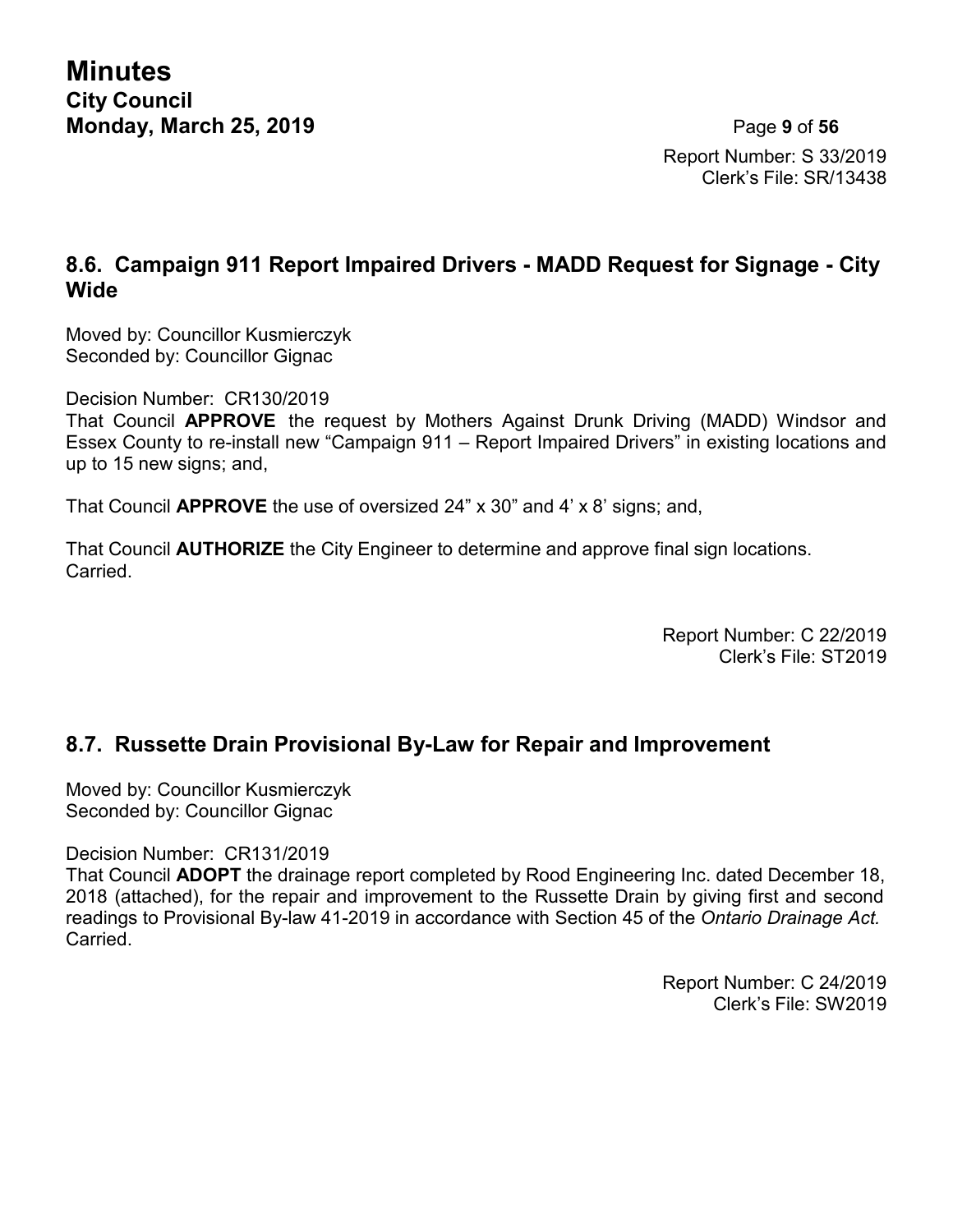## **Minutes City Council Monday, March 25, 2019** Page **10** of **56 8.8. CQ22-2018 E.C. Row Expressway Collisions - Lauzon Parkway to Banwell Road - WARDS 7, 8 & 9**

Moved by: Councillor Kusmierczyk Seconded by: Councillor Gignac

Decision Number: CR132/2019 ETPS 655 That the report of the Policy Analyst dated January 16, 2019 entitled CQ22-2018 E.C. Row Expressway Collisions - Lauzon Parkway to Banwell Road **BE RECEIVED** for information. Carried.

> Report Number: SCM 77/2019 & S 16/2019 Clerk's File: ST2019

## **8.9. Minutes of the Windsor Essex County Environment Committee of its meeting held November 29, 2018**

Moved by: Councillor Kusmierczyk Seconded by: Councillor Gignac

Decision Number: CR133/2019 ETPS 650 That the minutes of the Windsor Essex County Environment Committee of its meeting held November 29, 2018 **BE RECEIVED** for information. Carried.

> Report Number: SCM 72/2019 & SCM 456/2018 Clerk's File: MB2018

## **8.11. Windsor Bicycling Committee 2018 Annual Report**

Moved by: Councillor Kusmierczyk Seconded by: Councillor Gignac

Decision Number: CR135/2019 ETPS 652 That the Windsor Bicycling Committee 2018 Annual Report **BE APPROVED** as presented. **Carried** 

> Report Number: SCM 74/2019 & SCM 442/2018 Clerk's File: MB2018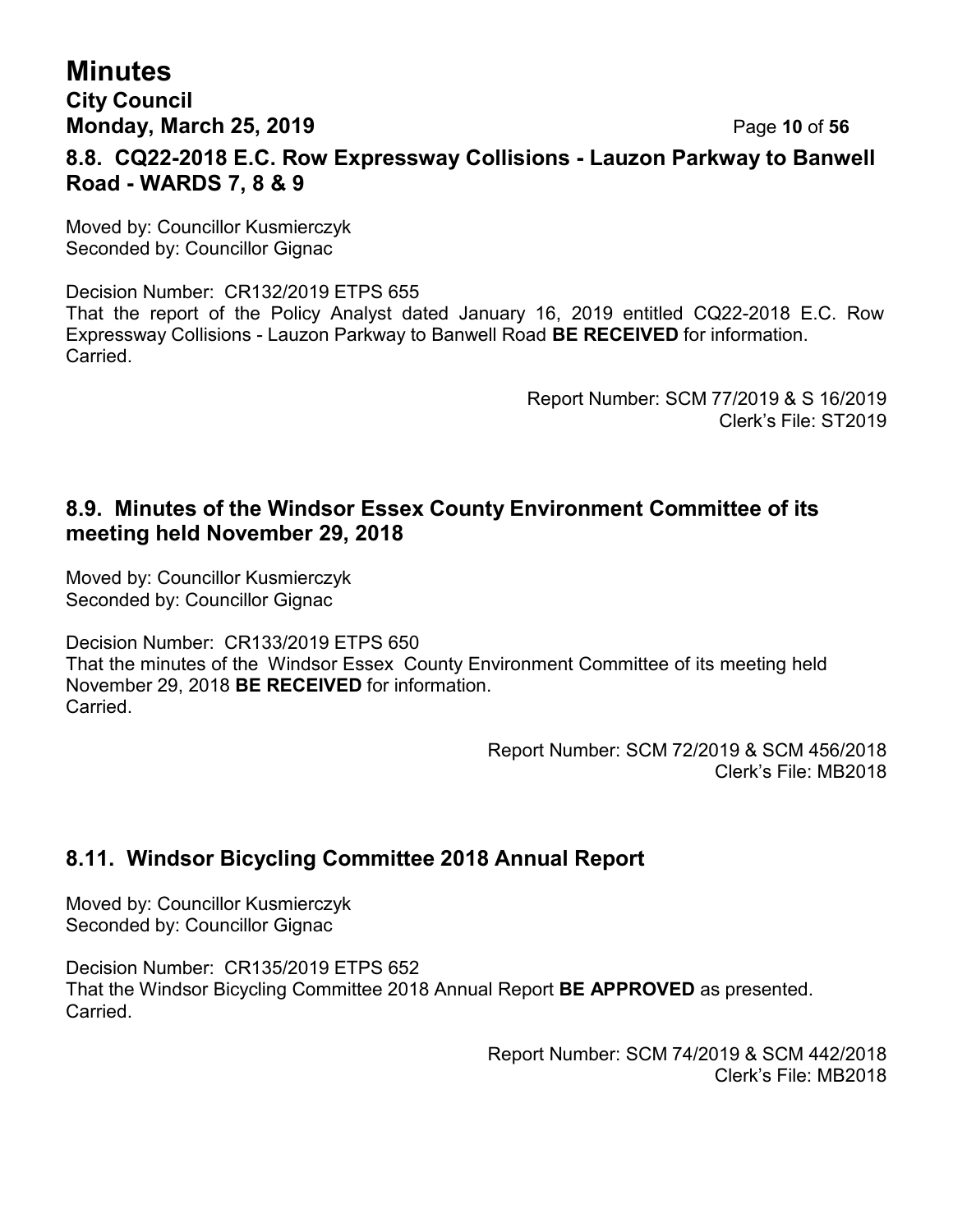#### **8.12. Town & Gown Committee 2018 Annual Report**

Moved by: Councillor Kusmierczyk Seconded by: Councillor Gignac

Decision Number: CR136/2019 ETPS 653 That the Town and Gown Committee 2018 Annual Report **BE APPROVED** as presented. **Carried** 

> Report Number: SCM 75/2019 & SCM 438/2018 Clerk's File: MB2018

#### **8.14. Multi Modal Cargo Development - Completion Report - Ward 9**

Moved by: Councillor Kusmierczyk Seconded by: Councillor Gignac

Decision Number: CR138/2019 ETPS 659 That the report of the Project Administrator dated December 11, 2018 entitled "Multi Modal Cargo Development - Completion Project" **BE RECEIVED** for information; and,

That City Council **APPROVE** the transfer of the overall project surplus (approximately \$169,957), from Project 7139003 to Project 7181035 to provide for engineering services relating to the extension of services to the airport cargo lands or offsite traffic improvements. Carried.

> Report Number: SCM 81/2019 & S 206/2018 Clerk's File: APM/9795

## **8.16. CQ15-2018 Benches and Ashtray Installations on Public Right-of-Way at Windsor Regional Hospital**

Moved by: Councillor Kusmierczyk Seconded by: Councillor Gignac

Decision Number: CR140/2019 ETPS 661

That the report of the Executive Initiatives Coordinator dated December 10, 2018 entitled "Benches and Ashtray Installations on Public Right-of-Way at Windsor Regional Hospital" **BE RECEIVED** for information.

Carried.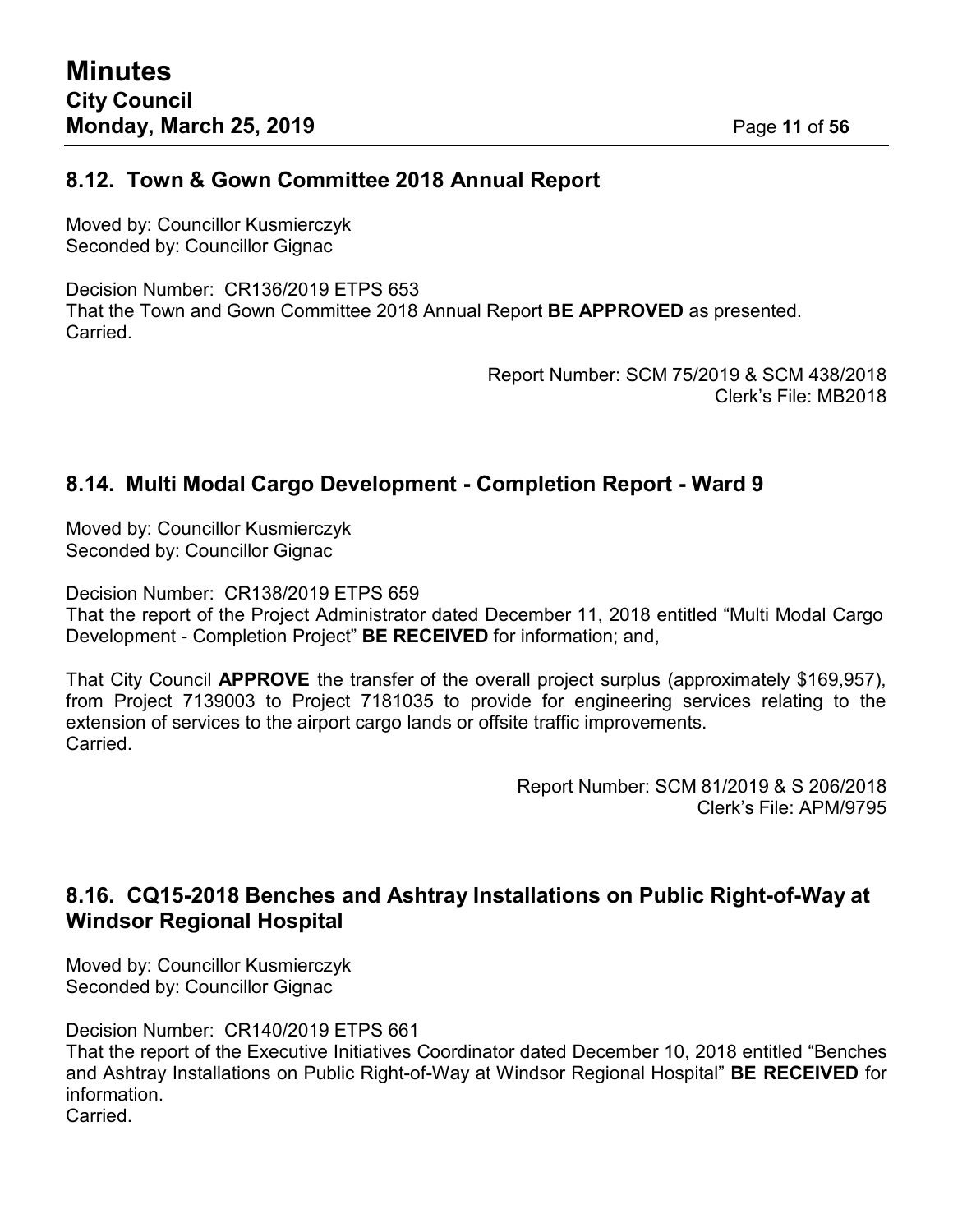Report Number: SCM 83/2019 & S 203/2018 Clerk's File: MH2019

## **8.17. CQ39-2016 - Cost Neutral Options to Reinstate Promotional Program - First Hour Free Parking - Ward 3**

Moved by: Councillor Kusmierczyk Seconded by: Councillor Gignac

Decision Number: CR141/2019 ETPS 662

That the report of the Senior Manager, Traffic Operations & Parking Services dated December 6, 2018 entitled CQ39-2016 – Cost Neutral Options to Reinstate Promotional Program – First Hour Free Parking **BE RECEIVED** for information. **Carried** 

> Report Number: SCM 84/2019 & C 219/2018 Clerk's File: ST2019

## **8.19. Commute Ontario Partnership**

Moved by: Councillor Kusmierczyk Seconded by: Councillor Gignac

Decision Number: CR143/2019 ETPS 664 That City Council **APPROVE** participation in SustainMobility's Transportation Demand Management Program "Commute Ontario"; and,

That the Chief Administrative Officer and the City Clerk **BE AUTHORIZED** to take any such action required to effect the recommendation noted above and sign any required documentation for SustainMobility, satisfactory in legal form to the City Solicitor, in technical content to the City Engineer and in financial content to the City Treasurer. **Carried** 

> Report Number: SCM 86/2019 & S 31/2019 Clerk's File: ST/13409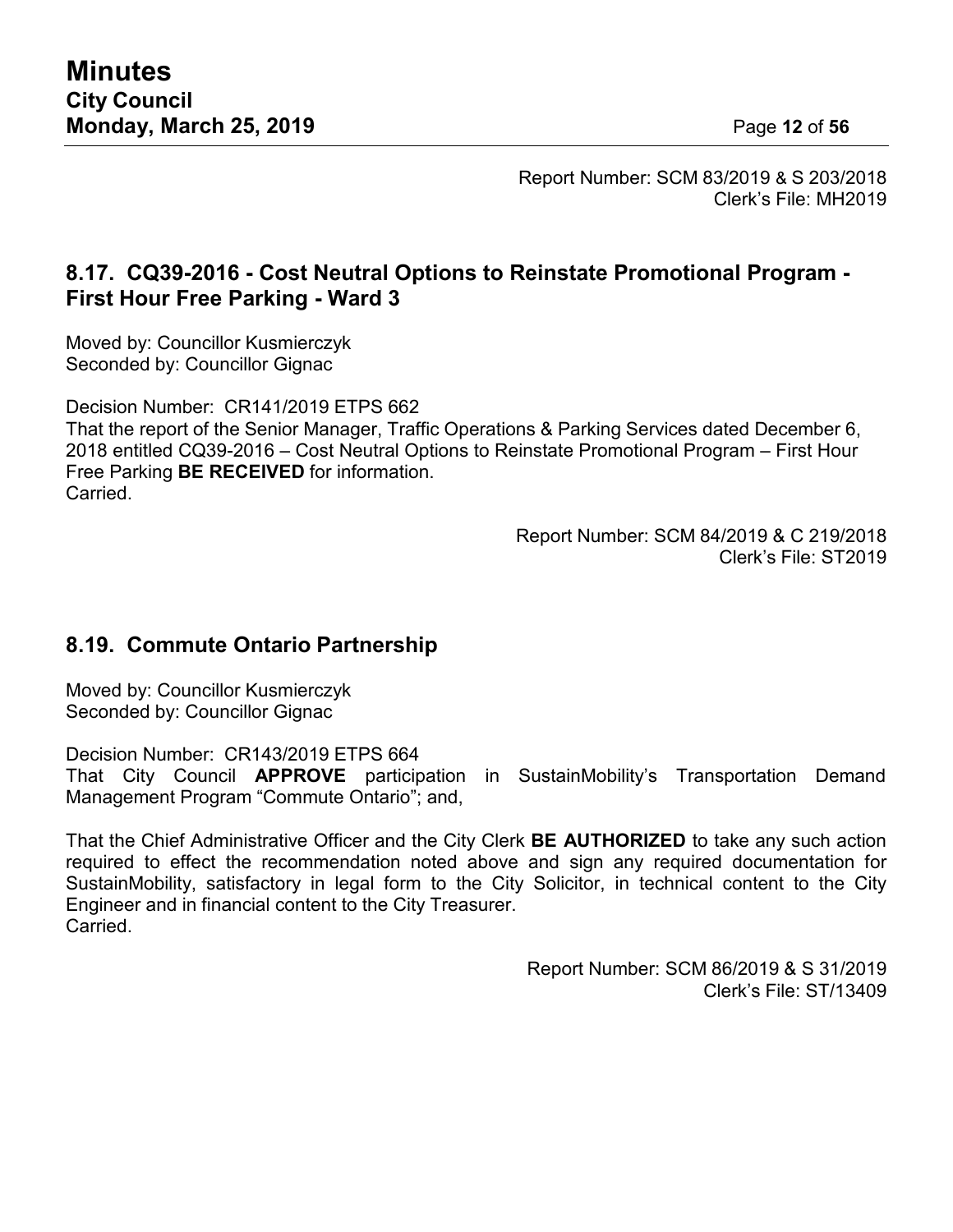## **Minutes City Council Monday, March 25, 2019** Page **13** of **56 8.20. Transit Windsor - Ridership Statistics as at December 31, 2018 - City Wide**

Moved by: Councillor Kusmierczyk Seconded by: Councillor Gignac

Decision Number: CR144/2019 ETPS 666 That the Environment, Transportation and Public Safety Standing Committee, sitting as the Transit Windsor Board of Directors **RECEIVE FOR INFORMATION** the year to date ridership information as at December 31, 2018. Carried.

> Report Number: SCM 87/2019 & S 38/2019 Clerk's File: MT2019

## **8.21. Significant Municipal 2019 Event Status - Wards 2,3,4,6,**

Moved by: Councillor Kusmierczyk Seconded by: Councillor Gignac

Decision Number: CR145/2019 CSPS 23

That the request from Windsor Eats Inc.; 2465967 Ontario Limited; Rotary Club of Windsor (1918); Fuji 1 Promotions Inc. and Forks and Barrels LTD. for approval of designation as 'Significant Event Status' for the purpose of applying for their individual liquor services **BE APPROVED** subject to the terms and conditions of the Special Event Agreement.

Street Food Fair - May 17, 2019 and July 12, 2019 Lanspeary Park and Outdoor Rink (Windsor Eats Inc.)

Windsor Rib Fest - May 30, 2019 and June 2, 2019, August 29, 2019 and September 2, 2019 Riverfront Festival Plaza & Riverfront Civic Terrace (2465967 Ontario Limited.)

Art in the Park - May 31, 2019 – June 2, 2019 Willistead Park (Rotary Club of Windsor (1918))

Urban Wine Fest - June 28, 2019 – June 29, 2019 Lanspeary Outdoor Rink and Park (Windsor Eats Inc.)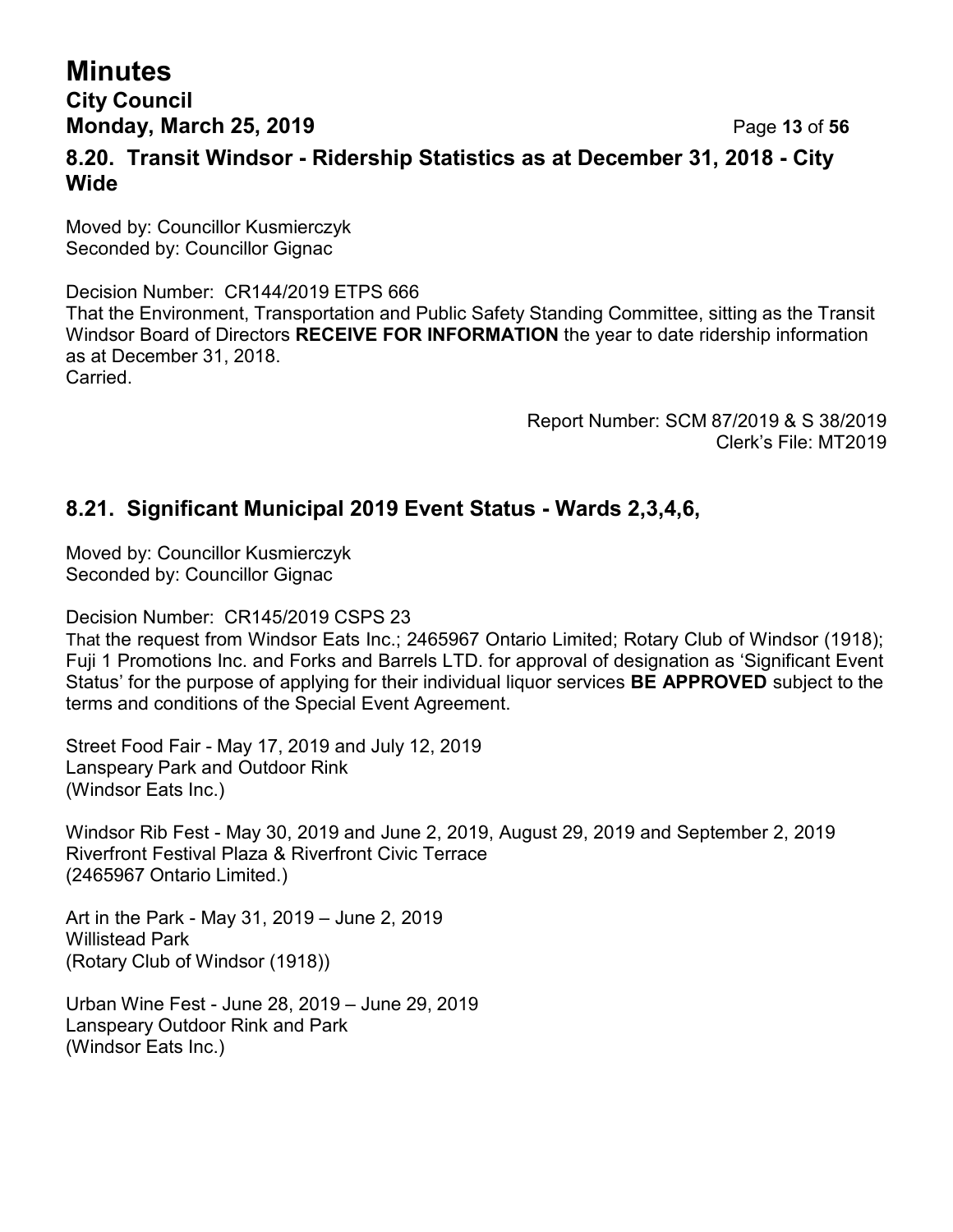## **Minutes City Council Monday, March 25, 2019** Page **14** of **56**

Dinner on the Pier - July 18, 2019 Assumption Park (Windsor Eats Inc.)

Roots and Rhythm Music Festival - July 26, 2019 – July 27, 2019 Riverfront Festival Plaza and Riverfront Civic Terrace (Fuji 1 Promotions Inc.)

Chaps and Spurs Country Fest - August 16, 2019 – August 17, 2019 Lanspeary Park and Outdoor Rink (Chaps and Spurs Country Fest Limited)

Forks and Barrels Fest - August 23, 2019 – August 25, 2019 Riverfront Festival Plaza and Riverfront Civic Terrace (Forks and Barrels Ltd.)

Windsor Eats Craft Beer Fest - October 18, 2019 – October 19, 2019 Willistead Park (Windsor Eats Inc.)

And private location

Whiskey Town Festival - August 10, 2019 (Private Location tbd) (Windsor Eats Inc.) **Carried** 

> Report Number: SCM 91/2019 & S 34/2019 Clerk's File: SR/13401

## **8.22. Urban Wine Fest - Ward 4**

Moved by: Councillor Kusmierczyk Seconded by: Councillor Gignac

Decision Number: CR146/2019 CSPS 24

That the request from Windsor Eats Inc. to host the Urban Wine Fest at Lanspeary Outdoor Arena and Park on Friday, June 28, 2019 to Saturday, June 29, 2019 **BE APPROVED**, subject to the terms and conditions of the Special Event Agreement. Carried.

> Report Number: SCM 92/2019 & S 35/2019 Clerk's File: SR/13401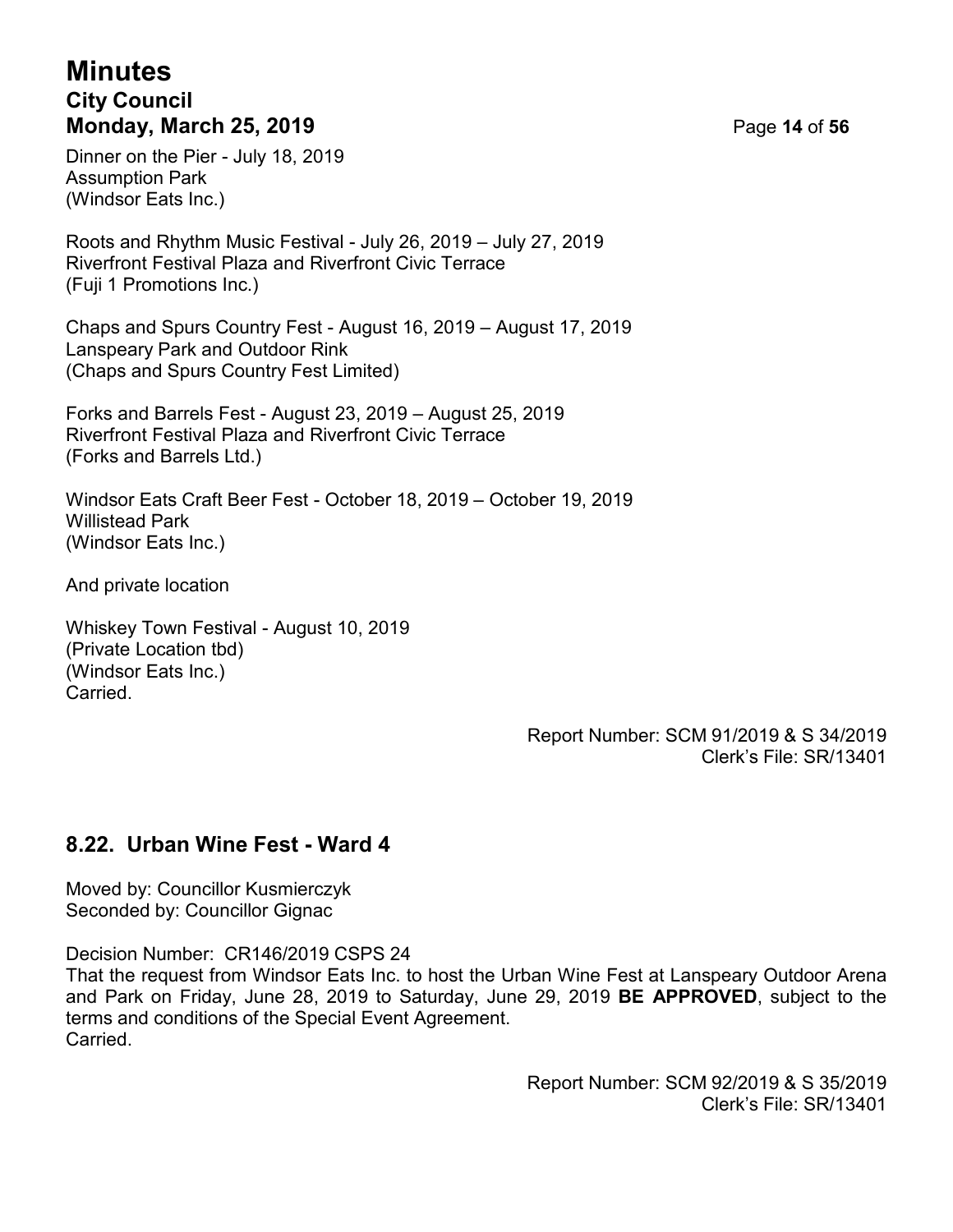#### **8.23. Forks and Barrels Fest - Ward 3**

Moved by: Councillor Kusmierczyk Seconded by: Councillor Gignac

Decision Number: CR147/2019 CSPS 25

That the request from Forks and Barrels LTD. to host the Forks and Barrels Fest at Riverfront Festival Plaza on Friday, August 23, 2019 to Sunday, August 25, 2019 **BE APPROVED**, subject to the terms and conditions of the Special Event Agreement. **Carried** 

> Report Number: SCM 93/2019 & S 36/2019 Clerk's File: SR/13401

#### **8.24. City of Windsor Lancaster Bomber FM 212 Progress Report for 2018**

Moved by: Councillor Kusmierczyk Seconded by: Councillor Gignac

Decision Number: CR148/2019 CSPS 26

That the Report provided by the Manager of Cultural Affairs dated February 12, 2019 entitled City of Windsor Lancaster Bomber FM212 Progress Report for 2018 **BE RECEIVED** for information. Carried.

> Report Number: SCM 94/2019 & S 43/2019 Clerk's File: APR/1699

#### **8.26. Municipal Letter of Support for Applications under the Canada Mortgage and Housing Corporation's National Housing Strategy for Affordable Housing Programs City Wide**

Moved by: Councillor Kusmierczyk Seconded by: Councillor Gignac

Decision Number: CR152/2019 CSPS 28

That the Chief Administrative Officer **BE AUTHORIZED** to sign a Municipal Letter of Support for proposals to the Canada Mortgage and Housing Corporation's (CMHC) Affordable Housing Programs under the National Housing Strategy, subject to technical content as approved by the Executive Director of Housing and Children's Services and alignment with the Windsor Essex 10 year Housing and Homelessness Master Plan. **Carried**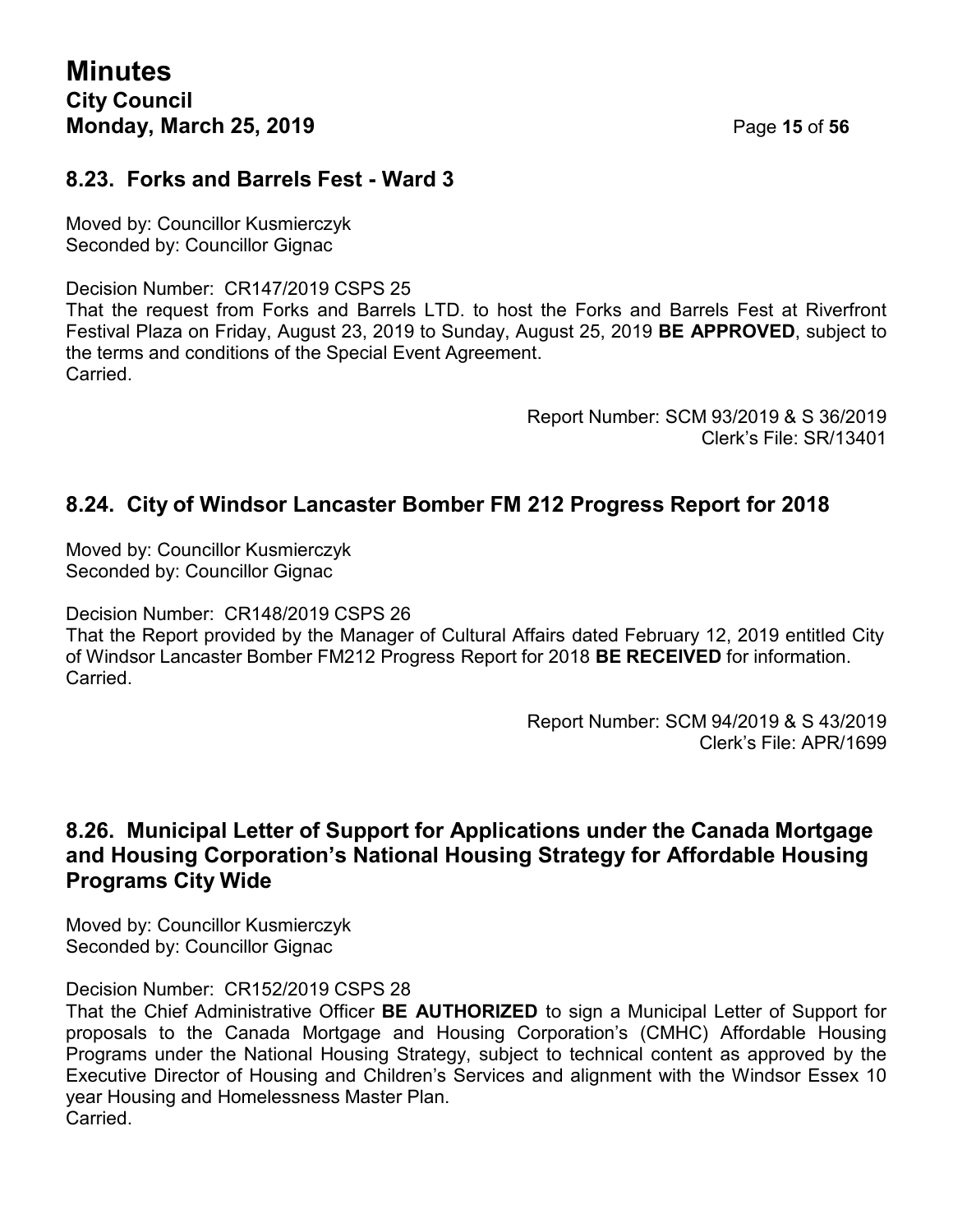**Minutes City Council**

**Monday, March 25, 2019** Page **16** of **56** Report Number: SCM 96/2019 & S 45/2019 Clerk's File: GH/11710

## **8.27. Ministry of Training, Colleges and Universities Service Contract Approvals - City Wide**

Moved by: Councillor Kusmierczyk Seconded by: Councillor Gignac

Decision Number: CR116/2019 CSPS 29

That the Community Development & Health Services Commissioner **BE AUTHORIZED** to sign Service Contracts (the "contracts") with the Ministry of Training, Colleges and Universities ("MTCU") and related documents as specified in the contracts or as required by the MTCU, with effective dates before March 31, 2021 until superseded or replaced such that the contracts do not exceed a maximum of \$1,000,000 gross expenditures. For contracts in excess of \$1,000,000 gross expenditure, that in addition to the Community Development and Health Services Commissioner's signature, the Chief Administrative Officer **BE REQUIRED** to sign as secondary authority. Authorization would be subject to approval as to technical content by the Executive Director of Employment and Social Services, as to legal content by the City Solicitor, and as to financial content by the Chief Financial Officer and City Treasurer or designate, and subject to no required net city contribution; and further,

That the foregoing authorization **BE EXTENDED** to any and other further amendments to the Ministry of Training, Colleges and Universities Service contracts and related documents as specified in the contracts or as required by the MTCU for amounts under \$1,000,000 gross expenditure. For amendments in excess of \$1,000,000 gross expenditure, that in addition to the Community Development and Health Services Commissioner's signature, the Chief Administrative Officer **BE REQUIRED** to sign as secondary authority. Authorization would be subject to approval as to technical content by the Executive Director of Employment and Social Services, as to legal content by the City Solicitor, and as to financial content by the Chief Financial Officer and City Treasurer or designate, and subject to no required net city contribution; and further,

That City Council **AUTHORIZES** the Executive Director of Employment and Social Services to sign the following administrative reports up to March 31, 2021:

- Service Provider Business Plans;
- Estimated Expenditure Reports;
- Quarterly Status & Adjustment Reports;
- Other Administrative Reports as specified from time to time by the Ministry;

and further,

That City Council **AUTHORIZES** the Manager of Employment and Training Initiatives or designate to sign all agreements with employers for training incentives in accordance with the criteria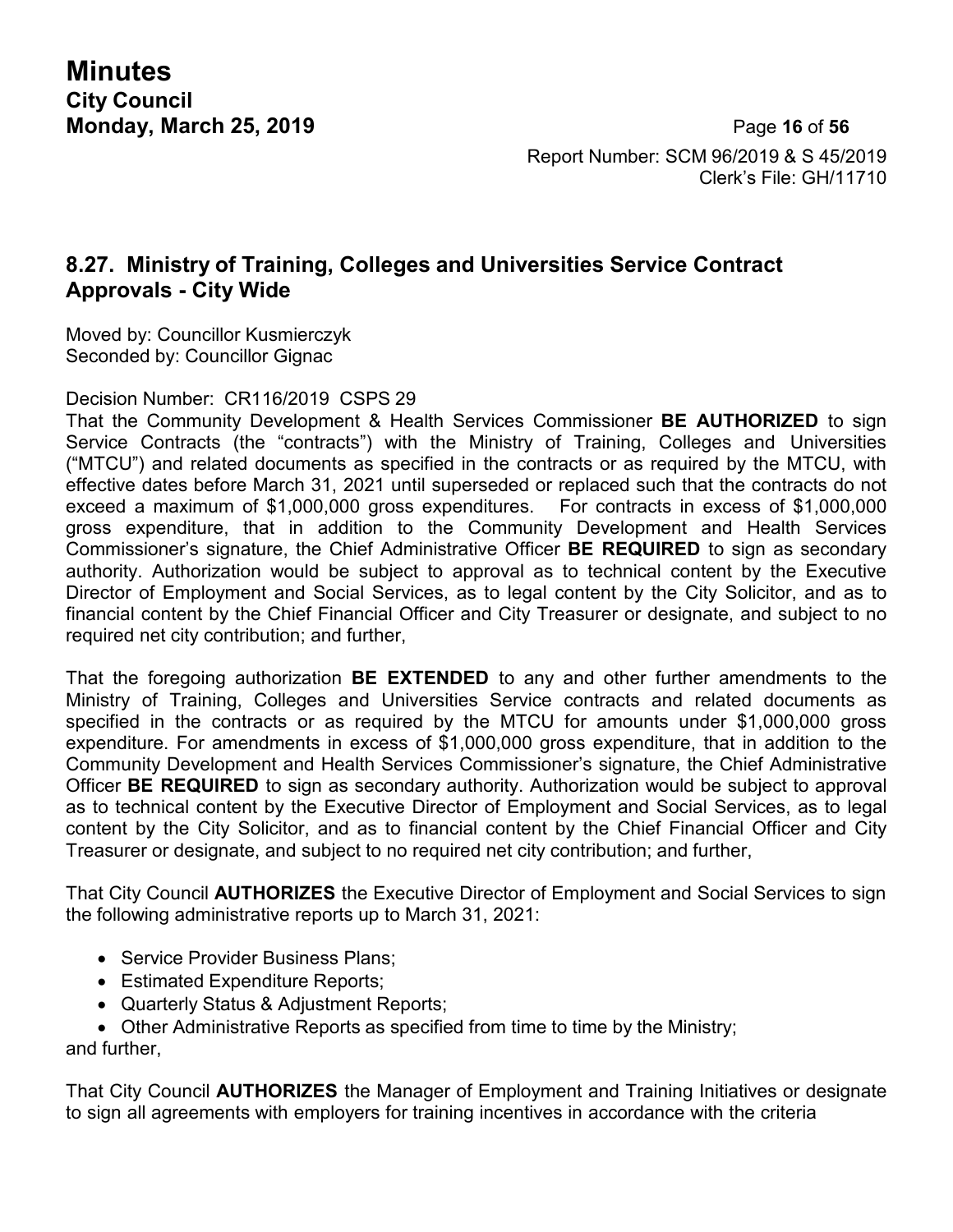## **Minutes City Council Monday, March 25, 2019** Page **17** of **56**

established by the MTCU contract. Where the amount of the training incentive agreement does not exceed \$10,000 (100% MTCU funding), the agreement is subject to the approval as to technical content by the Executive Director of Employment & Social Services, and as to legal form by the City Solicitor. For training incentive agreements that exceed \$10,000 (100% MTCU funding), that in addition to approval as to technical content by the Executive Director of Employment & Social Services, and as to legal form by the City Solicitor, that the agreement be approved by the City Treasurer and Chief Financial Officer, or designate. As long as the agreements conform to the standard format reviewed and pre-approved by the City Solicitor as to legal form, and to the Executive Director for technical content, the City Solicitor and Executive Director are not required to approve each individual agreement under \$10,000. Carried.

> Report Number: SCM 97/2019 & S 48/2019 Clerk's File: GP/10258

## **9. REQUEST FOR DEFERRALS, REFERRALS AND/OR WITHDRAWALS**

None requested.

## **10. PRESENTATIONS AND DELEGATIONS (5 Minute maximum per delegate)**

#### **10.1. Heritage Recognition 2019 - Presentation of Heritage Designation Plaque and Built Heritage Awards**

#### **Andrew Foot, Heritage Committee Member**

Andrew Foot, Heritage Committee Member, appears before Council and along with Mayor Dilkens present the Heritage Designation Plaque and Built Heritage Awards as follows:

- a) Mike Brkovich, property owner of 420 Kildare (Heritage Designation Plaque);
- b) Dino Maggio and Brian Schwab, property owners/investors of 156 Chatham (Built Heritage Award); Jerry Kavanaugh and Kimberly Watkins, Architectural Design Associates (Built Heritage Award);
- c) Dr. Douglas Kneale, Interim President and Vice-Chancellor, University of Windsor for Windsor Armouries (Built Heritage Award); Craig Goodman; Sandra Aversa; Marcello Guarini; Veronika Mogyorody; and,
- d) Nicole and Jason Sekela, property owners and Jason Grossi, architect for Sandwich Brewing Company, 3230-3232 Sandwich Street (Built Heritage Award).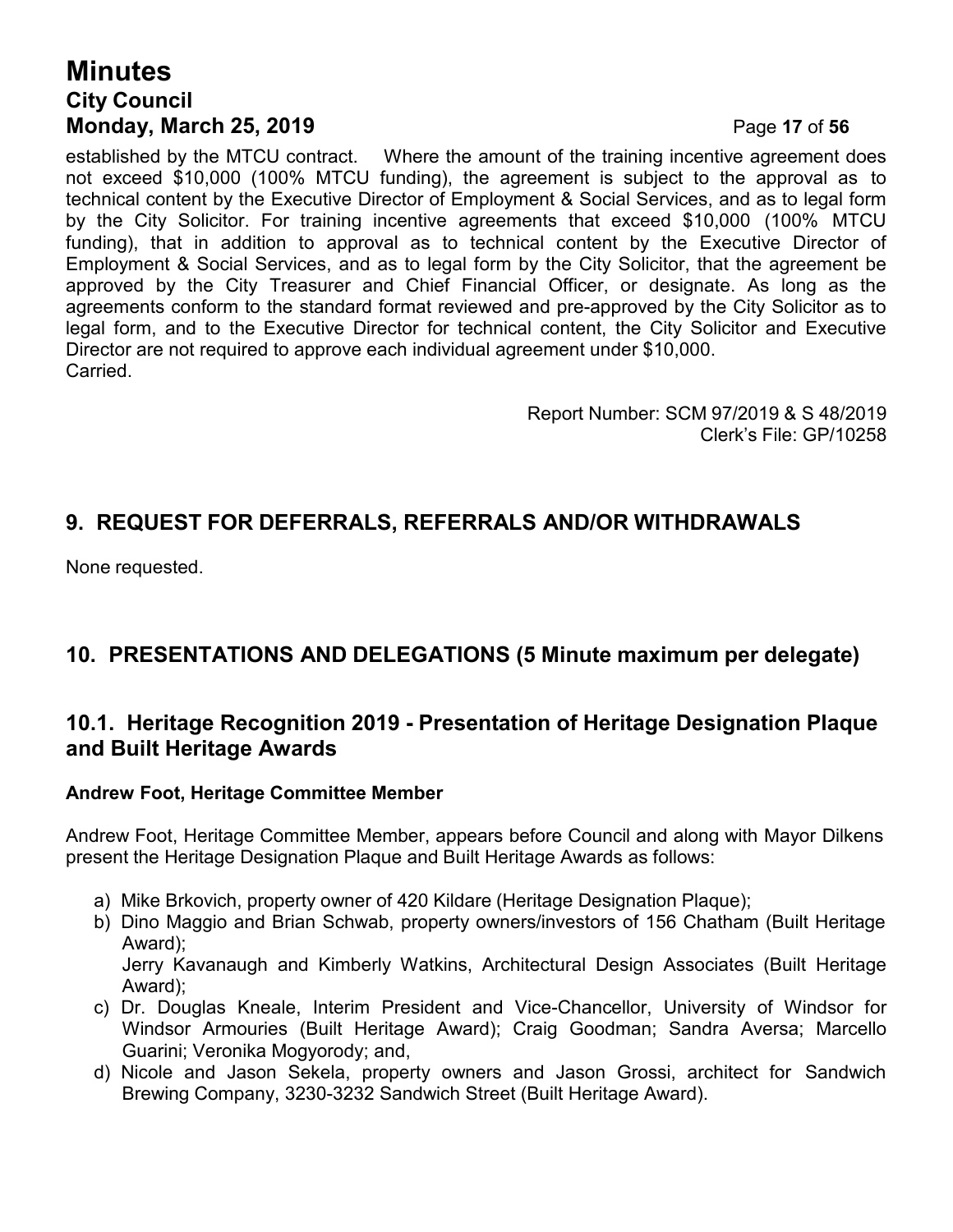Moved by: Councillor Costante Seconded by: Councillor Holt

Decision Number: CR153/2019 DHSC 9

- I. That the owner of the Walkerville Garage, 420 Kildare Road, designated by City Council in 2018 **BE RECOGNIZED** with the presentation of heritage designation plaque; and,
- II. That the property owners and locally-based architects responsible for the rehabilitation of Universal Car/Baum & Brody Furniture/Fish Market Building, 156 Chatham Street West; of Windsor Armouries, 37 University Avenue E/ 353 Freedom Way; and of Sandwich Brewery Co., 3230-32 Sandwich Street **BE RECOGNIZED** with Built Heritage Awards for 2019.

Carried.

Report Number: SCM 40/2019 & S 2/2019 Clerk's File: MBA2019

#### **10.2. Poet Laureate**

Mayor Dilkens, along with Councillor Gignac, introduce the newest Poet Laureates appointed by City Council as follows:

- Poet Laureate Emeritus Marty Gervais
- New Poet Laureate Mary Ann Mulhern
- New / First Youth Poet Laureate Samantha Badaoa,

providing background on all 3 appointees, who in turn conclude by providing individual poem readings.

Moved by: Councillor Gignac Seconded by: Councillor Sleiman

Decision Number: CR154/2019

That the presentation introducing the new Poet Laureates appointed by City Council on March 25, 2019 (Poet Laureate Emeritus – Marty Gervais; New Poet Laureate – Mary Ann Mulhern; and New/First Youth Poet Laureate – Samantha Badaoa) **BE RECEIVED**. Carried.

Clerk's File: SR2019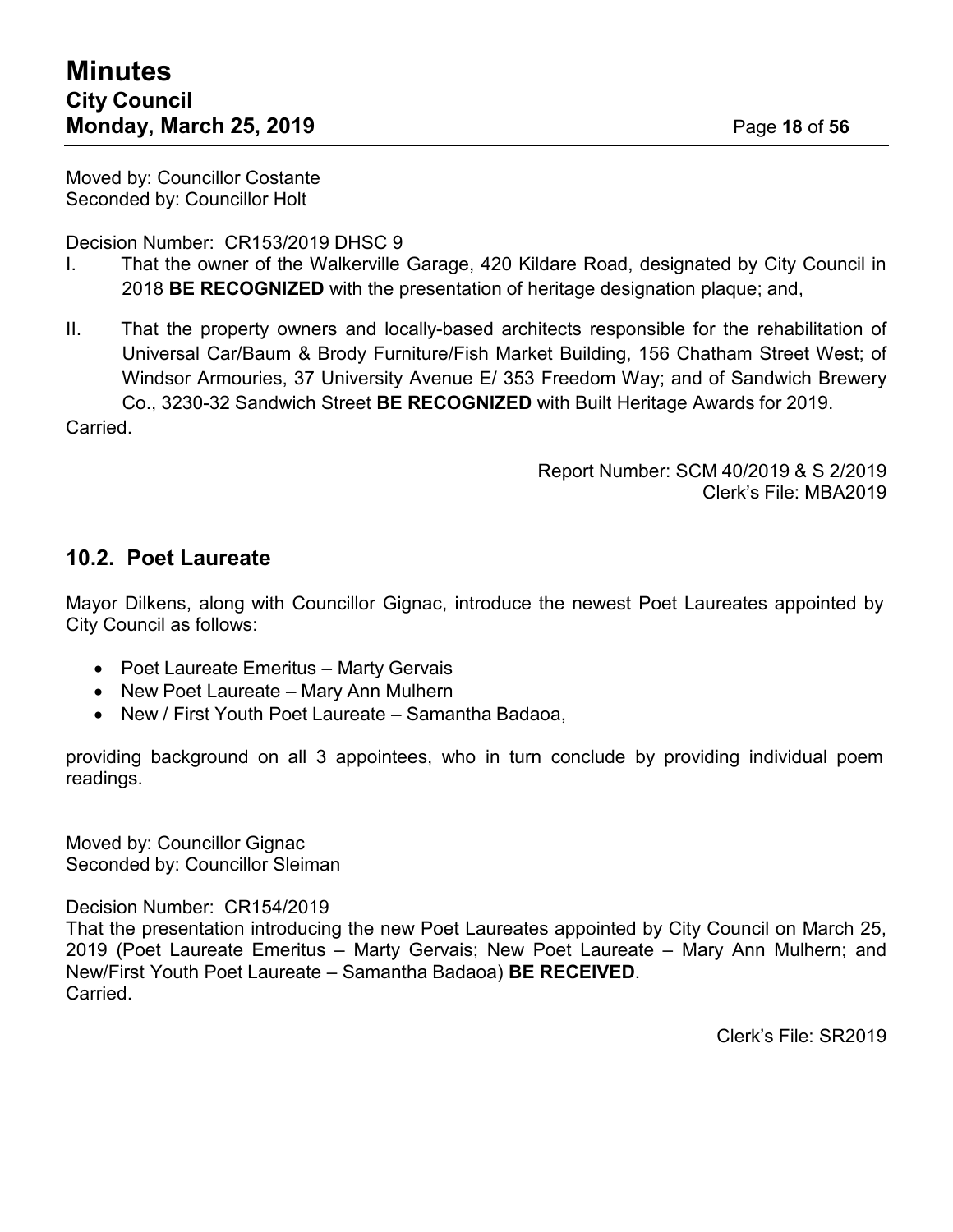## **8.4. Bike Share Feasibility Study Update**

#### **Brian Patterson, Principal, Urban Transportation Specialist**

Brian Patterson, Principal, Urban Transportation Specialist, appears before Council to provide an updated overview of the "Bike Share Feasibility Study", including a synopsis of the study findings, the evolution of bike share, the benefits of bike share, the vision, Bike Share system characteristics, potential ownership and operation models, proposed service agreement framework highlights, the issue of "e-scooters", and concludes by giving a summary of the recommendations for moving forward.

#### **Klaus Dohring, member of the Windsor Bicycling Committee**

Klaus Dohring, member of the Windsor Bicycling Committee, appears before Council to speak in support of the Bike Share Feasibility Study, suggesting that Council endorse the Draft Bike Share Vision and Goals and concludes by stating that active transportation is ideal for the City of Windsor.

Mayor Dilkens leaves for the duration of the meeting for travel purposes at 6:57 o'clock p.m., in order to represent the City of Windsor at the Automotive Mayors' meeting that takes place Tuesday, March 26, 2019. Councillor Holt as Acting Mayor assumes the Chair for the duration of the meeting.

Moved by: Councillor Gignac Seconded by: Councillor Costante

Decision Number: CR125/2019

That Council **ENDORSE** the Draft Bike Share Vision and Goals as contained in the report of the Transportation Engineer dated March 6, 2019 entitled "Bike Share Feasibility Study Update". Carried.

Mayor Dilkens was absent from the meeting when the vote was taken on this matter.

Moved by: Councillor Costante Seconded by: Councillor Morrison

Decision Number: CR127/2019

That Administration **REPORT BACK** on by-law and Policy recommendations to support a partnership with one or multiple private operators to provide Bike Share Services to the City of Windsor community.

Carried.

Mayor Dilkens was absent from the meeting when the vote was taken on this matter.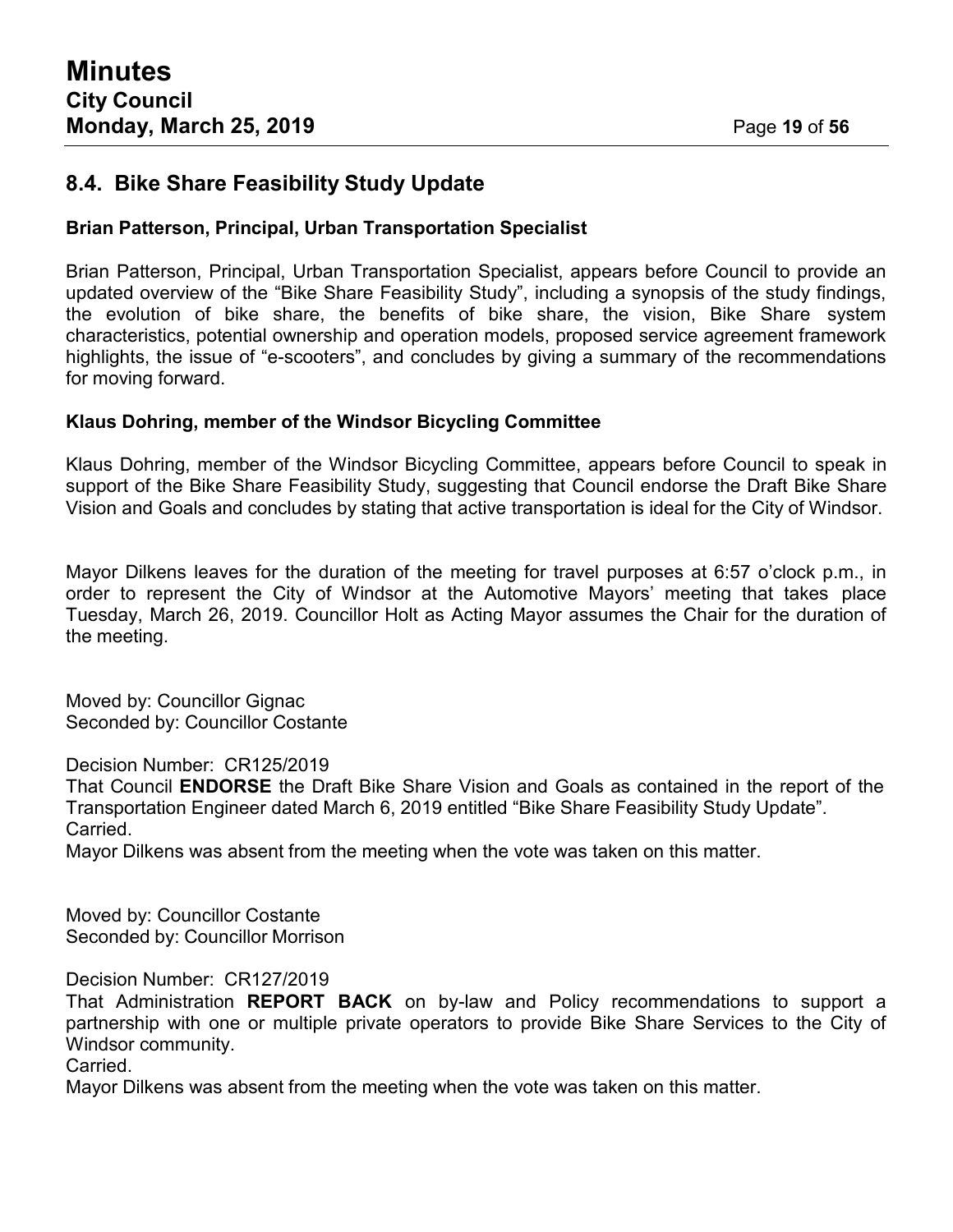Moved by: Councillor McKenzie Secodned by: Councillor Kusmierczyk

Decision Number: CR126/2019

That Administration **BE DIRECTED** to prepare a report for Council's consideration relative to a potential e-scooter pilot for the City of Windsor inclusive of an appropriate and legal location(s) for such a pilot project and accompanying regulations and requirements aimed at its safe operation. Carried.

Councillors Gignac, Bortolin and Sleiman voting nay.

Mayor Dilkens was absent from the meeting when the vote was taken on this matter.

Moved by: Councillor Costante Seconded by: Councillor McKenzie

Decision Number: CR158/2019

That equity **BE GIVEN** strong consideration when recommendations come forward on how to regulate the providers to ensure equity is a key component of this business model. Carried.

Mayor Dilkens was absent from the meeting when the vote was taken on this matter.

Moved by: Councillor Bortolin Seconded by: Councillor McKenzie

Decision Number: CR128/2019

That Administration **BE DIRECTED** to report back on funding possibilities for the Bike Share Vision and Goals.

Carried.

Mayor Dilkens was absent from the meeting when the vote was taken on this matter.

Report Number: C 41/2019 Clerk's File: SR2019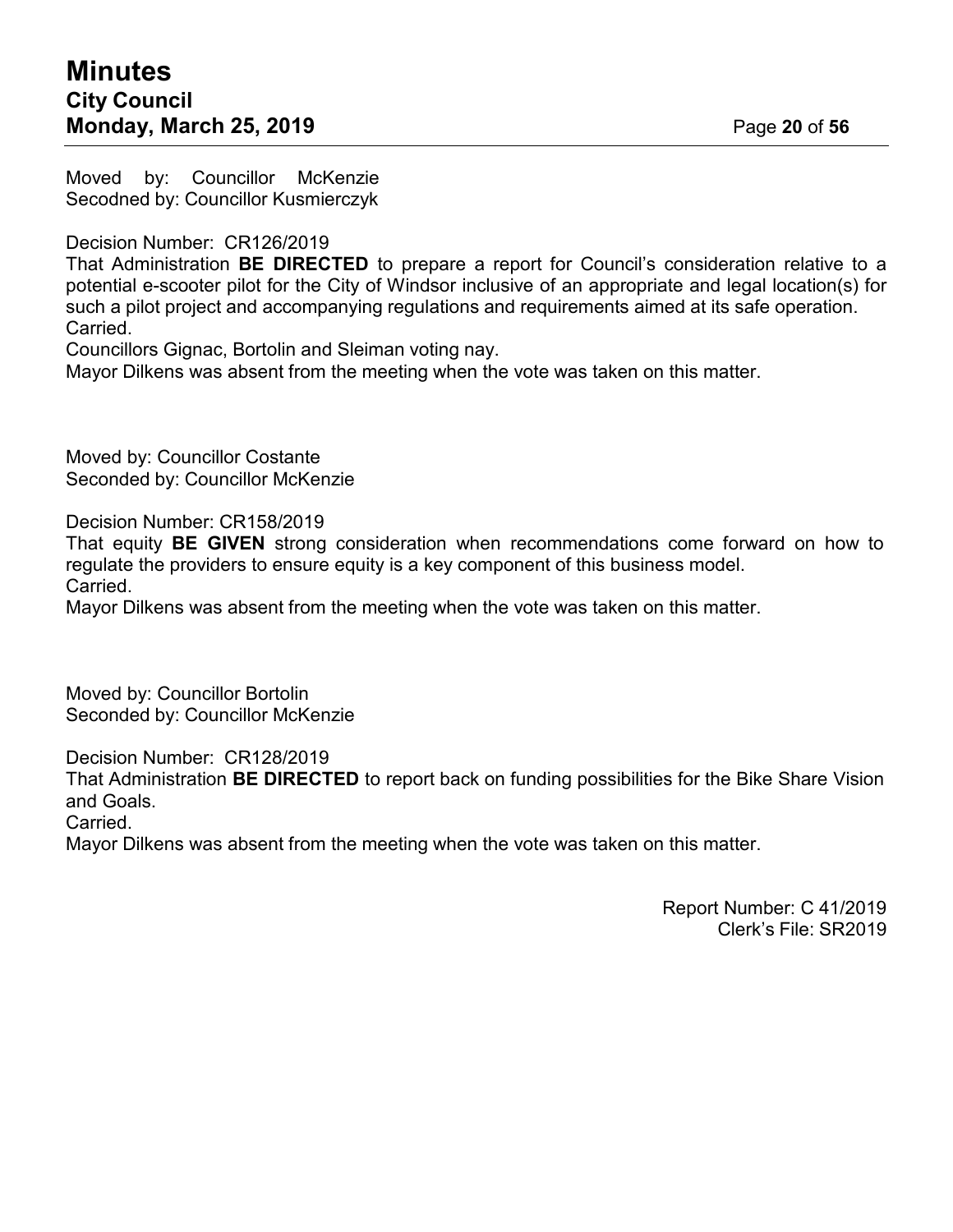#### **8.25. Options for Relocation of the Black History Murals**

#### **Ron Jones, representing Friends of Patterson Park; Dr. Phil Alexandre; Pastor Caroline Robinson; and Lois Larking**

Ron Jones, representing Friends of Patterson Park; Dr. Phil Alexandre; Pastor Caroline Robinson; and Lois Larking, appear before Council and are available for questions regarding options available for the relocation of the Black History Murals.

Moved by: Councillor Bortolin Seconded by: Councillor Morrison

Decision Number: CR149/2019 CSPS 27

That the report of the Manager of Cultural Affairs and the Executive Initiative Coordinator dated December 5, 2018 entitled "Options for relocation of the Black History Murals" **BE RECEIVED**. Carried.

Mayor Dilkens was absent from the meeting when the vote was taken on this matter.

Moved by: Councillor Costante Seconded by: Councillor McKenzie

Decision Number: CR150/2019 CSPS 27

That Option #1 – Paterson Park **BE APPROVED** as the preferred location for the relocation of the Black History Murals, subject to community consultations being scheduled by administration with the property owners whose houses back onto the Park, and as outlined in the report of the Manager of Cultural Affairs and the Executive Initiative Coordinator dated December 5, 2018 entitled "Options for relocation of the Black History Murals".

Carried.

Mayor Dilkens was absent from the meeting when the vote was taken on this matter.

Moved by: Councillor McKenzie Seconded by: Councillor Bortolin

#### Decision Number: CR151/2019 CSPS 27

That Option #1 – Paterson Park, as the preferred location for the relocation of the Black History Murals, which is outlined in the report of the Manager of Cultural Affairs and the Executive Initiative Coordinator dated December 5, 2018 entitled "Options for relocation of the Black History Murals", **BE FUNDED** through the Capital Expenditure Reserve Fund, at an upset limit of \$60,000.

Carried.

Councillor Gignac voting nay.

Mayor Dilkens was absent from the meeting when the vote was taken on this matter.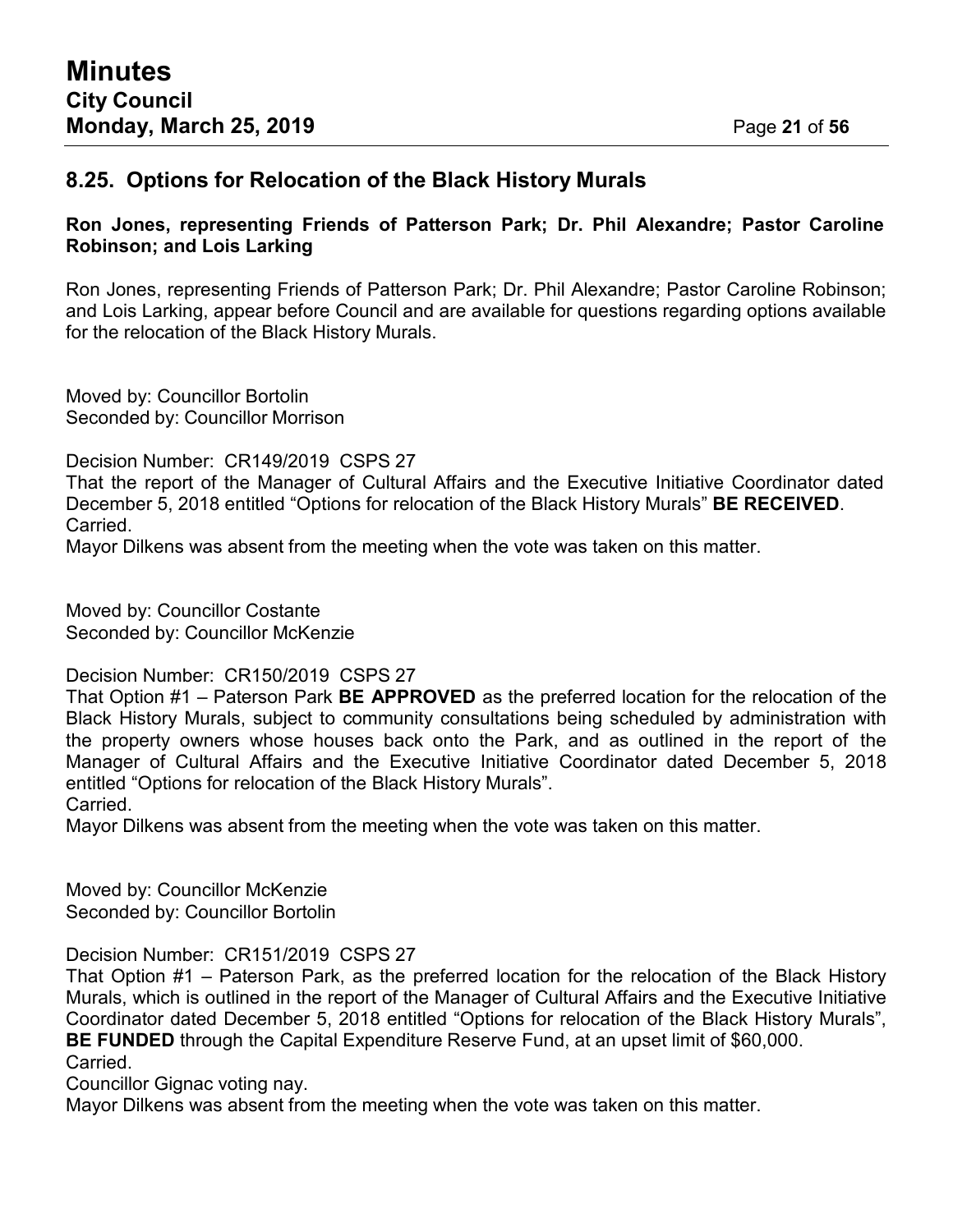**Minutes City Council**

**Monday, March 25, 2019** Page **22** of **56** Report Number: SCM 95/2019 & S 199/2018 Clerk's File: SR2019

#### **8.10. Report No. 101 of the Windsor Essex County Environment Committee - Planting of trees on airport lands**

#### **David Hanna, resident of Ward 3**

David Hanna, resident of Ward 3, appears before Council to provide comment regarding the issue of the planting of trees on airport lands, stressing the importance of permitting the Essex Region Conservation Authority to enter the subject area to maintain the planted trees, shrubs and native herbaceous groundcover.

Moved by: Councillor Gignac Seconded by: Councillor Kusmierczyk

Decision Number: CR134/2019 ETPS 651 That report No. 101 of the Windsor Essex County Environment Committee – Planting of trees on airport lands indicating:

That Administration from YQG Windsor International Airport BE REQUESTED to provide a formal submission and/or for a representative to attend a future meeting of the Windsor Essex County Environment Committee to address the matter of tree planting on the airport lands **BE APPROVED**.

Carried.

Mayor Dilkens was absent from the meeting when the vote was taken on this matter.

Report Number: SCM 73/2019 & SCM 454/2018 Clerk's File: MB2018

#### **8.15. CQ 5-2018 - Riverside Vista Project and ERCA**

#### **David Hanna, resident of Ward 3**

David Hanna, resident of Ward 3, appears before Council to provide comment regarding the Riverside Vista Project and the Essex Region Conservation Authority's (ERCA) consultation as the project site falls within ERCA's Limit of Regulated Area, and recommends that greening standards be incorporated in the Project.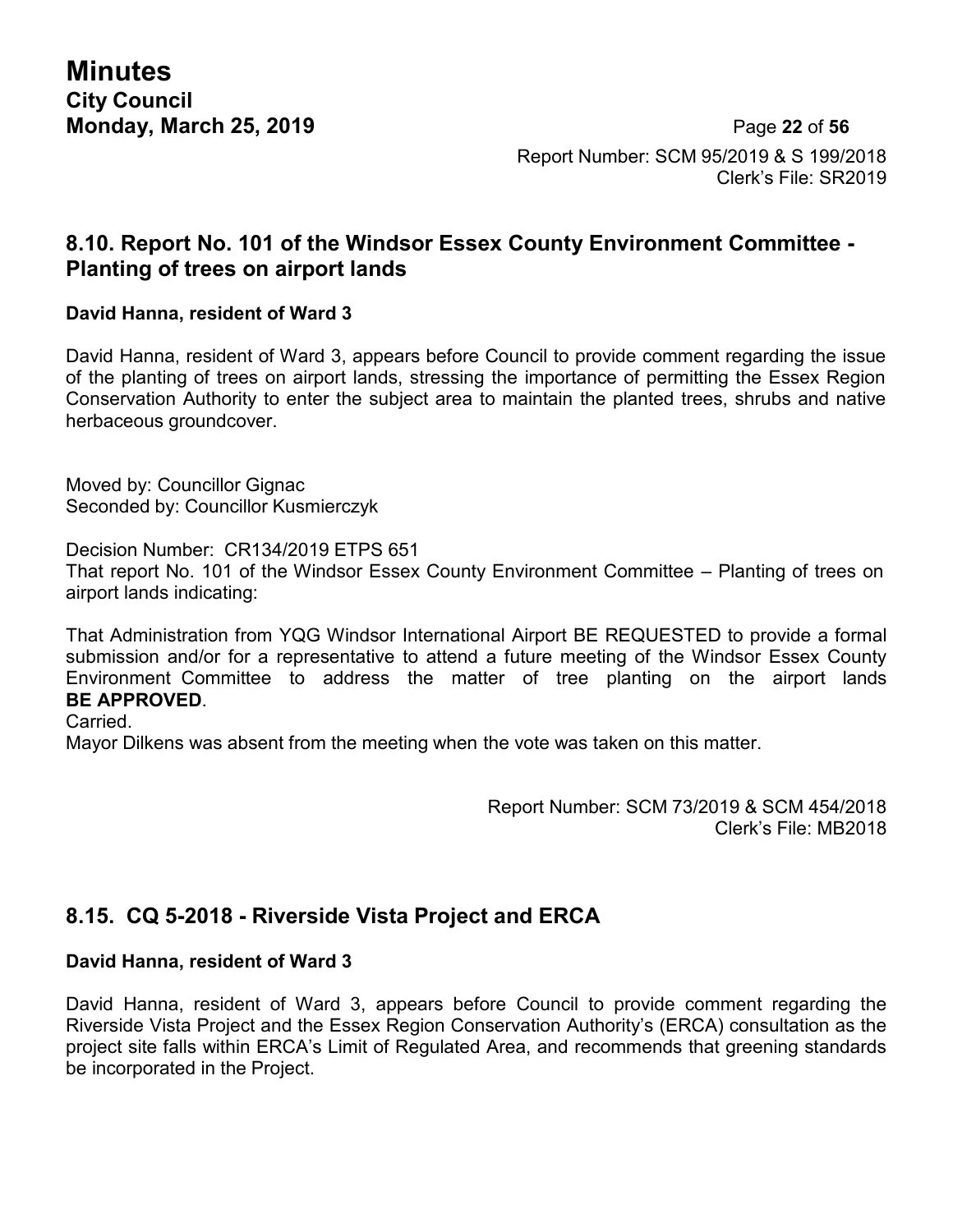## **Minutes City Council Monday, March 25, 2019** Page **23** of **56**

Moved by: Councillor Kusmierczyk Seconded by: Councillor Sleiman

Decision Number: CR139/2019 ETPS 660

That the report of Infrastructure & Geomatics dated December 17, 2018 entitled CQ5-2018 - Riverside Vista Project and ERCA **BE RECEIVED** for information. Carried.

Mayor Dilkens was absent from the meeting when the vote was taken on this matter.

Report Number: SCM 82/2019 & S 210/2018 Clerk's File: SW/8513

## **8.3. Fluoridation By-law - City Wide**

#### **Howard Weeks, resident of Ward 4**

Howard Weeks, resident of Ward 4, appears before Council to provide comment regarding the proposed by-law reintroducing fluoride, suggesting that Council needs to reconsider the decision to reintroduce fluoride in water, and outlines some hazards of doing so.

Councillor Holt, as Acting Mayor, departs the meeting at 8:41 o'clock p.m.

Councillor Holt, as Acting Mayor, returns to the meeting at 8:43 o'clock p.m.

#### **Cheryl Burr, resident of Ward 4**

Cheryl Burr, resident of Ward 4, appears before Council to provide comment regarding the proposed by-law reintroducing fluoride, suggesting Council pause on adopting the by-law until there is a guarantee that certain hazardous chemicals that have not been tested for safety are not used in fluoridation.

#### **Eric Mayne, resident of Ward 9**

Eric Mayne, resident of Ward 9, appears before Council to provide comment regarding the proposed by-law reintroducing fluoride, stressing the importance of prudent public policy and that there are proven negative side-effects to fluoridated water and that Council should reject the reintroduction of fluoride to water and that if it reintroduced, suggests that it be required that potential health issues be publicly stated and that the Health Unit be required to conduct ongoing monitoring of the effects and to report Council on a regular basis.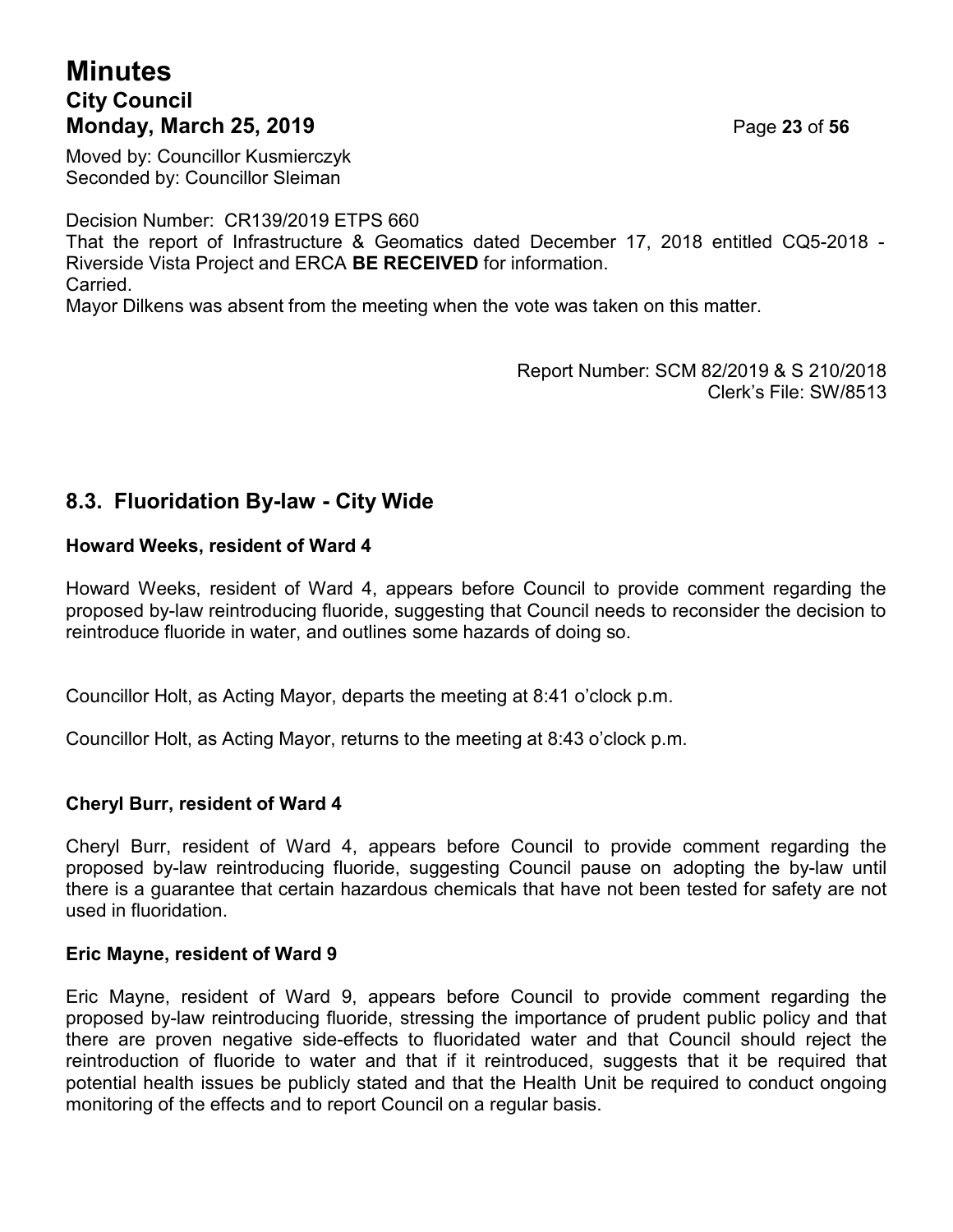#### **Emily Truman, resident of Lakeshore**

Emily Truman, resident of Lakeshore, appears before Council to provide comment regarding the proposed by-law reintroducing fluoride, suggesting that at minimum, a certain chemical should not be added to the water as it is a hazardous, poisonous chemical.

Moved by: Councillor Sleiman Seconded by: Councillor Bortolin

Decision Number: CR124/2019

- I. That Council **PASS** By-law 35-2019 regarding the fluoridation of water in the City of Windsor, pursuant to the *Fluoridation Act* and CR 676/2018; and,
- II. That notice of the passing of By-law 35-2019 **BE PROVIDED** to the Councils for The Corporation of the Town of LaSalle and The Corporation of the Town of Tecumseh. Carried.

Mayor Dilkens was absent from the meeting when the vote was taken on this matter.

Report Number: C 47/2019 Clerk's File: EI/11353

## **11. REGULAR BUSINESS ITEMS (Non-Consent Items)**

## **11.1. Authorization to commence expropriation process- 0 Provincial Road adjacent to 1865 Provincial Road; being part of lot 14 in Concession 6, being PIN 01560-0013-Ward 9**

Moved by: Councillor McKenzie Seconded by: Councillor Sleiman

Decision Number: CR155/2019 That the City Solicitor **BE AUTHORIZED** to start the expropriation process for the above Provincial Road properties. Carried.

Mayor Dilkens was absent from the meeting when the vote was taken on this matter.

Report Number: C 40/2019 Clerk's File: APM2019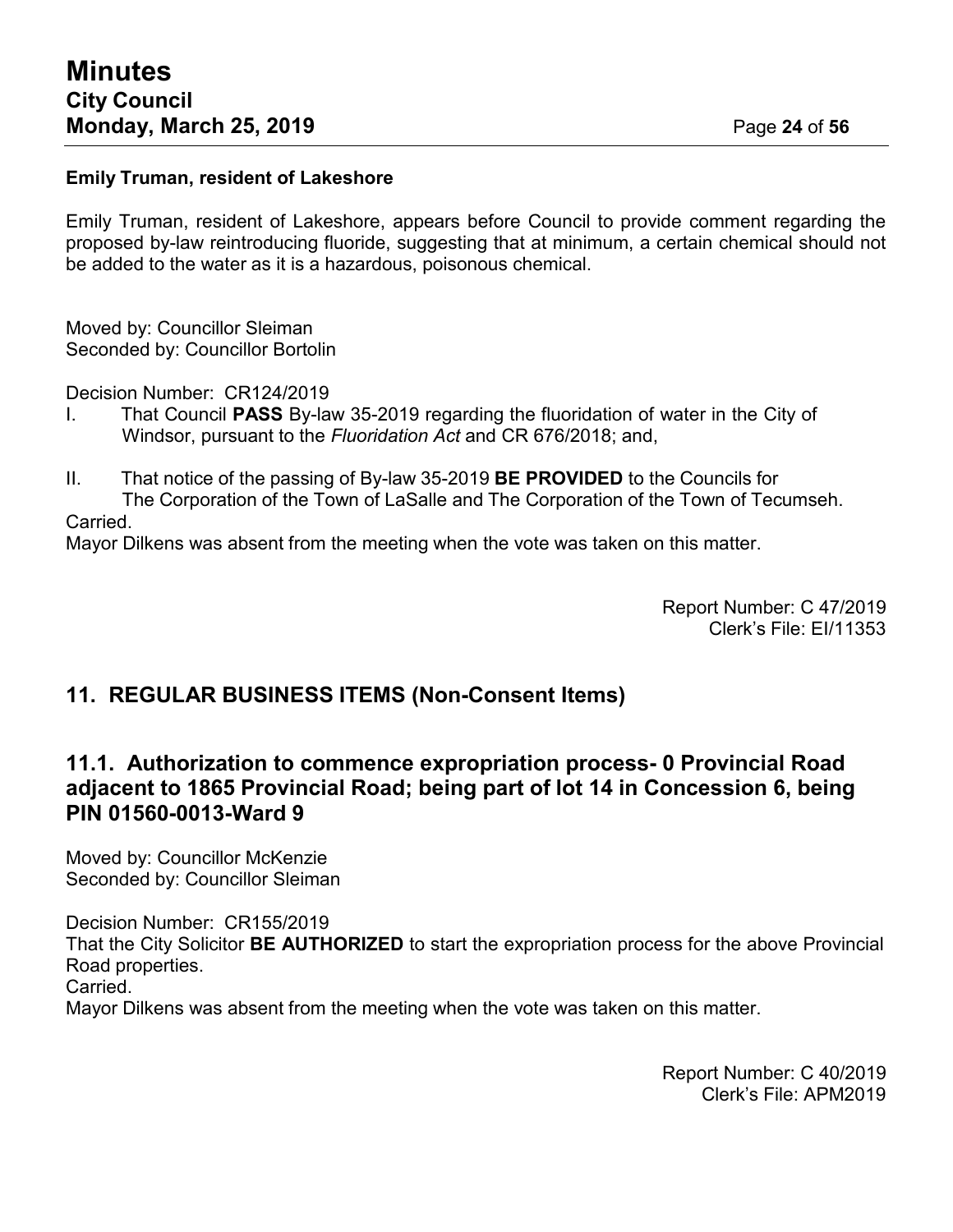#### **8.5. Biosolids Operations, Maintenance and Marketing Services Request for Proposal 180-18- City Wide**

Moved by: Councillor Kusmierczyk Seconded by: Councillor Gignac

Decision Number: CR129/2019

That Council **ACCEPT** Synagro Ontario Holdings, Inc. bid of \$52.08 per tonne, excluding HST, as the all-inclusive base unit price per tonne for the processing of Wet Sludge from the City's Lou Romano and Little River Pollution Control plants; and,

That the Chief Administrative Officer and City Clerk **BE AUTHORIZED** to sign an agreement with Synagro Ontario Holdings, Inc. reflective of the terms set out in RFP180-18 for a period of TEN YEARS (10) with the option for renewal for two (2) five year extensions, satisfactory in form to the City Solicitor, in technical content to the City Engineer, and financial content to the City Treasurer; and,

That Administration **BE DIRECTED** to establish a Capital Improvement Reserve Fund to be administered as outlined under the terms of the Agreement with Synagro Ontario Holdings, Inc. with all Reserve Fund expenditures being reported annually to Council; and,

That the required budget increase **BE ANNUALIZED** as part of the 2020 Sewer Surcharge Operating Budget in order to establish the budget requirements as presented in the Financial Matters section of this report, including any additional inflationary impacts and adjustments. Carried.

Mayor Dilkens was absent from the meeting when the vote was taken on this matter.

Report Number: C 48/2019 Clerk's File: SW/13440

## **8.2. Tree Inventory & Canopy Cover Assessment – Consultant**

Moved by: Councillor Kusmierczyk Seconded by: Councillor Kaschak

Decision Number: CR117/2019

That the Chief Administrative Officer and the City Clerk **BE AUTHORIZED** to sign a contract with the following company: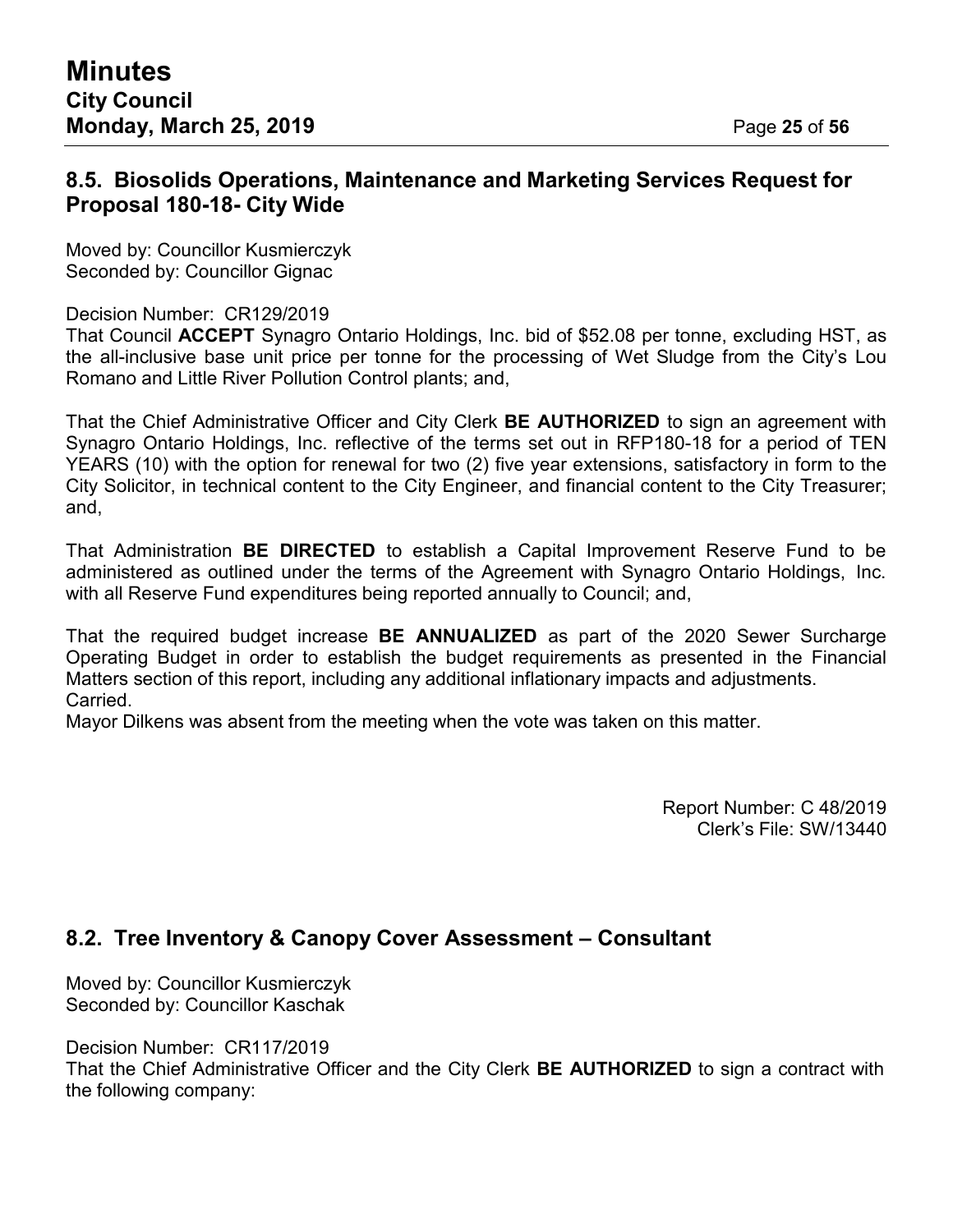## **Minutes City Council Monday, March 25, 2019** Page **26** of **56**

Urban Forest Innovations Inc.

Satisfactory in form to the City Solicitor, in technical content to the Corporate Leader of Parks, Recreation & Culture and Facilities and in financial content to the City Treasurer and Chief Financial Officer for the development and delivery of a three (3) part project comprised of 1) an Urban Street Tree Inventory & Risk Assessment 2) a Park Tree Inventory & Risk Assessment and 3) a City-wide Tree Canopy Cover Assessment and Benefits Analysis.

Contract Amounts as follows:

#### **Urban Street Tree Inventory and Risk Assessment**

TOTAL PRICE \$268,800 TOTAL PRICE INCLUDING HST: \$303,744 ACCOUNTS CHARGED: 007.2980.5397.02942.7131021.

#### **Park Tree Inventory and Risk Assessment**

TOTAL PRICE \$115,200 TOTAL PRICE INCLUDING HST: \$130,176 ACCOUNTS CHARGED: 007.2980.5397.02942.7131021.

#### **City-wide Tree Canopy Cover Assessment and Benefits Analysis**

TOTAL PRICE \$72,215 TOTAL PRICE INCLUDING HST: \$81,603 ACCOUNTS CHARGED: 007.2980.5397.02942.7131021. Carried. Mayor Dilkens was absent from the meeting when the vote was taken on this matter.

> Report Number: C 42/2019 Clerk's File: SR2019

## **8.13. CQ -35-2017 Enhancing Response to Vulnerable Populations during Emergencies**

Moved by: Councillor Gignac Seconded by: Councillor McKenzie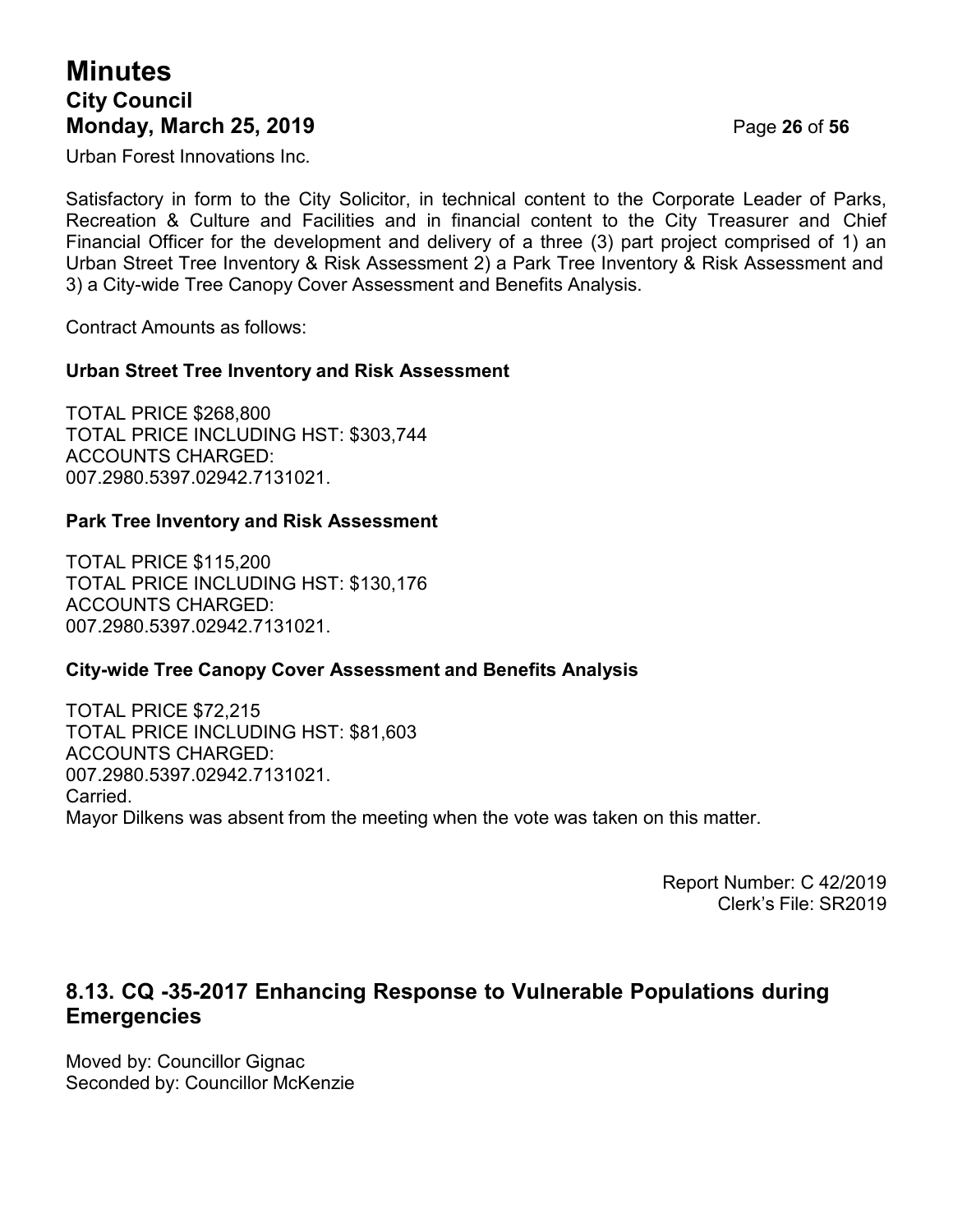## **Minutes City Council Monday, March 25, 2019** Page **27** of **56**

Decision Number: CR137/2019 ETPS 654

That the report of the Emergency Planning Officer dated November 9, 2018 entitled CQ-35-2017 Enhancing Response to Vulnerable Populations during Emergencies **BE RECEIVED** for information**;** and further,

That Administration **BE DIRECTED** to prepare a report for Council's consideration on options on a go-forward basis in terms of socially vulnerable populations for communication purposes as communications with this group can be difficult due to limited mass media use. **Carried** 

Mayor Dilkens was absent from the meeting when the vote was taken on this matter.

Report Number: SCM 76/2019 & C 200/2018 Clerk's File: GP2019

## **8.18. Right-of-Way Restoration Update**

Moved by: Councillor Gignac Seconded by: Councillor McKenzie

Decision Number: CR142/2019 ETPS 663

That the Report of the City Engineer dated January 24, 2019 regarding the use of alternative grass restoration products in the public Right-of-Way **BE RECEIVED** for information. Carried.

Mayor Dilkens was absent from the meeting when the vote was taken on this matter.

Report Number: SCM 85/2019 & S 24/2019 Clerk's File: ST2019

## **12. CONSIDERATION OF COMMITTEE REPORTS**

#### **12.1. Report of the Special In-Camera meeting or other Committee as may be held prior to Council**

Moved by: Councillor Kusmierczyk Seconded by: Councillor McKenzie

Decision Number: CR118/2019 That the report of the In Camera meeting held March 25, 2019 **BE ADOPTED** as presented. Carried.

Mayor Dilkens was absent from the meeting when the vote was taken on this matter.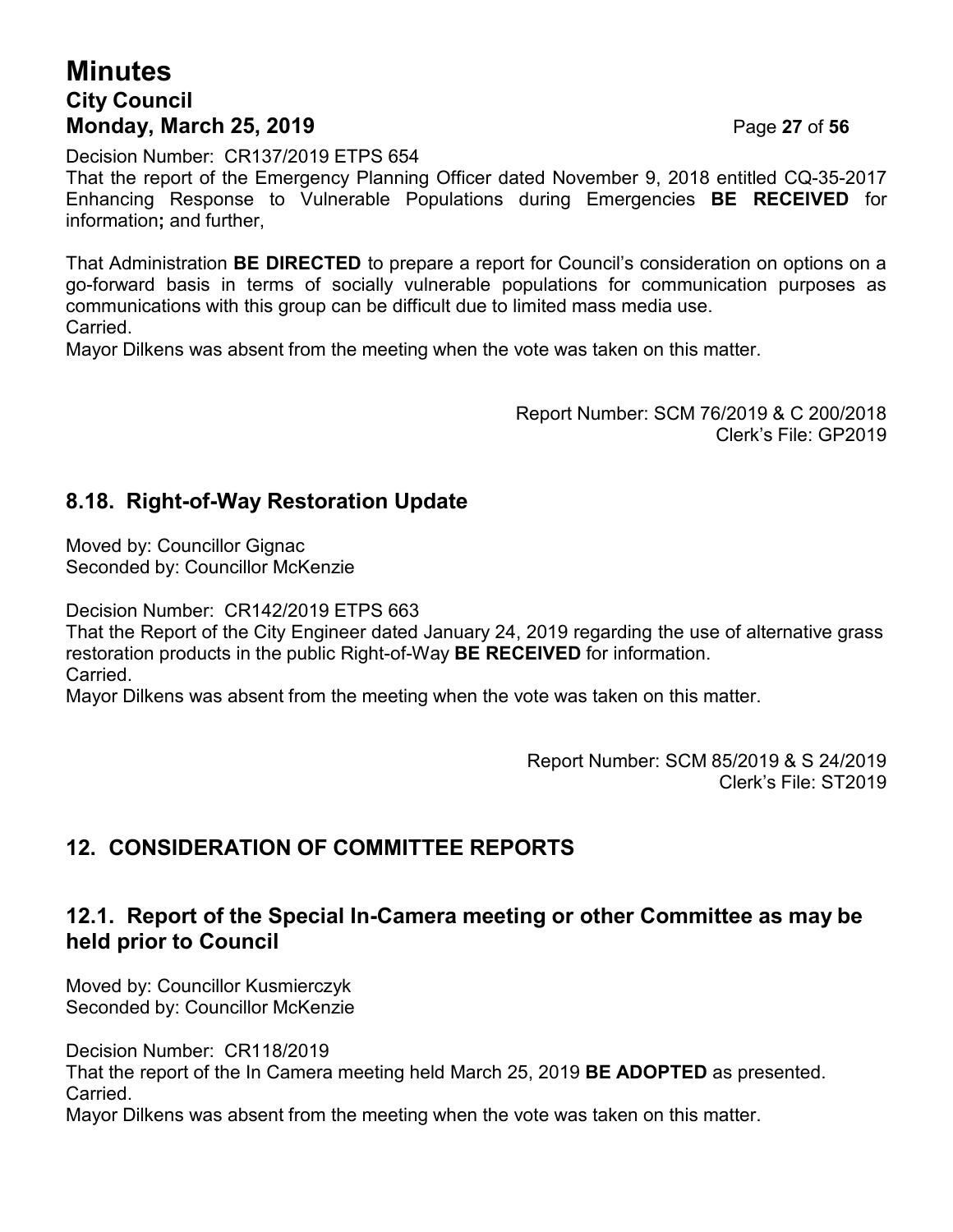Clerk's File: ACO2019

## **13. BY-LAWS (First and Second Reading)**

Moved by: Councillor Morrison Seconded by: Councillor Sleiman

That the following By-laws No. 35-2019 through 42-2019 (inclusive) be introduced and read a first and second time:

**35-2019** A BY-LAW TO REPEAL BY-LAW 20-2013 AND RE-INTRODUCE COMMUNITY WATER FLUORIDATION authorized by Item 8.3, adopted March 25, 2019

**36-2019** A BY-LAW TO FURTHER AMEND BY-LAW NUMBER 9023 BEING A BY-LAW TO REGULATE VEHICULAR PARKING WITHIN THE LIMITS OF THE CITY OF WINDSOR ON MUNICIPAL STREETS, MUNICIPAL PARKING LOTS AND PRIVATE PROPERTIES authorized by CR82/2019, adopted February 25, 2019

**37-2019** A BY-LAW TO PROVIDE THAT PART-LOT CONTROL SHALL NOT APPLY TO CERTAIN LAND THAT IS WITHIN PLAN OF SUBDIVISION 12M-602 IN THE CITY OF WINDSOR authorized by BL 139-2013, adopted August 26, 2013

**38-2019** A BY-LAW TO FURTHER AMEND BY-LAW NUMBER 8600 CITED AS THE "CITY OF WINDSOR ZONING BY-LAW" authorized by BL 65-2018, adopted May 7, 2018

**39-2019** A BY-LAW TO FURTHER AMEND BY-LAW NUMBER 8600 CITED AS THE "CITY OF WINDSOR ZONING BY-LAW" authorized by S 20/2019, adopted February 11, 2019

**40-2019** A BY-LAW TO FURTHER AMEND BY-LAW NUMBER 8600 CITED AS THE "CITY OF WINDSOR ZONING BY-LAW" authorized by S 40/2019, adopted February 11, 2019

**41-2019** A PROVISIONAL BY-LAW TO PROVIDE FOR THE REPAIR AND IMPROVEMENT OF THE RUSSETTE DRAIN 1<sup>st</sup> and 2<sup>nd</sup> readings authorized by Item 8.7, adopted March 25, 2019

**42-2019** A BY-LAW TO CONFIRM PROCEEDINGS OF THE COUNCIL OF THE CORPORATION OF THE CITY OF WINDSOR AT ITS MEETING HELD ON THE 25th DAY OF March, 2019 Carried.

Mayor Dilkens was absent from the meeting when the vote was taken on this matter.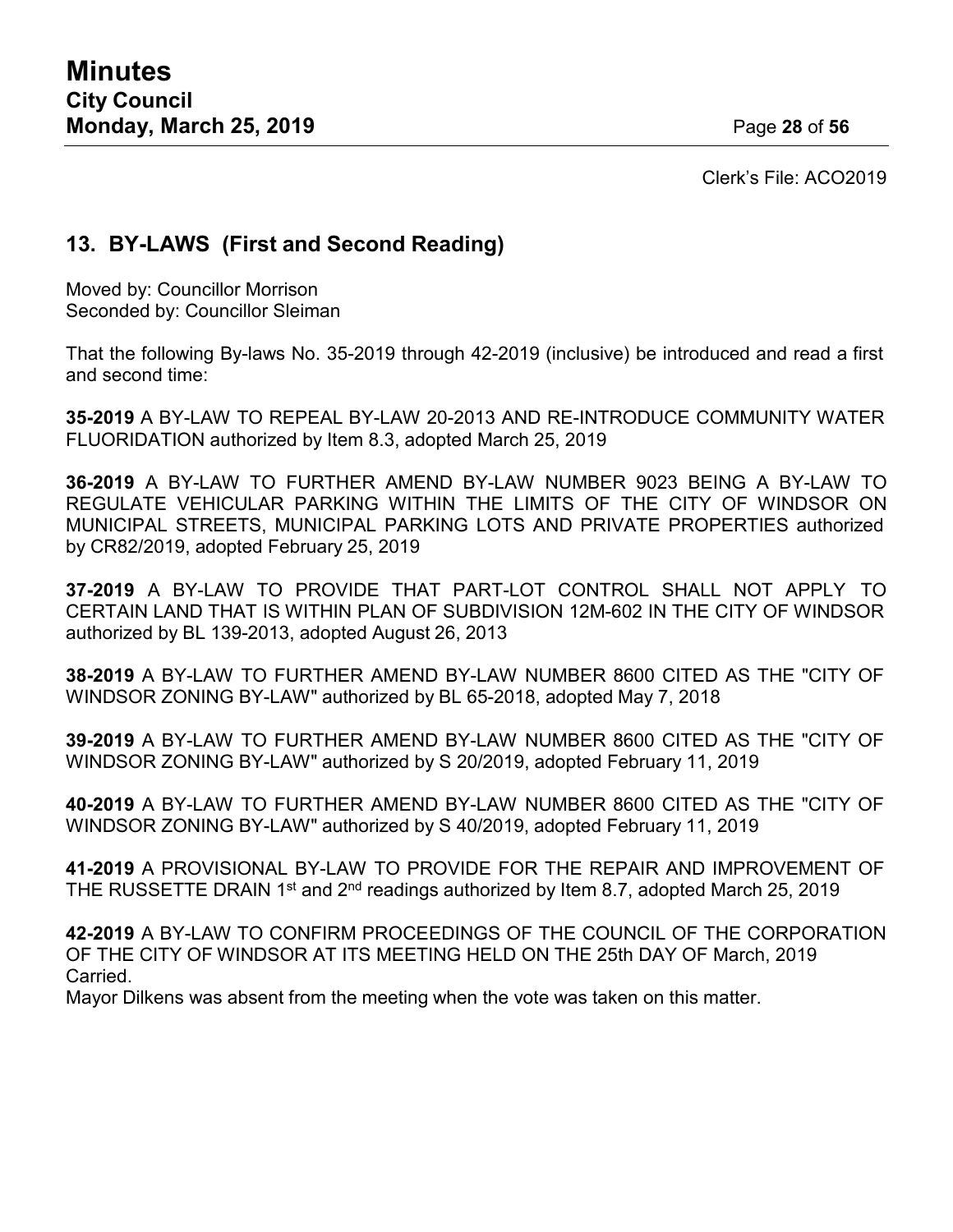#### **14. MOVE BACK INTO FORMAL SESSION**

Moved by: Councillor Bortolin Seconded by: Councillor Costante

That the Committee of the Whole does now rise and report to Council respecting the business items considered by the Committee:

- 1) Communication Items (as amended)<br>2) Consent Agenda (as amended)
- 2) Consent Agenda (as amended)
- 3) Items Deferred Items Referred
- 4) Consideration of the Balance of Business Items (as amended)
- 5) Committee Reports (as presented)
- 6) By-laws given first and second readings (as presented)

Carried.

Mayor Dilkens was absent from the meeting when the vote was taken on this matter.

#### **15. NOTICES OF MOTION**

None.

## **16. THIRD AND FINAL READING OF THE BY-LAWS**

Moved by: Councillor Kusmierczyk Seconded by: Councillor Gignac

That the following By-laws No. 35-2019 through 40-2019, and 42-2019, having been read a first and second time be now read a third time and finally passed and that the Mayor and Clerk **BE AUTHORIZED** to sign and seal the same notwithstanding any contrary provision of the Council. **Carried** 

Mayor Dilkens was absent from the meeting when the vote was taken on this matter.

## **17. PETITIONS**

Moved by: Councillor McKenzie Seconded by: Councillor Kaschak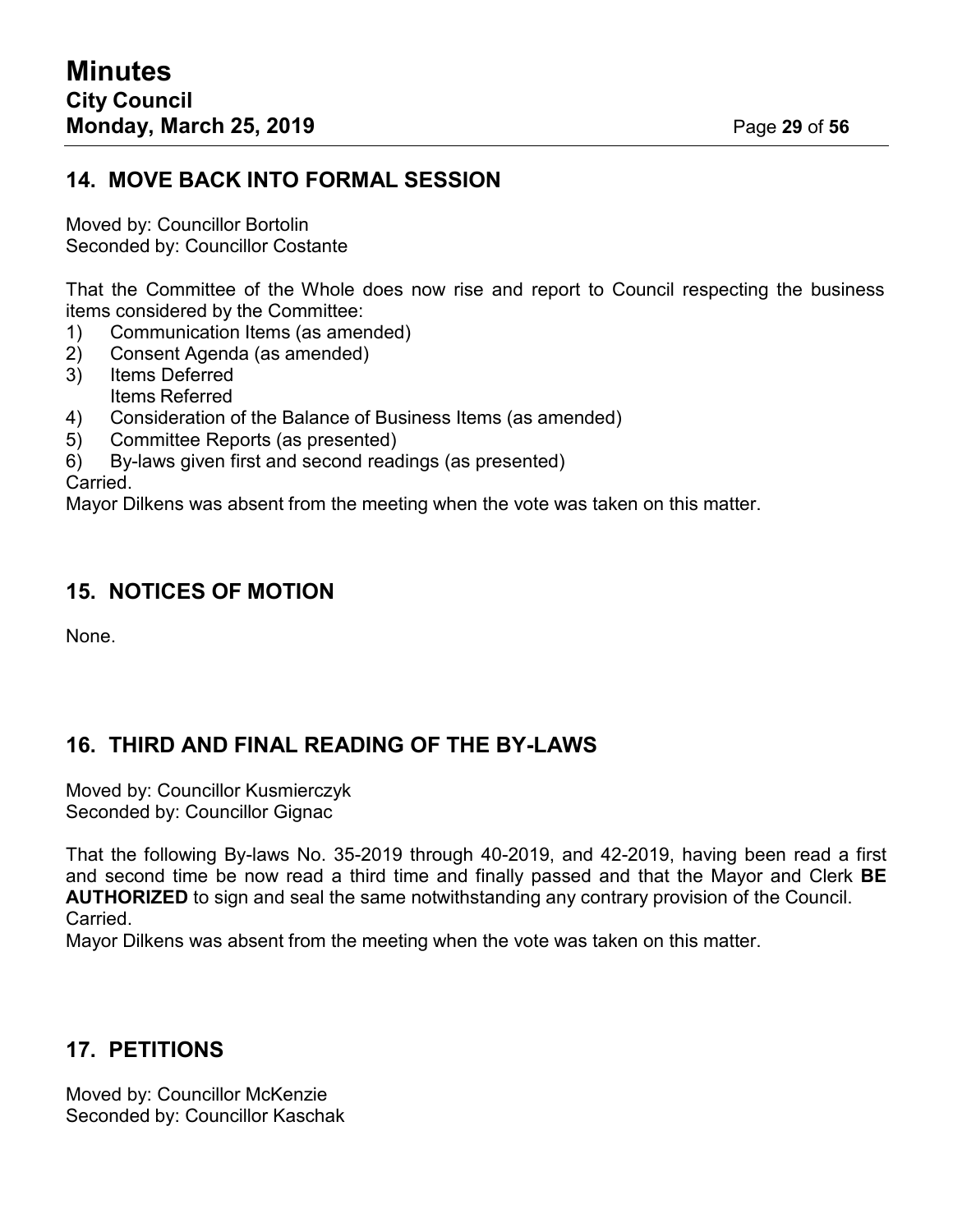That the petition presented by Councillor Morrison from Ward 9 resident Kaitlin Kennedy, an online petition entitled "Protect Windsor Wetlands" to protect the South Cameron Woodlot from future residential development **BE RECEIVED** by the Clerk and the Clerk **BE DIRECTED** to forward the petition to the City Planner for the purpose of an examination of the requested works or undertakings; and further, that a report **BE PROVIDED** consistent with the direction provided. Carried.

Mayor Dilkens was absent from the meeting when the vote was taken on this matter.

Clerk's File: ACO/13382

## **18. QUESTION PERIOD**

#### **18.1. CQ 6-2019**

Moved by: Councillor Kusmierczyk Seconded by: Councillor McKenzie

#### Decision Number: CR157/2019

That the following Council Question by Councillor Morrison **BE APPROVED,** and that Administration **BE DIRECTED** to proceed with the necessary actions to respond to the Council Question in the form of a written report, consistent with Council's instructions, and in accordance with Section 17.1 of the Procedure By-law 98-2011:

#### CQ 6-2019:

#### **Assigned to City Planner**

Asks as a follow up to the petition presented with 9,176 signatures, I ask that Administration bring forward a written report that provides a framework to update and amend the City of Windsor Official Plan Volume II, Schedules SC-1, 2, 3 and 4 for the South Cameron Planning Area. These maps are dated September 25, 2000, are completely outdated and do not show any wetlands. They are critical for properly identifying these lands with the updated Provincially Significant Wetlands designation and allows for council or other interested parties to have factual and current information on the subject lands for any future consideration. I ask that this information be brought back to council by May 6, 2019 or as soon as possible.

#### Carried.

Mayor Dilkens was absent from the meeting when the vote was taken on this matter.

Clerk's File: ZO/10781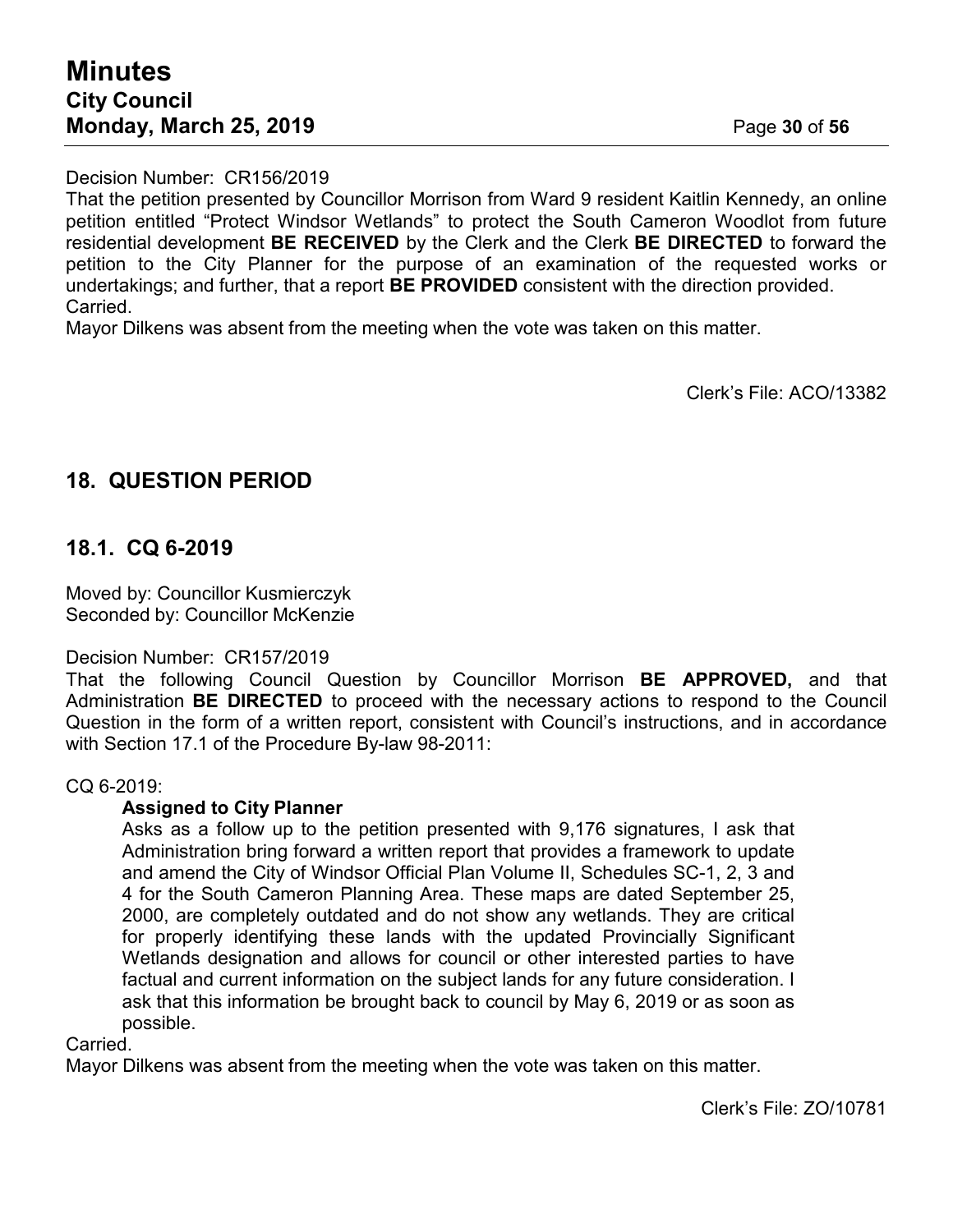## **21. ADJOURNMENT**

Moved by: Councillor Morrison Seconded by: Councillor Sleiman

That this Council meeting stand adjourned until the next regular meeting of Council or at the call of the Mayor.

Carried.

Mayor Dilkens was absent from the meeting when the vote was taken on this matter.

Accordingly, the meeting is adjourned at 9:42 o'clock p.m.

Mayor

**City Clerk**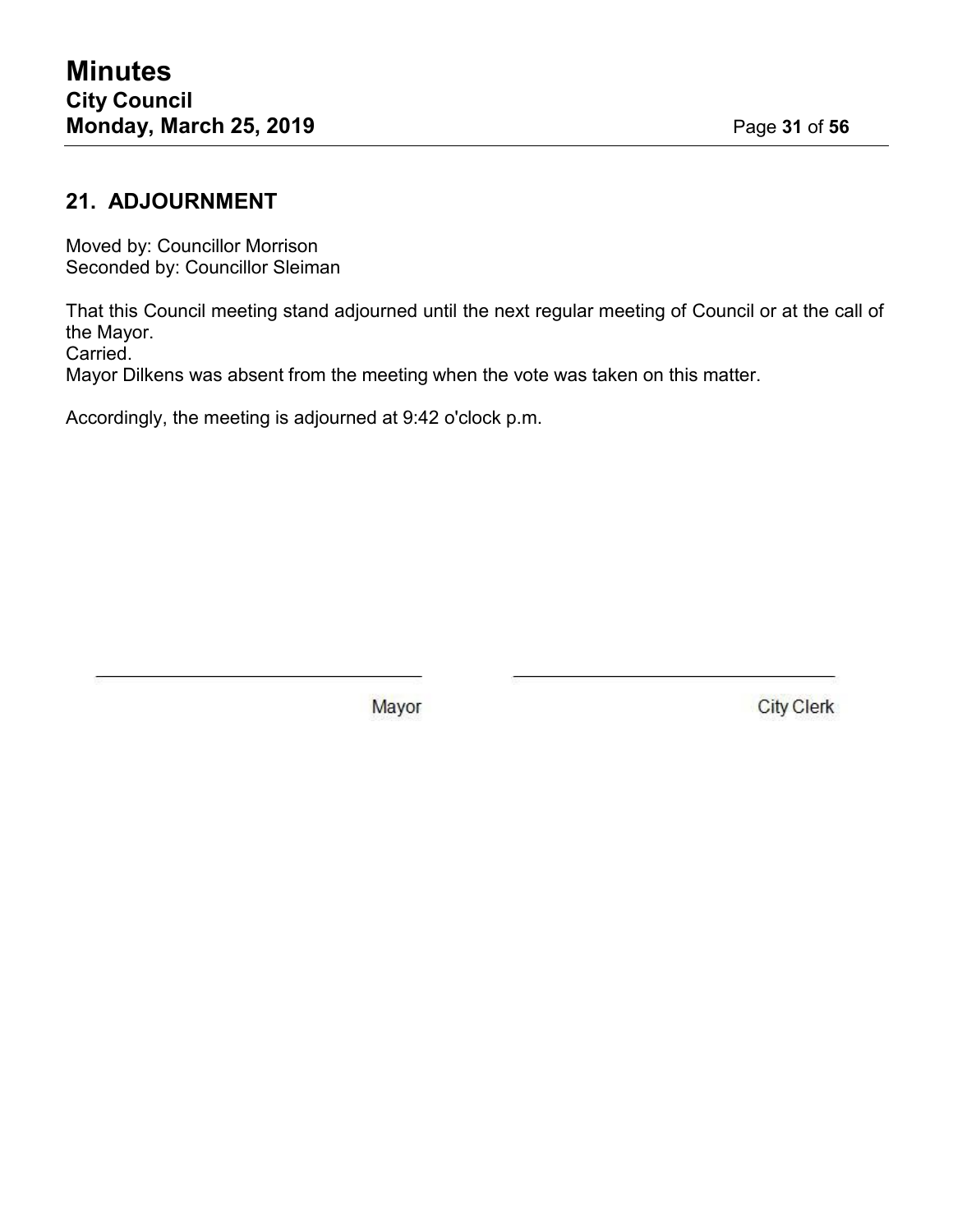Adopted by Council at its meeting held March 25, 2019(CR 118/2019) VC/bm

#### **SPECIAL MEETING OF COUNCIL – IN CAMERA March 25, 2019**

#### **Meeting called to order at: 5:01 p.m.**

#### **Members in Attendance:**

Mayor D. Dilkens Councillor F. Costante Councillor C. Holt Councillor R. Bortolin Councillor G. Kaschak Councillor J. Gignac Councillor K. McKenzie Councillor J. Morrison Councillor E. Sleiman Councillor I. Kusmierczyk

#### **Members Absent:**

Councillor F. Francis (due to illness)

#### **Also in attendance:**

- O. Colucci, Chief Administrative Officer
- J. Payne, Community Development and Health Commissioner and Corporate Leader Social Development, Health, Recreation and Culture
- M. Winterton, City Engineer and Corporate Leader Environmental Protection and **Transportation**
- V. Critchley, City Clerk/Licence Commissioner and Corporate Leader Public Engagement and Human Resources
- J. Mancina, Chief Financial Officer/City Treasurer and Corporate Leader Finance and Technology
- S. Askin-Hager, City Solicitor and Corporate Leader Economic Development and Public Safety
- C. Brown, CEO for YQG and WDTC/Corporate Leader of Transportation **Services**
- J. Wilson, Corporate Leader, Parks, Facilities, Recreation and Culture
- N. Coleman, Mayor's Chief of Staff
- S. Laforet, Fire Chief (Item 2)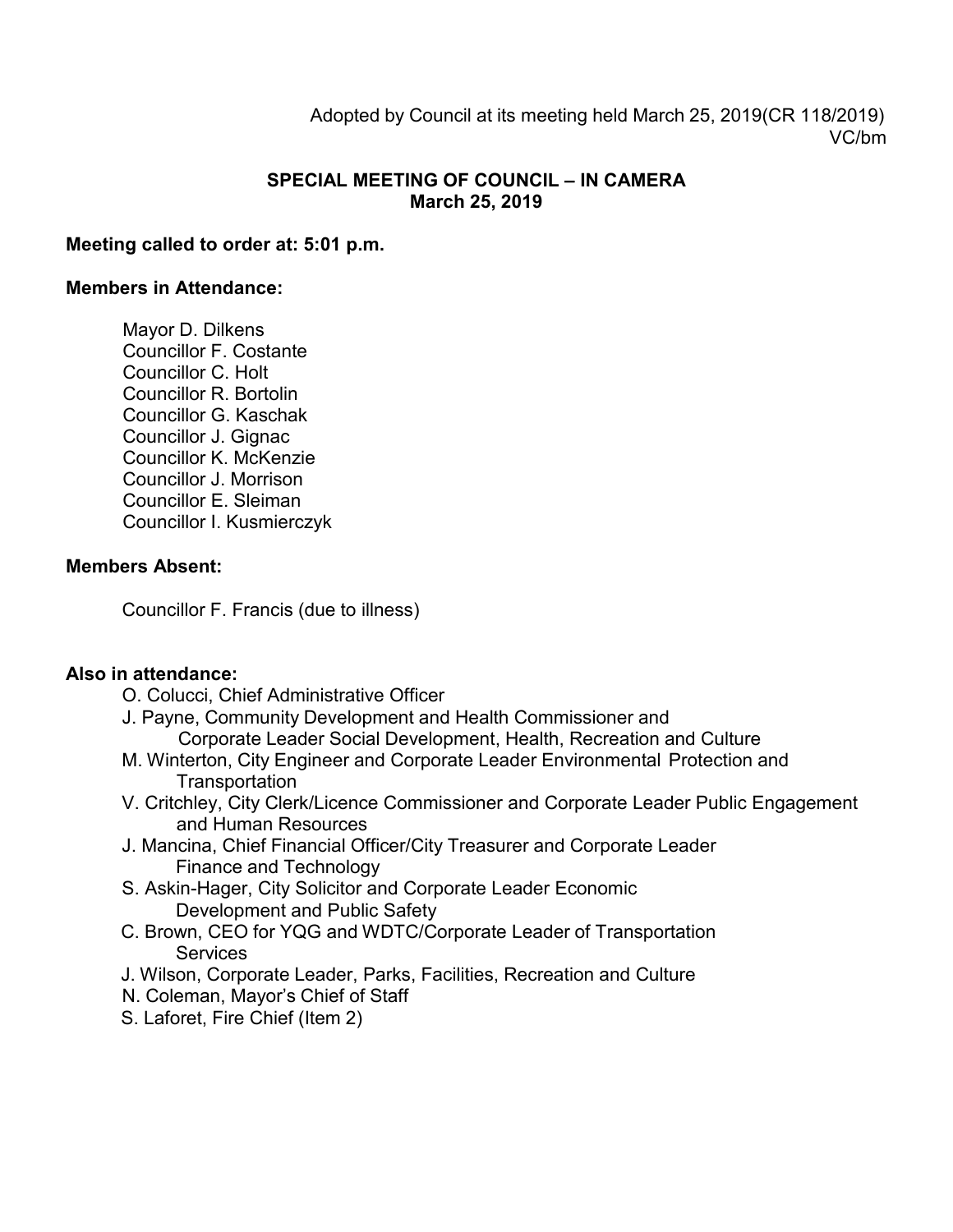**Verbal Motion is presented by Councillor Kusmierczyk, seconded by Councillor Sleiman,**

**to move in Camera for discussion of the following item(s):**

| <b>Item</b><br>No. | <b>Subject</b>                                                 | <b>Section - Pursuant to</b><br><b>Municipal Act, 2001, as</b><br>amended |
|--------------------|----------------------------------------------------------------|---------------------------------------------------------------------------|
| 1.                 | Property matter – sale of land                                 | 239(2)(c)                                                                 |
| 2.                 | Personal matter - labour relations                             | 239 (2) (d) (h)                                                           |
| 3.                 | Legal matter – advice subject to<br>solicitor-client privilege | 239(2)(f)                                                                 |
|                    | Personal matter - about identifiable<br>individuals            | 239(2)(b)                                                                 |

#### **Motion Carried.**

#### **Declarations of Pecuniary Interest:**

None declared.

**Discussion on the items of business. (Items 1, 2, 3 and 4)**

**Verbal Motion is presented by Councillor Kusmierczyk, seconded by Councillor Kaschak,**

**to move back into public session.**

**Motion Carried.**

**Moved by Councillor Bortolin, seconded by Councillor Sleiman,**

**THAT the Clerk BE DIRECTED to transmit the recommendation(s) contained in the report(s) discussed at the In-Camera Council Meeting held March 25, 2019 directly to Council for consideration at the next Regular Meeting.**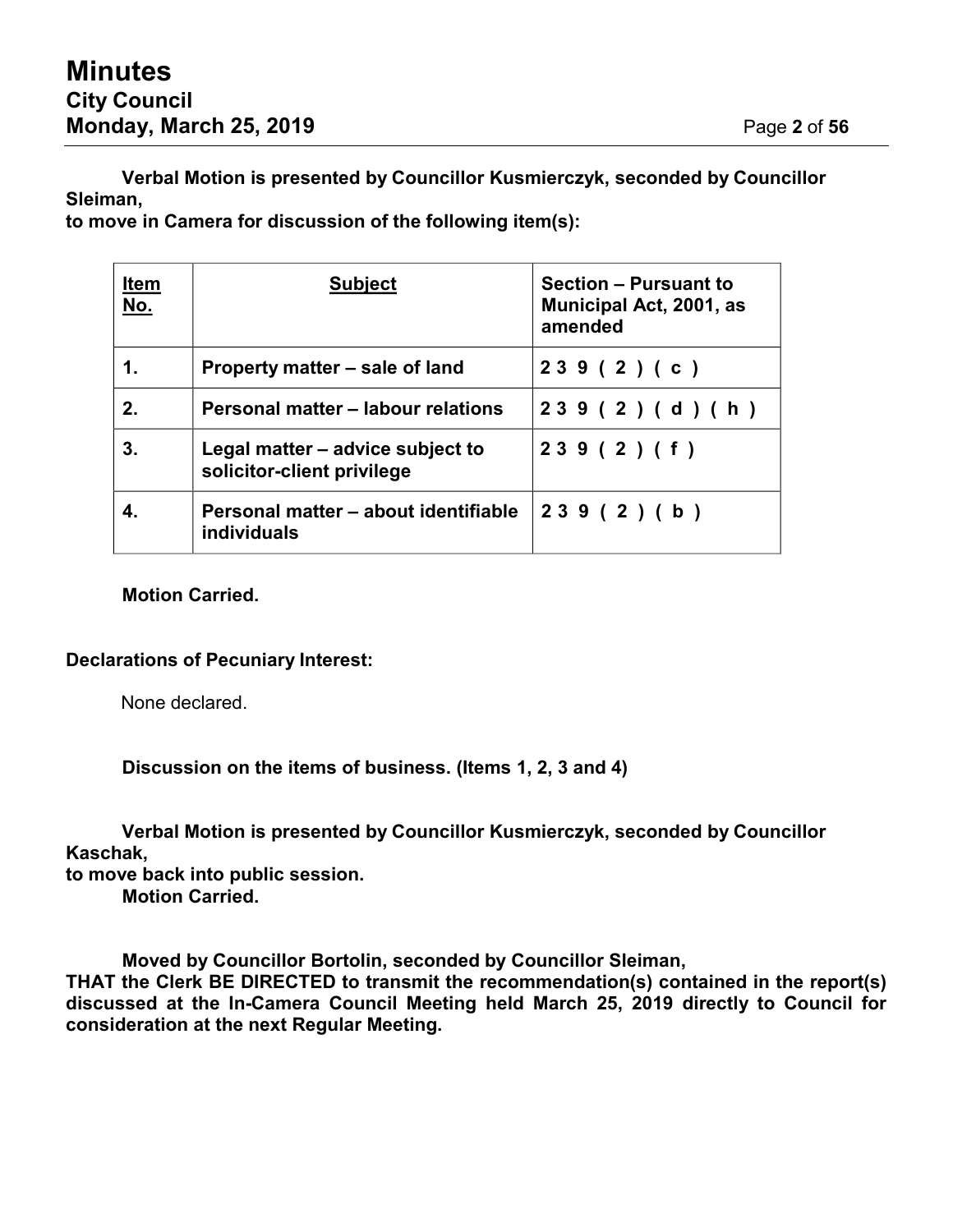1. That the recommendations contained in the confidential letter from Enwin Utilities Limited respecting a property matter – sale of land **BE APPROVED**.

2. That the recommendation contained in the in-camera report from the Fire Chief, City Solicitor and Corporate Leader Economic Development and Public Safety and Chief Financial Officer/City Treasurer and Corporate Leader Finance and Technology respecting a personal matter – labour relations **BE APPROVED**.

3. That the confidential report from the City Solicitor and Corporate Leader Economic Development and Public Safety respecting a legal matter – advice subject to solicitor-client privilege **BE RECEIVED FOR INFORMATION**.

4. That the recommendation contained in the in-camera report from the Cultural Development Coordinator, Manager of Cultural Affairs, Executive Director of Recreation, Corporate Leader, Parks, Facilities, Recreation and Culture and Chief Financial Officer/City Treasurer and Corporate Leader Finance and Technology respecting a personal matter about identifiable individuals **BE APPROVED**.

#### **Motion Carried.**

**Moved by Councillor Costante, seconded by Councillor Gignac, That the special meeting of council held March 25, 2019 BE ADJOURNED. (Time: 5:46 p.m.) Motion Carried.**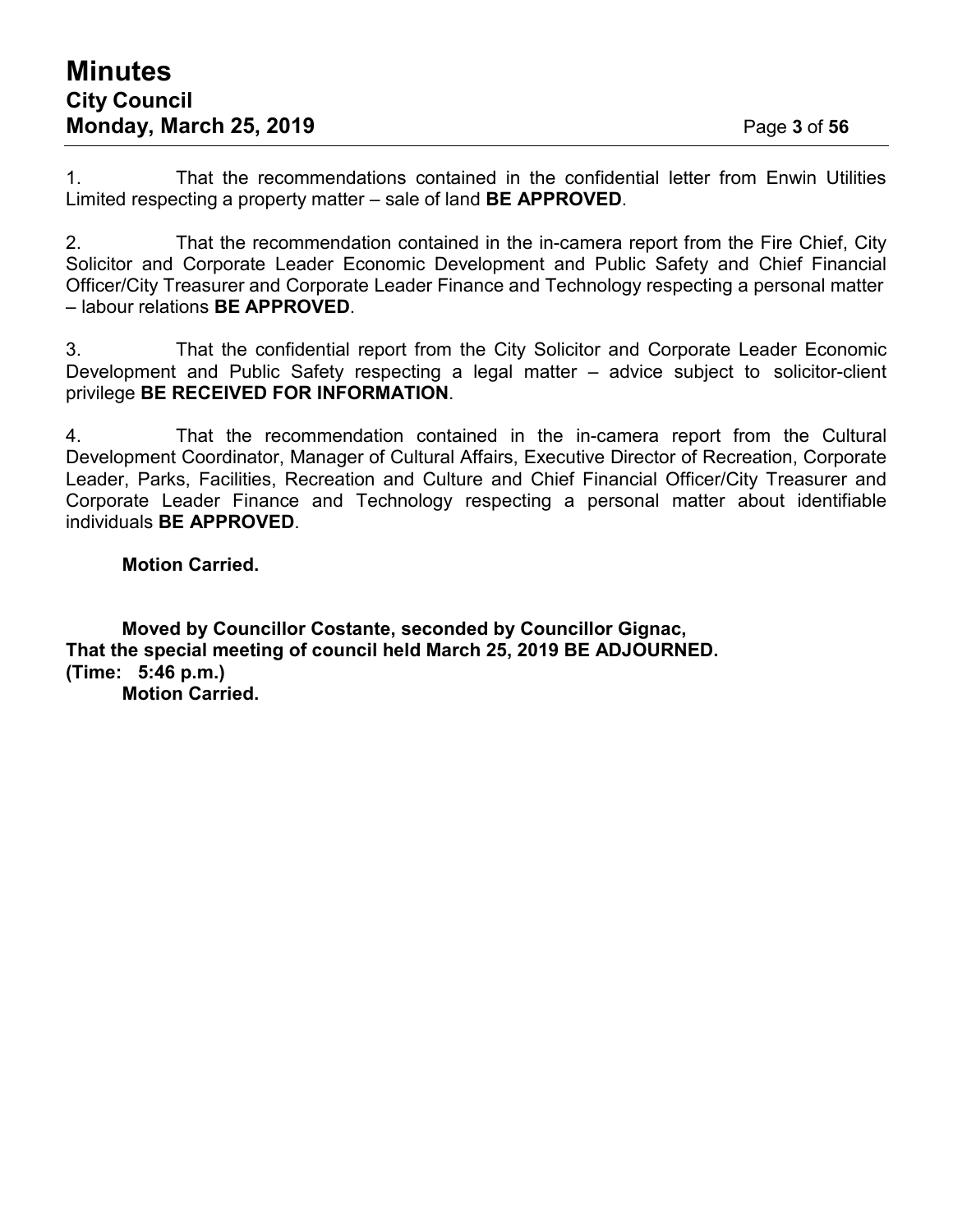## **Minutes City Council Monday, March 25, 2019** Page



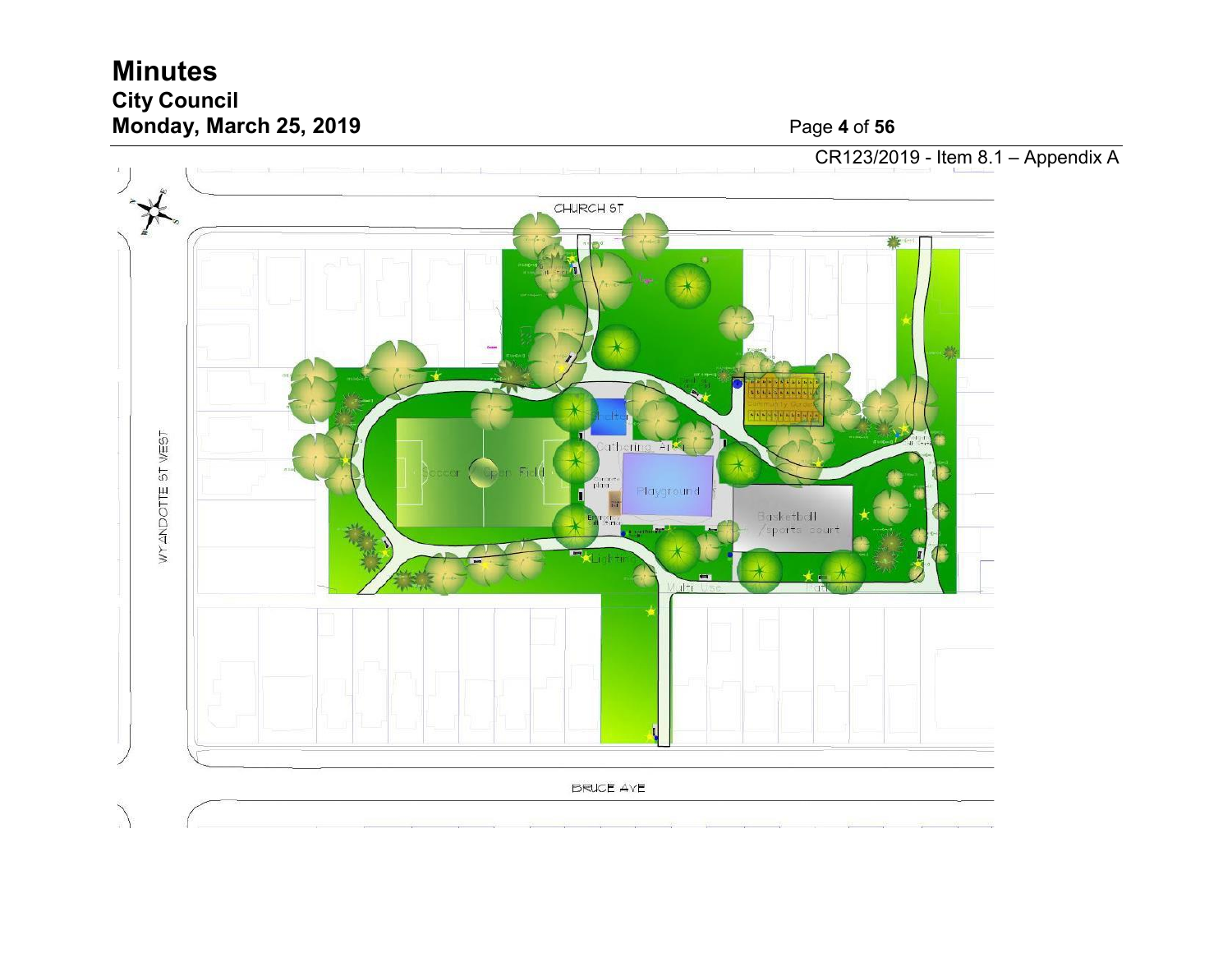## **Minutes City Council Monday, March 25, 2019** Page **5** of **56**

CR123/2019 - Item 8.1 – Appendix B

THIS LICENSE AGREEMENT dated this  $7<sup>th</sup>$  day of February, 2019

#### **B E T W E E N:**

#### **THE CORPORATION OF THE CITY OF WINDSOR**

(the "City")

-and-

#### **Downtown Windsor Community Collaborative**

(the "Licensee")

**WHEREAS** City Council has approved the use of City owned land for the purposes of community gardens in accordance with the Community Gardens on Municipal Property Policy, adopted November 17, 2014, pursuant to CRM397/2014;

**AND WHEREAS** the Licensee has requested the use of a portion of the Lands for the purposes of a community garden, in accordance with the Community Garden Policy;

**NOW THEREFORE THIS AGREEMENT WITNESSETH** in consideration of the sum of \$1.00, plus HST and the covenants, rights, and obligations as contained herein and other good and valuable consideration, the receipt and sufficiency of which is hereby acknowledged, the Parties hereby agree as follows:

#### **Article 1 - INTERPRETATION**

1.1. **Definitions** In this Agreement,

**"Agreement"** means this license agreement;

**"Business Day"** means a day other than a Saturday, Sunday or any other day on which the principal chartered banks located in the City of Windsor are not open for the transaction of domestic business during normal banking hours;

**"City"** means The Corporation of the City of Windsor;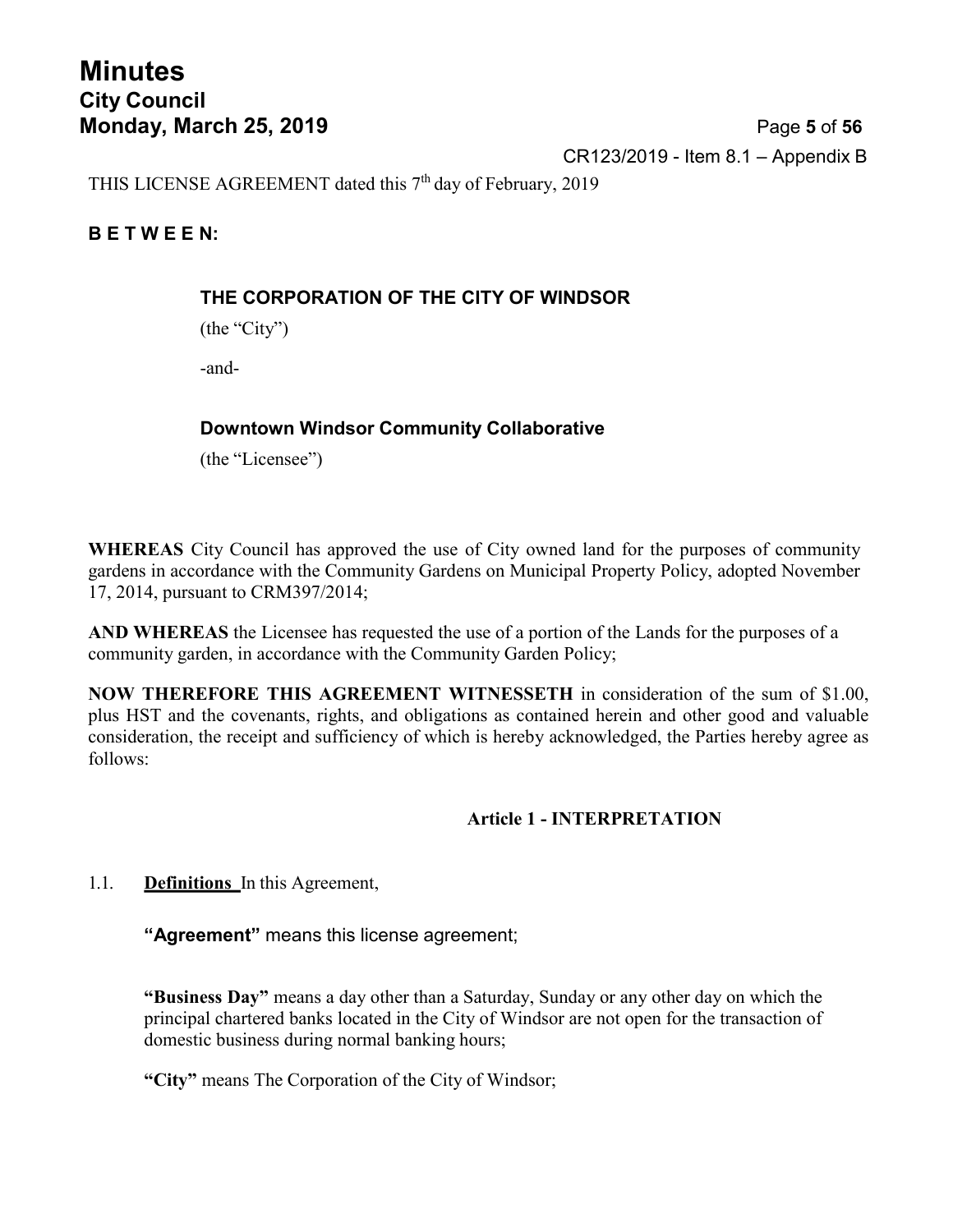"**Effective Date"** means April 1<sup>st</sup>, 2019;

**"Event of Default"** has the meaning ascribed to it in section 6.5;

**"Lands"** means the lands commonly known as Caron Avenue Park and legally described as PLAN 282 BLK 3 LOT 15;S PT LOT 14;CARON AVENUE PARKETTE CORNER;

**"Licensed Lands"** means the portion of the Lands depicted or described in *Schedule "A"*;

**"Licensee"** means Downtown Windsor Community Garden Collaborative;

**"Party"** means either the City or the Licensee and **"Parties"** means both of them;

**"Term"** means the period commencing on the Effective Date and ending on the Termination Date, or earlier termination in accordance with this Agreement;

**"Termination Date"** means March 31st , 2021;

1.2. **Including** Wherever the words "include", "includes" or "including" are used in this Agreement, they shall be deemed to be followed by the words "without limitation" and the words following "include", "includes" or "including" shall not be considered to set forth an exhaustive list.

*v.Nov28.14*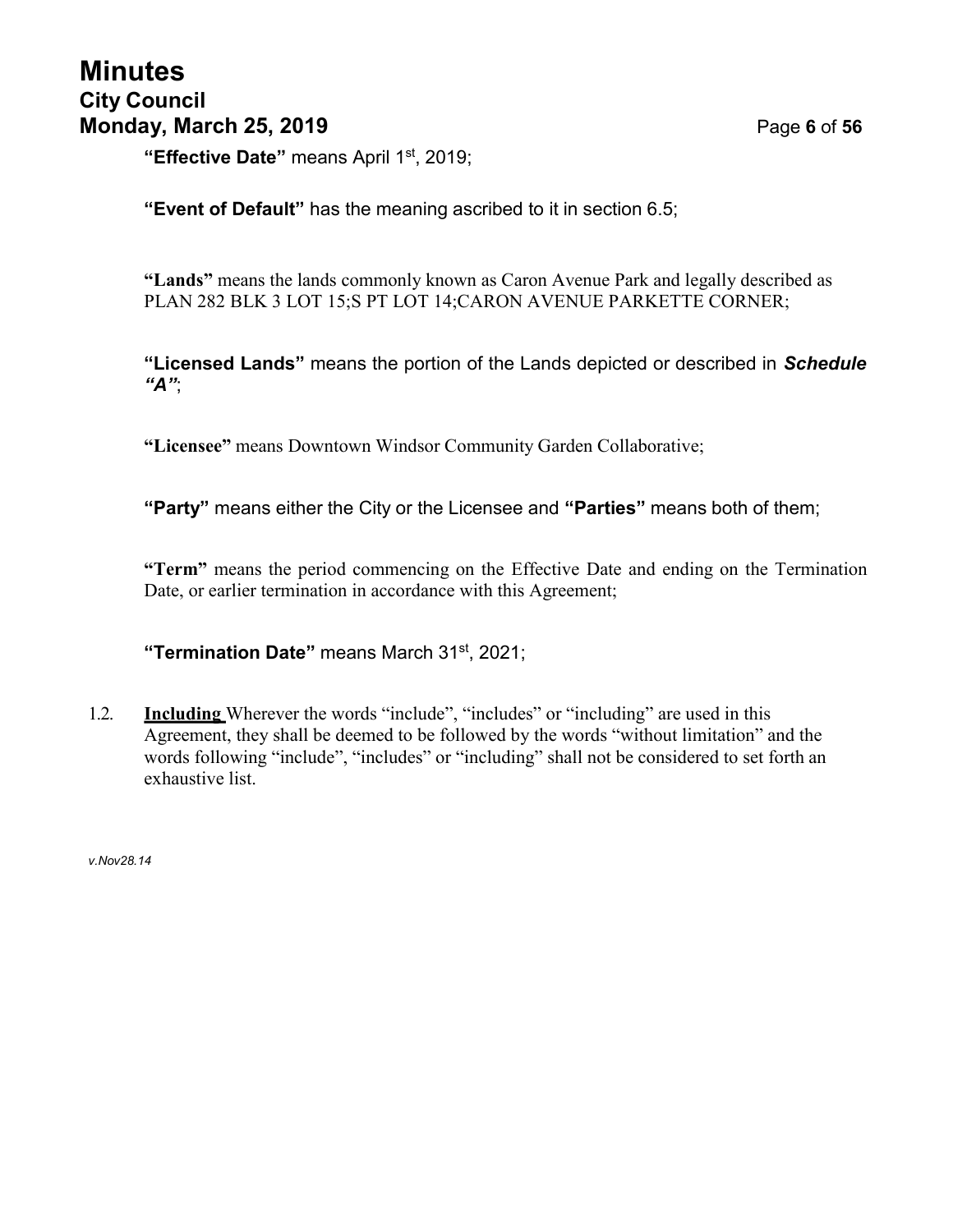- 1.3. **Hereof** The words "hereof", "herein", "hereto", "hereunder", "hereby" and similar expressions shall be construed as referring to this Agreement in its entirety and not to any particular section or portion of it.
- 1.4. **Headings** The division of this Agreement into articles and sections, schedules, and other subdivisions are for convenience of reference only and shall not affect the construction or interpretation of this Agreement. The headings in the Agreement are not intended to be full or precise descriptions of the text to which they refer. Furthermore, unless something in the subject matter or context is inconsistent therewith, references herein to an article, section, subsection, paragraph, clause or schedule are to the applicable article, section, subsection, paragraph, clause or schedule of this Agreement.
- 1.5. **Singular, Gender** Words importing the singular number only shall include the plural and *vice versa*. Words importing the masculine gender shall include the feminine and neuter genders, and words importing persons shall include firms and corporations and *vice versa*.
- 1.6. **Currency** Unless otherwise expressly specified, all dollar amounts in this Agreement, including the symbol "\$", refer to Canadian currency.
- 1.7. **Recitals** The Parties acknowledge and declare that the recitals in this Agreement are true and correct.
- 1.8. **Relationship** Nothing in this Agreement shall be construed as creating an employment relationship between the Parties and both Parties agree that the Licensee shall at all times be considered an independent contractor. Furthermore, nothing contained in this Agreement shall constitute or be deemed to create a partnership, joint venture or principal and agent relationship between the Licensee and the City. The Licensee specifically acknowledges that no persons present at the Licensed Lands, except City employees are employees, volunteers, or representatives of the City; and further that no such person is protected by the *Workplace Safety and Insurance Act* or any other insurance protection or coverage of the City.
- 1.9. **Jurisdiction** This Agreement shall be construed, interpreted and enforced in accordance with, and the rights of the Parties shall be governed by, the laws of the Province of Ontario and the laws of Canada applicable therein (excluding any conflict of law rule or principle of such laws that might refer such interpretation or enforcement to the laws of another jurisdiction). Each Party irrevocably submits to the non-exclusive jurisdiction of the courts of Ontario with respect to any matter arising hereunder or relating hereto.
- *1.10.* **No** *Contra Proferentum* The Parties acknowledge that the provisions of this Agreement have been mutually prepared by the Parties and that each Party has had the opportunity to consider each and every term and condition in this Agreement, and to obtain Independent Legal Advice. The Parties each agree that all such terms and conditions are reasonable and valid and understand and agree to all provisions of this Agreement. The Parties further acknowledge and agree that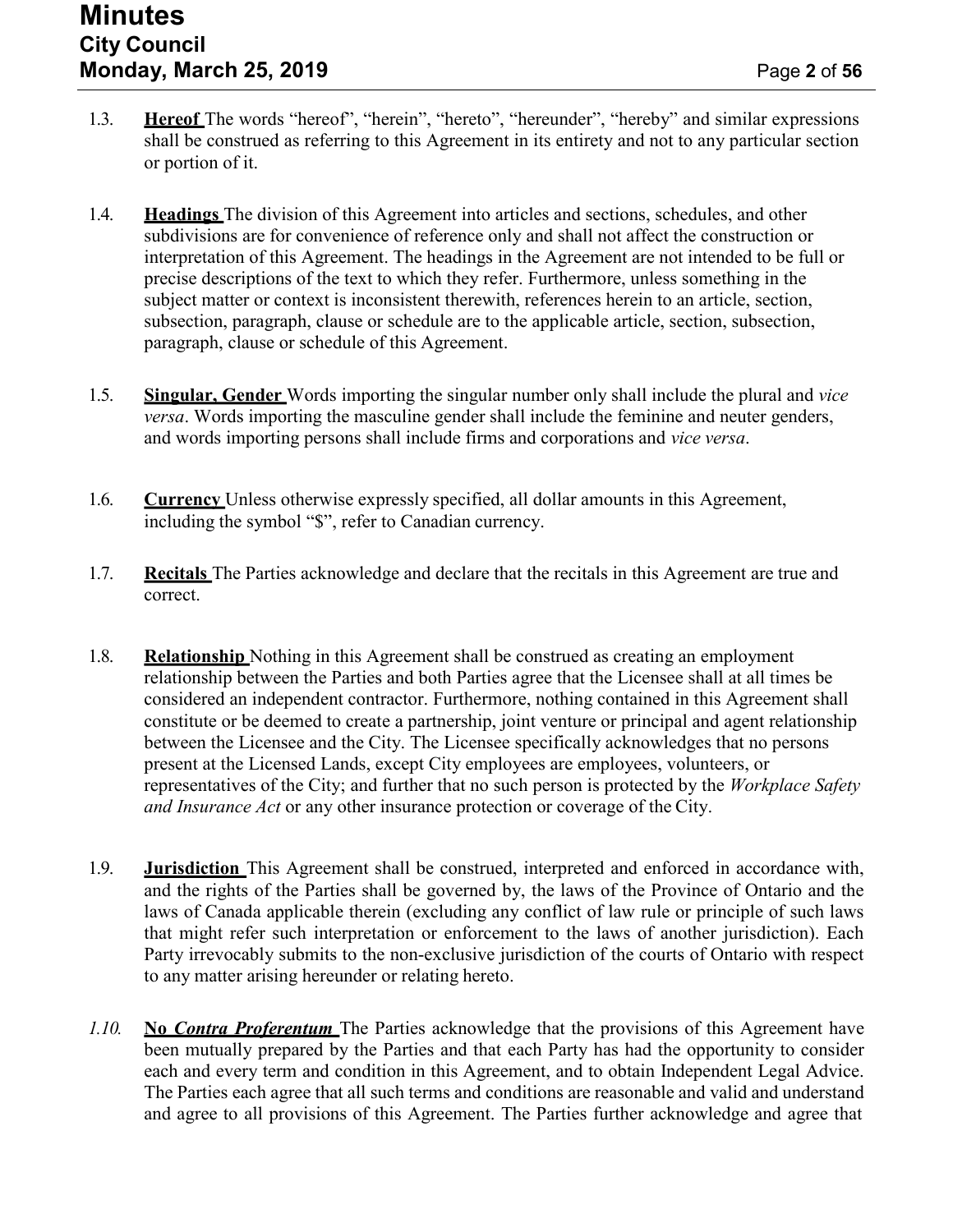should any aspect of this Agreement be brought before a judicial or quasi-judicial hearing, this Agreement shall be read, reviewed, and interpreted without regard to *contra proferentum*, and that the rule *contra proferentum* shall not apply with respect to the interpretation of this Agreement*.*

- 1.11. **Severability** If any covenant or obligation in this Agreement or the application thereof to any person or circumstances shall to any extent be invalid or unenforceable, the remainder of this Agreement or the application of such covenant or obligation to persons or circumstances other than those to which it is invalid or unenforceable shall not be affected thereby and each covenant and obligation in this Agreement shall be separately valid and enforceable to the fullest extent permitted.
- 1.12. **Sole Agreement** This Agreement constitutes the entire agreement between the Parties with respect to the subject matter of the transactions herein contemplated and cancels and supersedes any prior understandings, agreements, negotiations and discussions, written or oral, between the Parties with respect thereto. There are no representations, collateral agreements, warranties, terms, undertakings, understandings or conditions (whether express or implied) existing, made, binding on or in any way legally having any force or effect on either Party other than those expressly set forth in this Agreement.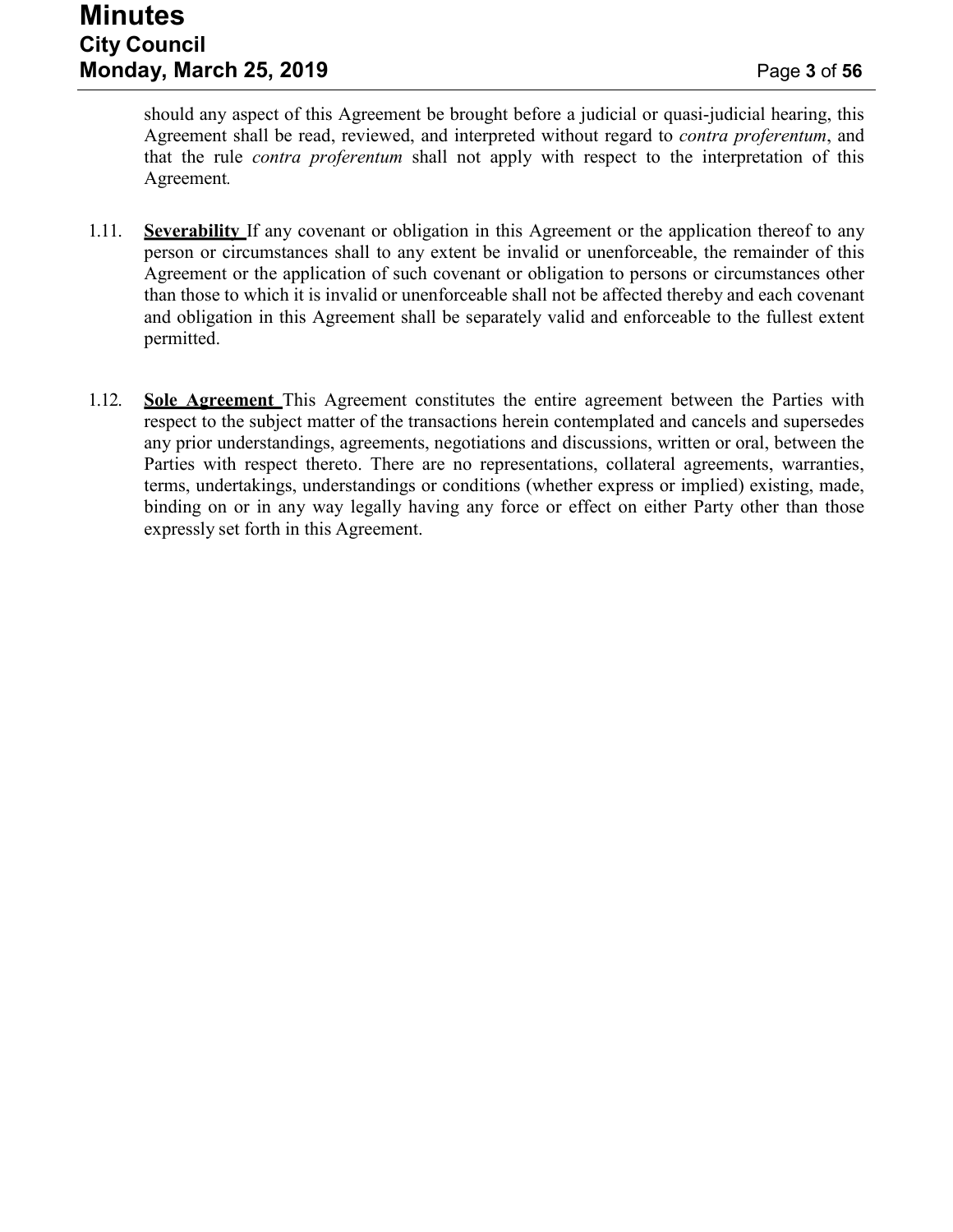## **Minutes City Council Monday, March 25, 2019** Page **4** of **56**

- 1.13. **Amendment** This Agreement may not be amended, supplemented or otherwise modified in any respect except by written instrument executed by both Parties.
- 1.14. **By Reference** All references herein to any agreement (including this Agreement), document or instrument mean such agreement, document or instrument, as amended, supplemented, modified, varied, restated or replaced form time to time in accordance with the terms thereof and, unless otherwise specified therein, includes all schedules and exhibits attached thereto.
- 1.15. **Idem** Any reference in this Agreement to all or any part of any manual, statute, regulation, bylaw or Council resolution, shall, unless otherwise stated, be a reference to that manual, statute, regulation, by-law or Council resolution or the relevant part thereof, as amended, substituted, replaced or re-enacted from time to time.
- 1.16. **Schedules** The following schedules are attached to an incorporated in this Agreement by reference and deemed part hereof:

| <b>Schedule "A"</b> | Licensed Lands                     |
|---------------------|------------------------------------|
| <b>Schedule "B"</b> | Licensee Application and Site Plan |

## Article 2 - LICENSE &

- 2.1. **License** The City hereby grants the Licensee a non-exclusive and restricted license to the Licensed Lands for the Term, subject to the terms and conditions of this Agreement. The Licensee acknowledges and agrees that public access to the Licensed Lands for enjoyment is permitted and facilitated. The City retains the right to enter the Licensed lands at any time to inspect, make repairs, alterations or improvements, or any emergency situation, as deemed in the sole and unfettered discretion of the City.
- 2.2. **"As Is"** The City licenses the Licensed Lands to the Licensee on a completely "as is" basis, and offers no condition, covenant, warranty or representation, express or implied, as to its fitness for use, whether as to environmental matters or otherwise, nor as to its cleanliness or state of repair. The Licensee shall at all times keep and maintain the Licensed Lands in a safe and orderly condition at the Licensee's entire expense.
- 2.3. **City Supplies** During the Term, the City will provide:
	- 2.3.1. Mulch to the Licensed Lands, in an amount, and at a time and place, to be determined by the City; and
	- 2.3.2. One sign (in the City's standard appearance), to be located on the Licensed Lands,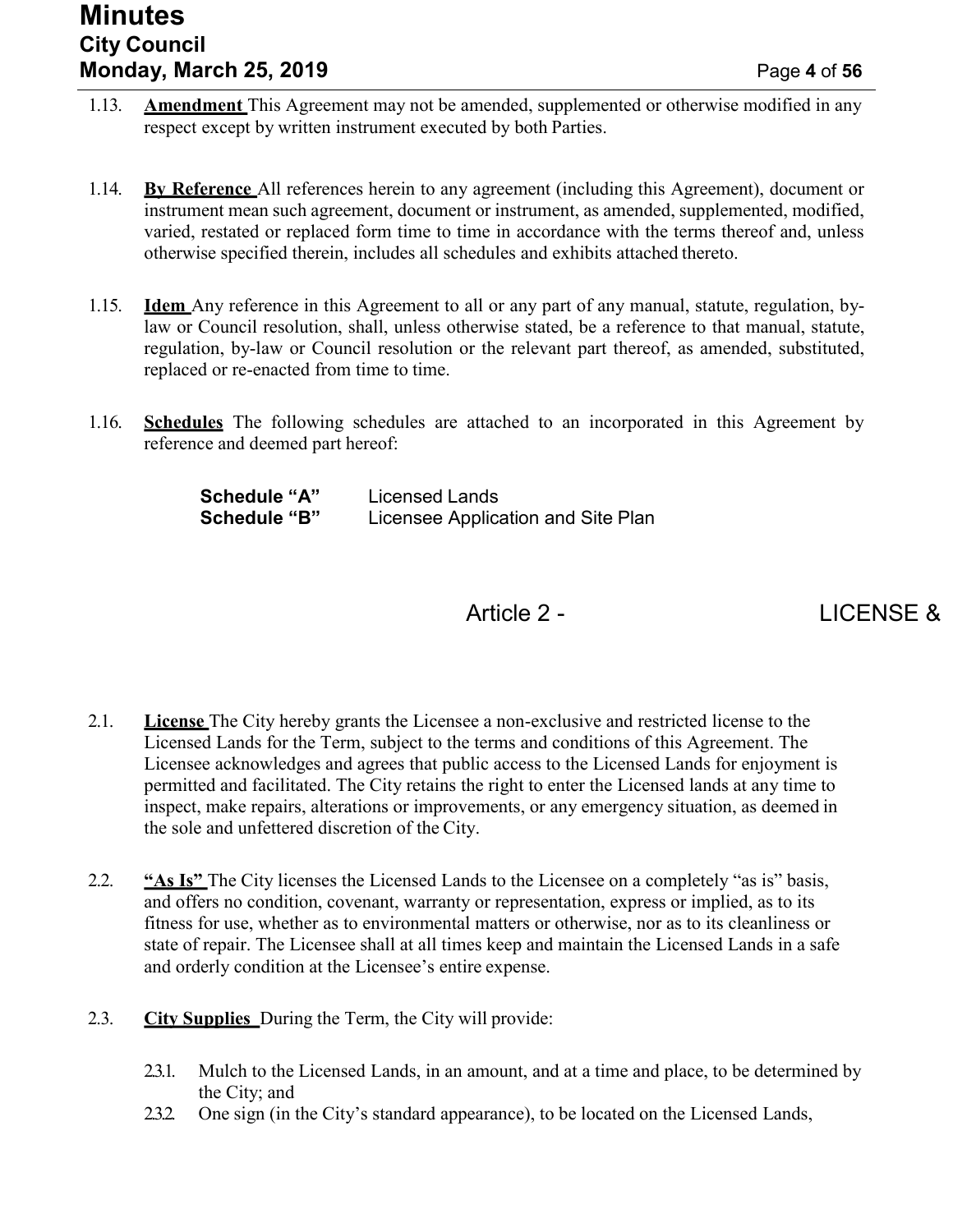## **Minutes City Council Monday, March 25, 2019** Page **5** of **56**

identifying the Licensee (or such person/organization designated by the Licensee, with the consent of the City) as the Licensee of the Licensed Lands.

- 2.4. **First Right** The Licensee has the first right to the Licensed Lands for the permitted use for the following calendar year, subject to the following:
	- 2.4.1. The Licensee provides a renewal application to the City of its intent to exercise its first right on or before August  $31<sup>st</sup>$  in the year of Term of this Agreement;
	- 2.4.2. The Licensee provides a fully executed copy of the applicable license agreement for the following calendar year in the City's then standard form, on or before October  $31<sup>st</sup>$ , or such later date agreed upon in writing by the City; and
	- 2.4.3. the City's determination, in its sole and unfettered discretion, that the Licensed Lands may continue to be used as a community garden and that the City is prepared to enter into a new agreement with the Licensee.
- 2.5. **Compliance with Laws** The Licensee shall promptly comply with all laws, ordinances and lawful orders and regulations issued by any federal, provincial, municipal or other agency having jurisdiction, including but not limited to obtaining any and all applicable licenses or permits. The Licensee shall not perform any acts or carry out any practices which injure the Licensed Lands or are a nuisance or a menace to others.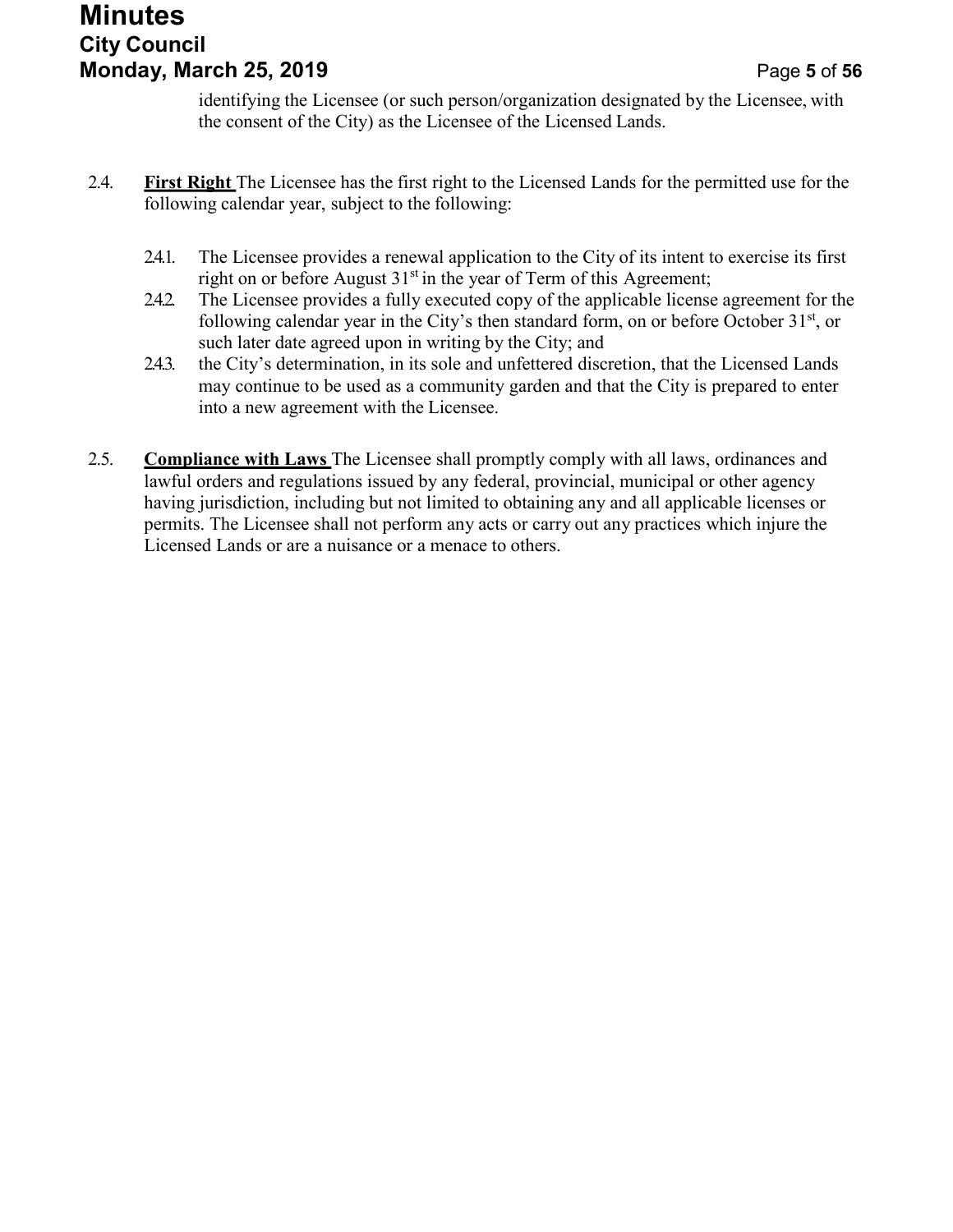## **Minutes City Council Monday, March 25, 2019** Page **6** of **56**

#### **Article 3 - USE OF LICENSED LANDS**

- 3.1. **Use** The purpose of this Agreement is to construct, maintain and host a community garden. The Licensee shall use the Licensed Lands for this purpose only, and as further detailed in the attached *Schedule "B"*. Under no circumstance may any produce, flowers, or other matters grown or harvested be sold.
- 3.2. **Alterations/Improvements** The Licensee shall not make any alterations, additions or improvements to the Licensed Lands without the approval in writing of the City Executive Director of Parks and Facilities to the plans and specifications thereof and to make all such alterations in conformity with such plans and specifications; all such alterations and additions or improvements shall immediately become the property of the City without any payment being made therefore unless otherwise provided in the written approval of the City.
- 3.3. **Approved Alterations/Improvements** The Licensee shall ensure that any alterations, additions or improvements to the Licensed Lands which are approved in writing pursuant to section 3.2 shall be completed as expeditiously as possible so as to cause minimum nuisance to neighbours and the community; and further the Licensee shall take reasonable precaution to ensure the safety of the public.
- 3.4. **Security Interest** The Licensee shall not affix any goods to the Licensed Lands which are subject to an attached security interest or where encumbered title to the goods are not vested in the Licensee, unless the City's City Treasurer shall have first consented to same in writing.

#### 3.5. **Use & Maintenance** The Licensee shall:

- (a) Develop and maintain the Licensed Lands, at no cost to the City, including but not limited to the collection and removal of litter and debris; the control and removal of weeds; and the control of grass on the Licensed Lands not under cultivation;
- (b) Grow produce (including fruits and vegetables) for consumer use;
- (c) Not sell any food grown or harvested on the Licensed Lands, or otherwise solicit or transact sales on the Licensed Lands;
- (d) Ensure that the Licensed Lands are kept free of pests and animals;
- (e) Conduct utility locates prior to digging of any kind, and thereafter avoid all such utilities;
- (f) Encourage and promote educational activities about local food;
- (g) Not permit the use of camp fires, candles, gas and/or open flame lanterns or torches;
- (h) Not cut down or permit to be cut down any timber on the lands without the express written consent of the City, which may be unreasonably withheld; and
- (i) If the Licensee has a surplus of produce or other harvest, the Licensee will endeavour to donate the surplus harvest to a charitable cause or community members in need;

#### 3.6. **Environmental** The Licensee shall:

(a) If raised beds are not being utilized, obtain soil tests regarding the suitability of the site for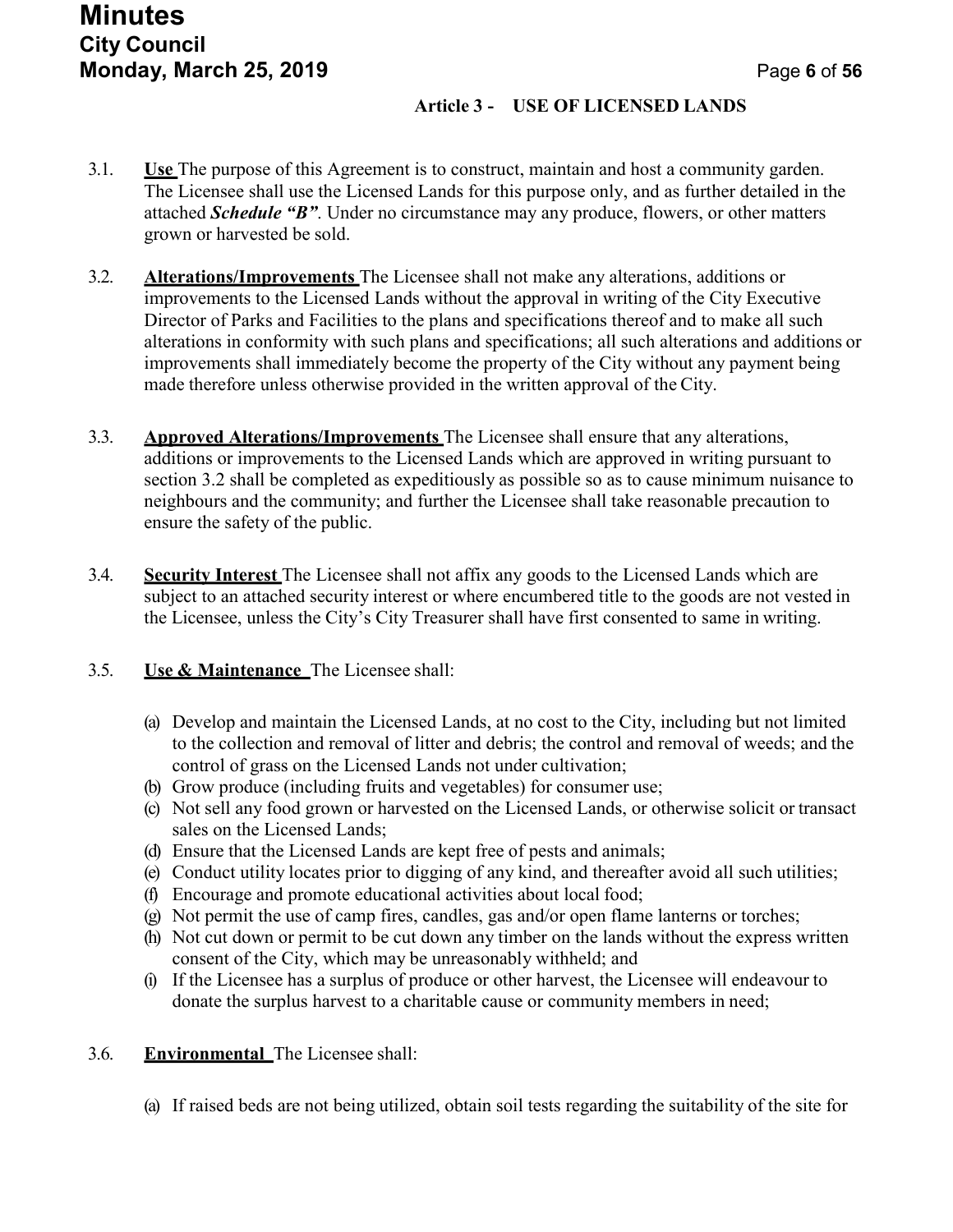## **Minutes City Council Monday, March 25, 2019** Page **7** of **56**

gardening produce, submit the results to the City, and receive the City's written approval to continue, prior to commencing any activities at the Licensed lands;

- (b) Not utilize or permit to be utilized any chemicals, including but not limited to pesticides, herbicides, and chemical fertilizers, on or near the Licensed Lands;
- (c) Not utilize or permit to be utilized uncomposted manure or fertilizer;
- (d) Ensure that any composting is in contained and approved structures, and will only contain refuse from the Licensed Lands;
- (e) Not dump or allow dumping of rubbish, ashes, waste or other unsightly materials of any type or description;
- (f) Not permit any contaminant on the Licensed Lands or to permeate the Licensed Lands; and
- (g) Not plant or permit to grow any prohibited plants, including but not limited to illegal, invasive or aggressive species, or as otherwise determined by the City, or unless authorized to the contrary in writing by the City.

#### 3.7. **Supervision** The Licensee shall:

- (a) Supervise all individuals at the Licensed Lands, including other adults, youths and children;
- (b) Act at all times, and ensure that others act, in a manner which is respectful of others, and will not use abusive or profane language, discriminate against others, play loud music, or cause a nuisance, disturbance or interfere with the quiet enjoyment of others;
- (c) Ensure that a fully stocked first aid kit is available on the Licensed Lands at all times that any individuals are present on the Licensed Lands; and
- (d) Ensure that no person while on the Licensed Lands smokes, drinks alcoholic beverages, uses illegal drugs, or participates in gambling; or permits entry of any person on the Licensed Lands who is under the influence of alcohol or illegal drugs.

#### 3.8. **Equipment & Improvements** The Licensee shall:

- (a) Notify and seek written approval from the City for the operation of any heavy equipment on or near the Licensed Lands;
- (b) Not store or permit to be stored motor vehicles, tractors, equipment, fuel and chemicals;
- (c) Not utilize or permit to be utilized any motorized vehicles or equipment on the Licensed Lands, except between the period of April  $15<sup>th</sup>$  and May  $14<sup>th</sup>$ ;
- (d) Not erect a fence;
- (e) Not install or permit any signage on the Licensed Lands except as provided by the City; and
- (f) Ensure that any permitted structures or improvements constructed of wood or timber are untreated wood or timber.

#### 3.9. **Reporting & Responding** The Licensee shall:

- (a) Respond to and comply with any City concerns, requests or demands within 24 hours;
- (b) Report to the City as soon as possible after every accident or incident;
- (c) Report to the City at the end of growing season on such aspects as the City specifies; and
- (d) Comply with all requests or demands of the City, acting reasonably.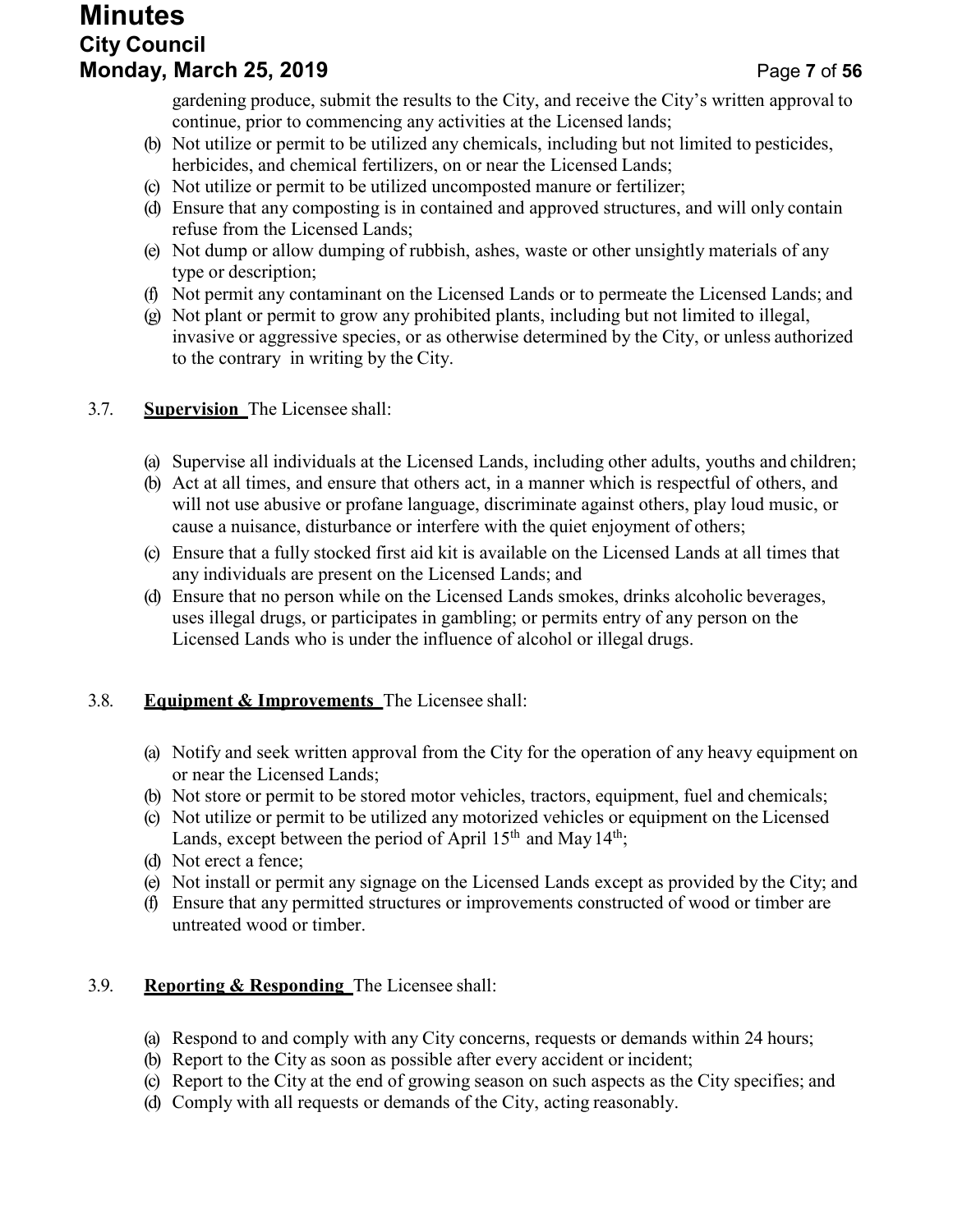#### **Article 4 - FINANCIAL MATTERS**

- 4.1. **HST** The Licensee shall pay all taxes (including but not limited to HST), rates, charges and license fees levied or imposed upon or in respect of the personal property, business, income, assets or actions as they become due and before they become delinquent.
- 4.2. **Property Taxes** The Licensee specifically acknowledges that should any property taxes be assessed against the Licensed Lands, the Licensee shall pay such sums upon demand by the City.
- 4.3. **Non-Payment/Interest** Should the Licensee fail to make any payment when due and payable under this Agreement, other than the deposit as set out in section 4.1, the City may make such payments on behalf of the Licensee, but is not obligated to do so, and the Licensee shall repay same to the City together with interest at 26% per annum (2% compounded monthly) forthwith upon notice. Should the Licensee fail to make any payment pursuant to section 4.1 when due and payable, same shall bear interest at 26% per annum (2% compounded monthly).

#### **Article 5 - INSURANCE AND INDEMNITY**

- 5.1. **Insurance** The Licensee covenants and agrees to provide and maintain comprehensive general liability insurance in the City's standard form, containing an endorsement naming the City as an additional insured and including a cross-liability/separation of insureds clause, with a 30-day notice of cancellation provision, and in the amount of at least two million dollars (\$2,000,000.00) per occurrence and satisfactory in form and content to the City's Risk Management Department.
- 5.2. **Own Risk/Release** The Licensee uses the Licensed Lands at its sole and own risk and releases the City, its council, officers, servants, agents, employees, and contractors [collectively the "Releasees"] from any claims, demands, damages, costs, actions or causes of action arising out of or related in any way to the Licensed Lands, including but not limited to, any claim forbodily injury, property damage, or any claim relating to the presence of any contaminants and/or any errors or omissions in any of the information which is supplied by the Releasees. The Licensee acknowledges that it is fully responsible for the Licensed Lands and the community garden, as more particularly set out in Schedule "B", including but not limited to any equipment, materials, or personal effects used in the course of Licensee's occupancy or use of the Licensed Lands, and that the Releasees shall not be liable for any loss of or damage to the same.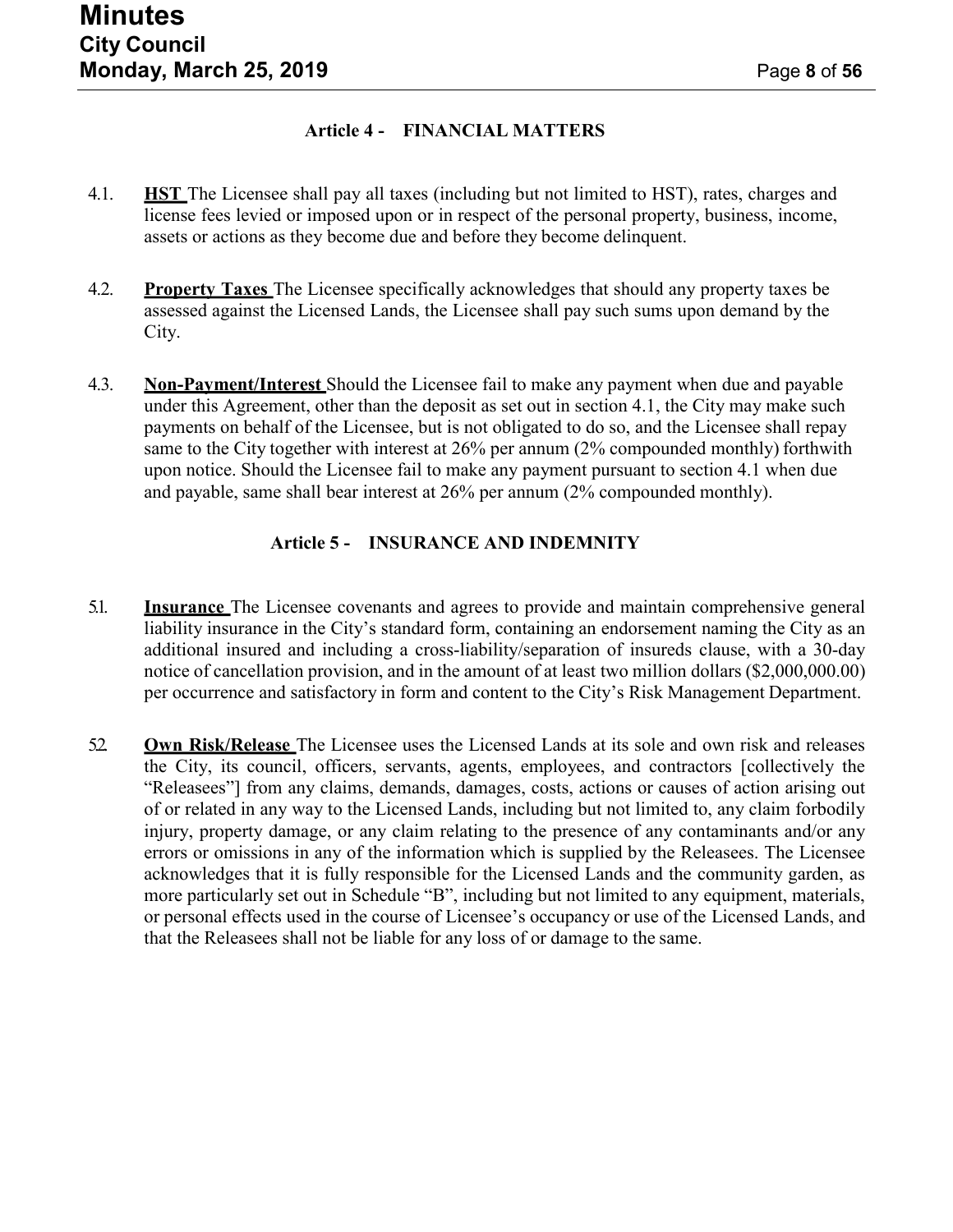## **Minutes City Council Monday, March 25, 2019** Page **9** of **56**

- 5.3. **Indemnity** The Licensee covenants and agrees that it will at all times defend, indemnify and save harmless the City, its council, members of council, officers, servants, agents, and contractors, from and against any and all manner of claims, damages, loss, construction liens, costs (on a complete indemnity basis, including all counsel fees), and charges howsoever occasioned, or suffered by, or imposed upon the City or its property, either directlyor indirectly, in respect of any matter or thing in consequence or in connection with, or arising out of the Licensee's occupancy or use of the Licensed Lands or out of any operation in connection therewith, or in respect of any accident, damage or injury to any person, animal or thing by, from or on account of the same, arising from or related to, whether directly or indirectly, the execution of this Agreement, the compliance or non-compliance with the terms of this Agreement, the actions or inactions of the Licensee, or the use of the Licensed Lands by the Licensee or the Licensee's guests, volunteers, clients, customers, employees, representatives, board members, or agents. Without in any way limiting the generality of the foregoing, the Licensee specifically acknowledges that it shall immediately pay, upon request, to the City all such damages, costs, or expenses incurred by the City in enforcing the terms of this License or exercising any rights under this License, including this indemnity, in any manner whatsoever or howsoever arising. Furthermore, the Licensee expressly acknowledges that notwithstanding anything to the contrary, that the City is not obligated to mitigate its damages, and that the Licensee is hereby estopped from making any such claim.
- 5.4. **Survival** The indemnity provisions of this Agreement and the City's rights in respect of any failure by the Licensee to perform any of its obligations under this Agreement shall remain in full force and effect, notwithstanding the expiration, revocation, or termination of this Agreement, and shall survive same.

#### **Article 6 - TERMINATION & EVENT OF DEFAULT**

- 6.1. **End of Term** This Agreement shall terminate without notice upon the Termination Date. The Licensee shall deliver up and surrender to the City its possession of the Licensed Lands upon the termination of this Agreement, in as good condition and repair as same shall be on the Effective Date. For purposes of clarification, it is understood and agreed that the Licensee shall be required to remediate the Licensed Lands and return them to their original condition as at the Effective Date, including but not limited to the removal of all fixtures or improvements installed by the Licensee which shall be removed by the Licensee at the Licensee's sole expense and further repair any damage to the Licensed Lands caused by the installation or removal of such fixtures or improvements. The requirement of the Licensee to repair and remediate the Licensed Lands shall survive termination.
- 6.2. **Early Termination without Cause** The City may terminate this License upon thirty days written notice prior to the Termination Date, in its sole and absolute discretion, without liability, set-off, or other compensation, whether financial or otherwise; and such termination shall, save and except for the termination date as set out in this section, be in accordance with section 6.1.
- 6.3. **Failure to Surrender** Should the Licensee fail to deliver up and surrender possession of the Licensed Lands upon the termination of this Agreement, the Licensee shall pay to the City the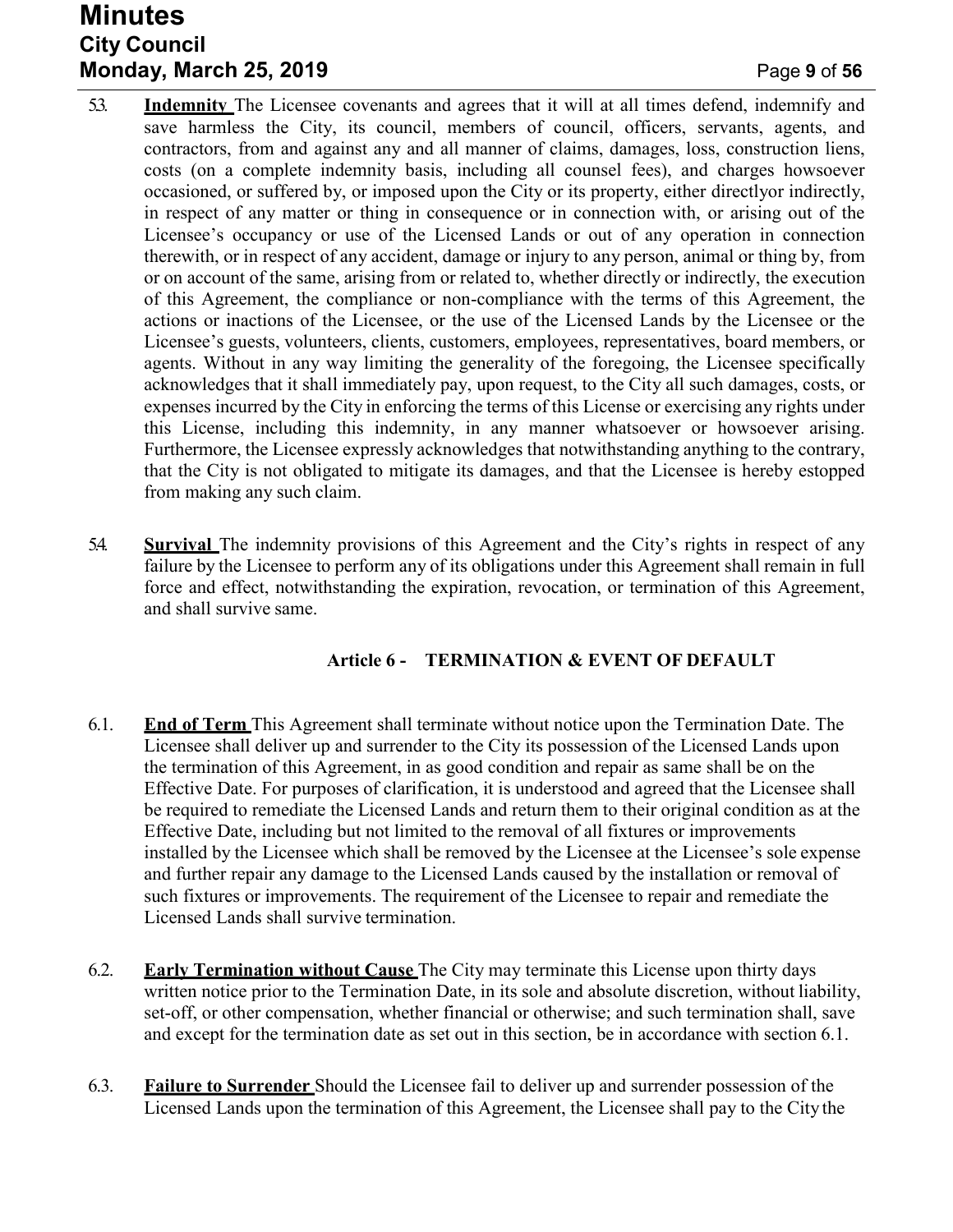## **Minutes City Council Monday, March 25, 2019** Page **10** of **56**

sum of \$500 per month or partial month in consequence of such failure.

- 6.4. **Failure to return to Condition** Should the Licensee fail to deliver the Licensed Lands on termination in as good condition and repair as same shall be on the Effective Date, the City may repair and remediate the Licensed Lands on the Licensee's behalf, and the Licensee shall immediately upon demand pay the costs of such repair and remediation to the City. This section shall survive termination.
- 6.5. **Event of Default** An "**Event of Default**" constitutes any one or more of the following:
	- a. the Licensee becomes bankrupt or insolvent or takes the benefit of any statute for bankrupt or insolvent debtors or makes any proposal, assignment or arrangement with its creditors, or any steps are taken or proceedings commenced by any person for the dissolution, winding-up or other termination of the Licensee's existence or the liquidation of its assets;
	- b. a trustee, receiver, receiver/manager, or a person acting in a similar capacity is appointed with respect to the business or assets of the Licensee;
	- c. any of the goods or chattels of the Licensee are, at any time, seized or taken in attachment by any creditor of the Licensee;
	- d. the Licensee fails to make any payment as required under this Agreement;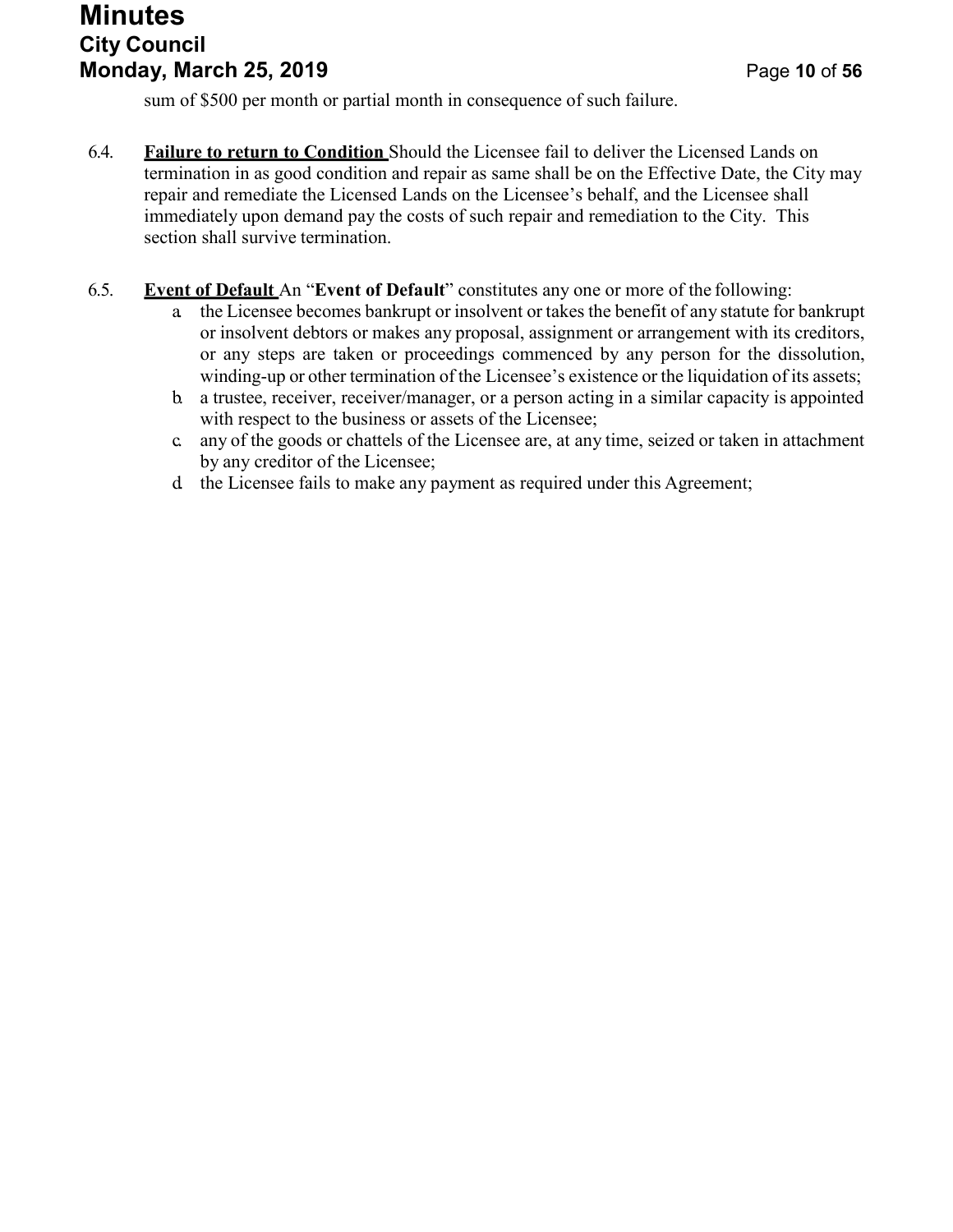- e. the Licensee makes an assignment or other transfer of rights under this Agreement other than in accordance with the provisions of this Agreement;
- f. the Licensee fails to observe or perform any of the terms, covenants or conditions of this Agreement and such failure to observe or perform is not remedied within 5 days of written notice of such failure; or
- g. the Licensee is in non-compliance with any City agreement, bylaw, common law, provincial or federal act or regulation, or the rules, regulations, policies, or orders of any municipal, provincial or federal authority, including but not limited, to police, fire, conservation authority, or health unit.
- 6.6. **Remedies** If and whenever an Event of Default occurs, then, without prejudice to any other rights which it has pursuant to this Agreement, the City shall have the following rights and remedies which are cumulative and not alternative:
	- a. to terminate this Agreement upon 10 days written notice, and to, at the discretion of the City, remove all persons and property from the Licensed Lands and store such property at the expense and risk of the Licensee or sell or dispose of such property in such manner as the City sees fit without notice to the Licensee;
	- b. to remedy or attempt to remedy any default under this Agreement, including to enter upon the Licensed Lands for such purposes; and no notice of the City's intention to remedy or attempt to remedy such default need be given to the Licensee, and the City shall not be liable to the Licensee for any loss, injury or damages caused by acts of the City in remedying or attempting to remedy such default and the Licensee shall pay to the City all expenses incurred by it in connection therewith; and
	- c. to recover from the Licensee all damages, costs and expenses, including legal costs on a complete indemnity basis, as a result of the Event of Default.
- 6.7. **Costs** The Licensee shall pay to the City all damages, costs and expenses (including all legal fees and costs on a complete indemnity basis) incurred by the City in enforcing the terms of this Agreement, or with respect to any matter or thing which is the obligation of the Licensee under this Agreement, or in respect of which the Licensee has agreed to insure or to indemnify the City.
- 6.8. **Remedies Cumulative and Not Exhaustive** Notwithstanding any other provision of this Agreement, the City may from time to time resort to any or all of the rights and remedies available to it in an Event of Default hereunder, either by any provision of this Agreement, by statute or by common law, all of which rights and remedies are intended to be cumulative and not alternative. The express provisions contained in this Agreement as to certain rights and remedies are not to be interpreted as excluding any other or additional rights and remedies available to the City by statute or common law.

**Article 7 - NOTICE**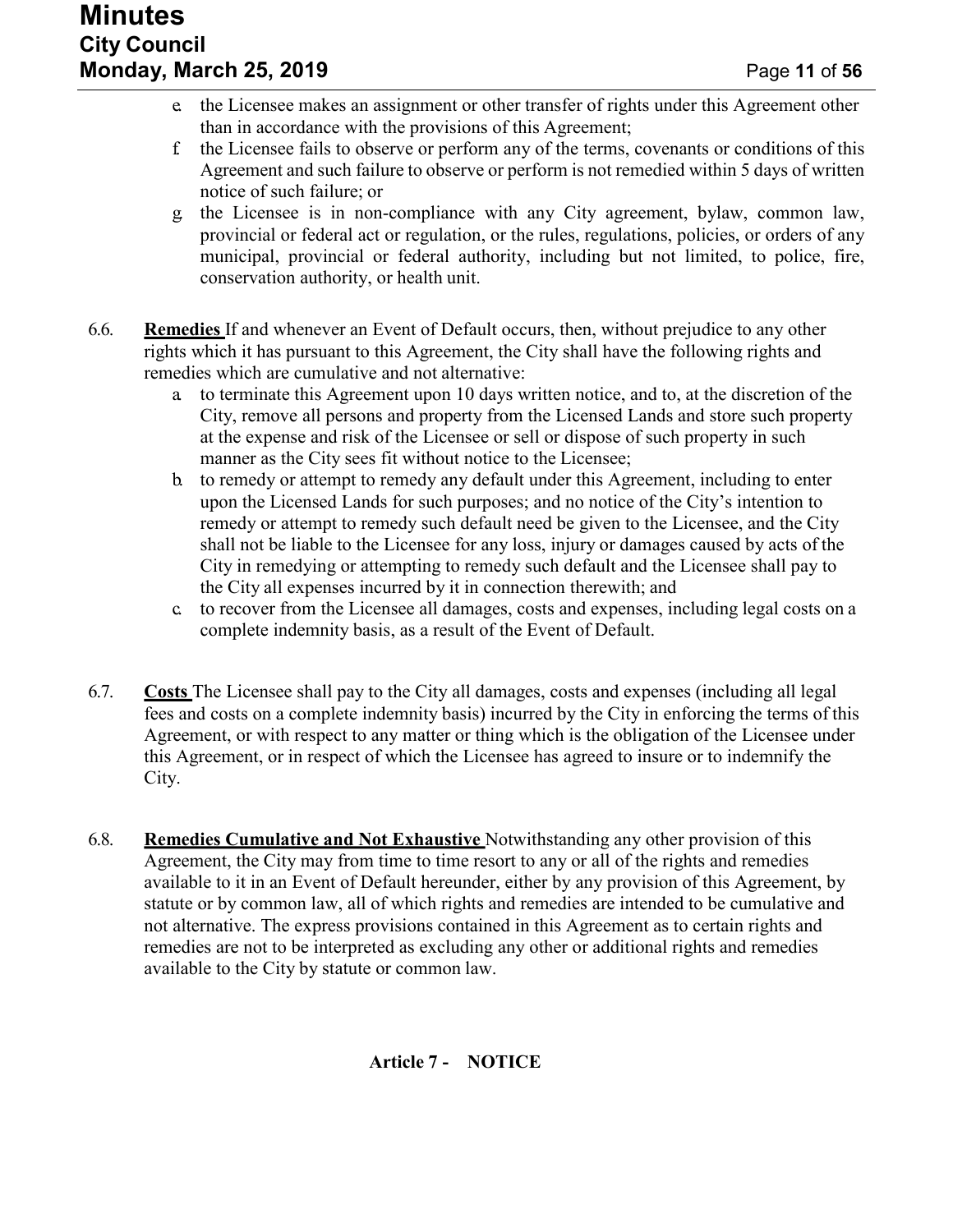- 7.1. **Notice** Whenever under this Agreement, notice is required to be given, such notice shall be in writing and shall be delivered personally, mailed by prepaid mail, sent by facsimile or by email. A notice or other document so sent shall be deemed to have been given,
	- a. if delivered personally, on the date of such delivery and receipt;
	- b. if transmitted by facsimile or by email, on the Business Day following the day of sending such notice or document; and
	- c. if mailed, on the fifth  $(5<sup>th</sup>)$  Business Day following the day such notice or document was deposited in a post office or public letter box.
- 7.2. **City Contact** Where notice is to be provided to the City, such notice shall be provided,

*which shall be delivered personally day questions or operations):*

350 City Hall Square West, Suite 203 4155 Ojibway Parkway

Windsor, ON N9A 6S1 Windsor, ON N9C 4A5

*In the case of a notice of claim, In all other cases (including day-to-*

The Corporation of the City of Windsor The Corporation of the City of Windsor

**Attention: City Clerk Attention: Environment & Sustainability Coordinator**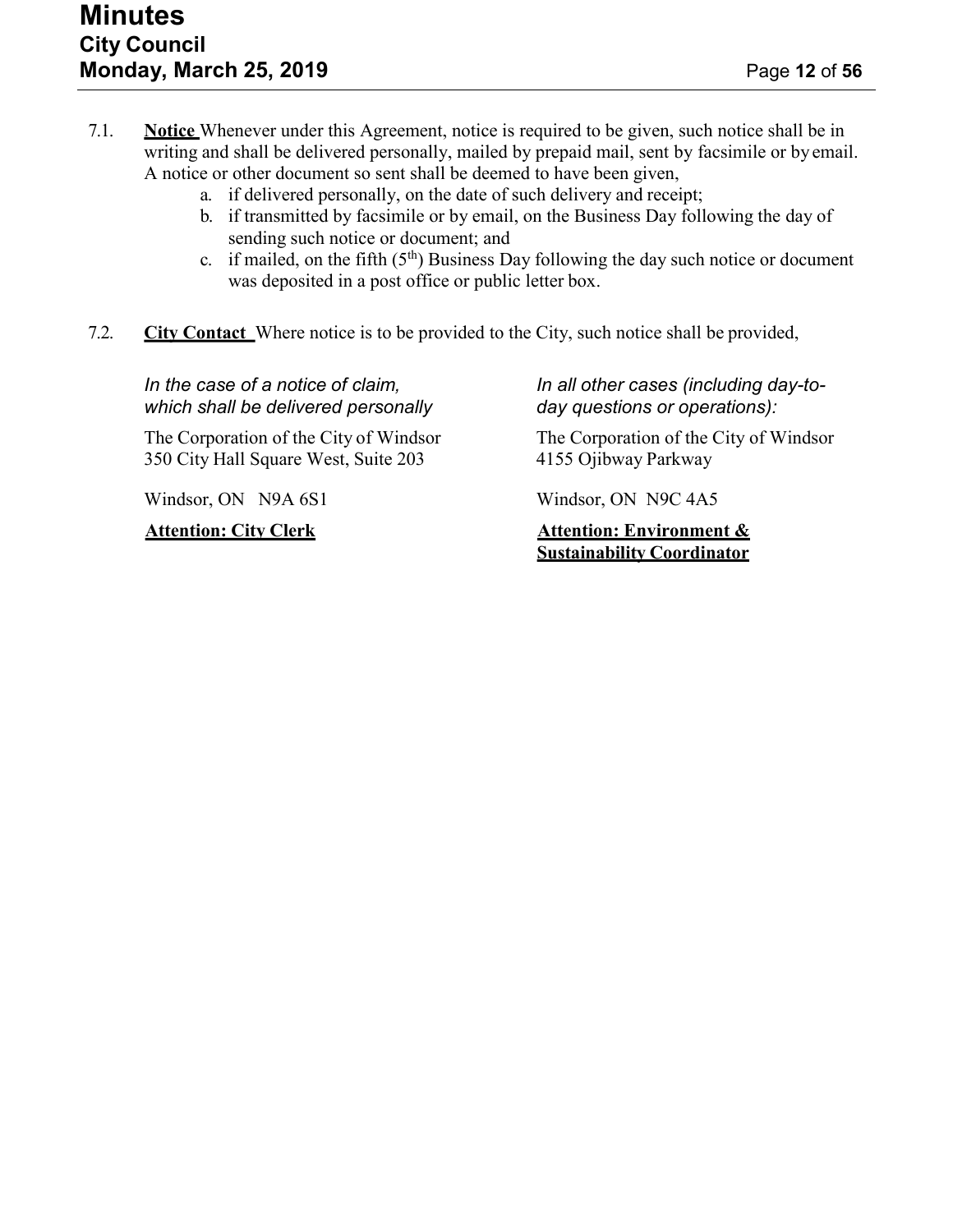## **Minutes City Council Monday, March 25, 2019** Page **13** of **56**

7.3. **Licensee Contact** Where notice is to be provided to the Licensee, such notice shall be delivered to:

Downtown Windsor Community Collaborative 100 Victoria Ave

Windsor, ON N9A 4N7 **Attention:** Bob Cameron Tel: 519-903-7629 Fax: Email: [bob@dwcc.ca](mailto:bob@dwcc.ca)

7.4. **Contact Change** Either Party may change their contact information, from time to time, by written notice given to the other Party in accordance with this Article 7, and upon receipt of such notice, the Party receiving such information shall thereafter rely on that contact information as if it has been inserted in sections 7.2 or 7.3 hereof, as the case may be.

#### **Article 8 - GENERAL**

- 8.1. **Further Assurance** Each Party shall from time to time execute and deliver or cause to be executed and delivered all such further acts and things as the other Party may, from time to time after the date hereof, reasonably require as being necessary or desirable in order to effectively carry out or better evidence or perfect the full intent and meaning of this Agreement or any provision hereof.
- 8.2. **Conflict of Interest** The Licensee hereby declares that it does not have any conflict of interest, whether actual or potential, arising out of this Agreement; and further, the Licensee hereby covenants to disclose any conflict of interest, actual or potential, arising during the currency of this Agreement.
- 8.3. **Successors and Assigns** This Agreement and everything in it shall be binding upon and ensure to the benefit of and be binding on the Parties hereto, and their respective successors, heirs, administrators, executors, legal representatives, and permitted assigns. Neither party may assign, transfer or otherwise dispose of all or any part of its rights or obligations under this Agreement without the prior written consent of the other Party, which may be unreasonably withheld.
- 8.4. **Time of the Essence** Time shall be of the essence of this Agreement.
- 8.5. **Waiver of Rights** Any waiver of, or consent to depart from, the requirements of any provision of this Agreement shall be effective only if it is in writing and signed by the Party giving it, and delivered in accordance with the notice provisions hereof, and only in the specific instance and for the specific purpose for which it has been given. No failure on the part of any Party to exercise, and no delay in exercising, any right under this Agreement shall operate as a waiver of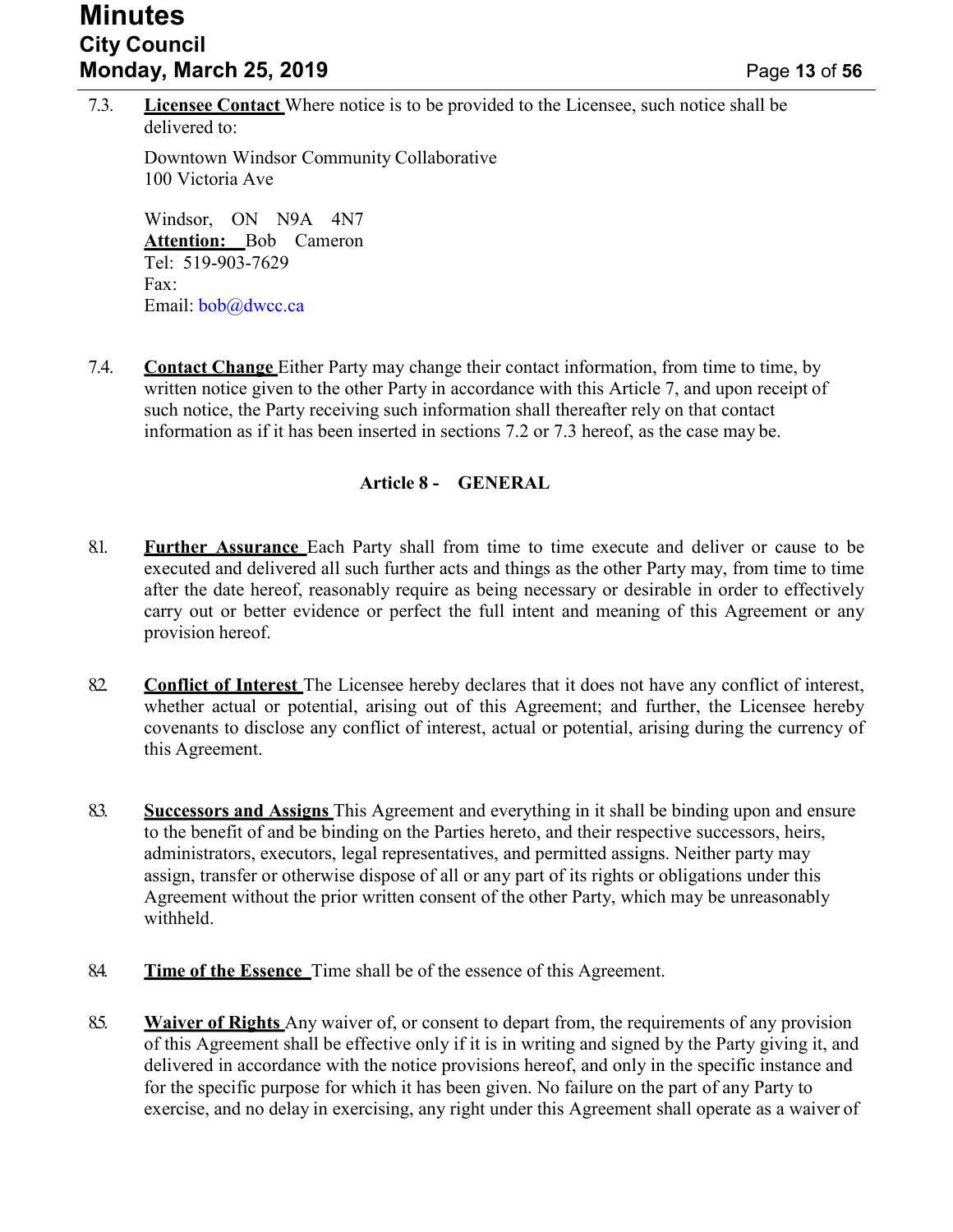## **Minutes City Council Monday, March 25, 2019** Page **14** of **56**

such right. No single or partial exercise of any such right shall preclude any other or further exercise of such right or the exercise of any other right.

8.6. **City Discretion** The Licensee hereby acknowledges and agrees that nothing contained in this Agreement and no decision made or action taken by the City pursuant to this Agreement shall in any manner limit or restrict the normal exercise of discretion by various municipal departments and officials in the City pursuant to any statute, by-law, resolution, policy, practice, regulation, or procedure, and nothing contained in this Agreement shall in any way require any such municipal department or official(s) acting pursuant to such statute, by-law resolution, policy, practice, regulation, or procedure to give his, her or its approval in respect of any manner, notwithstanding any provision of this Agreement or any consent, approval or other action of the City made pursuant to this Agreement.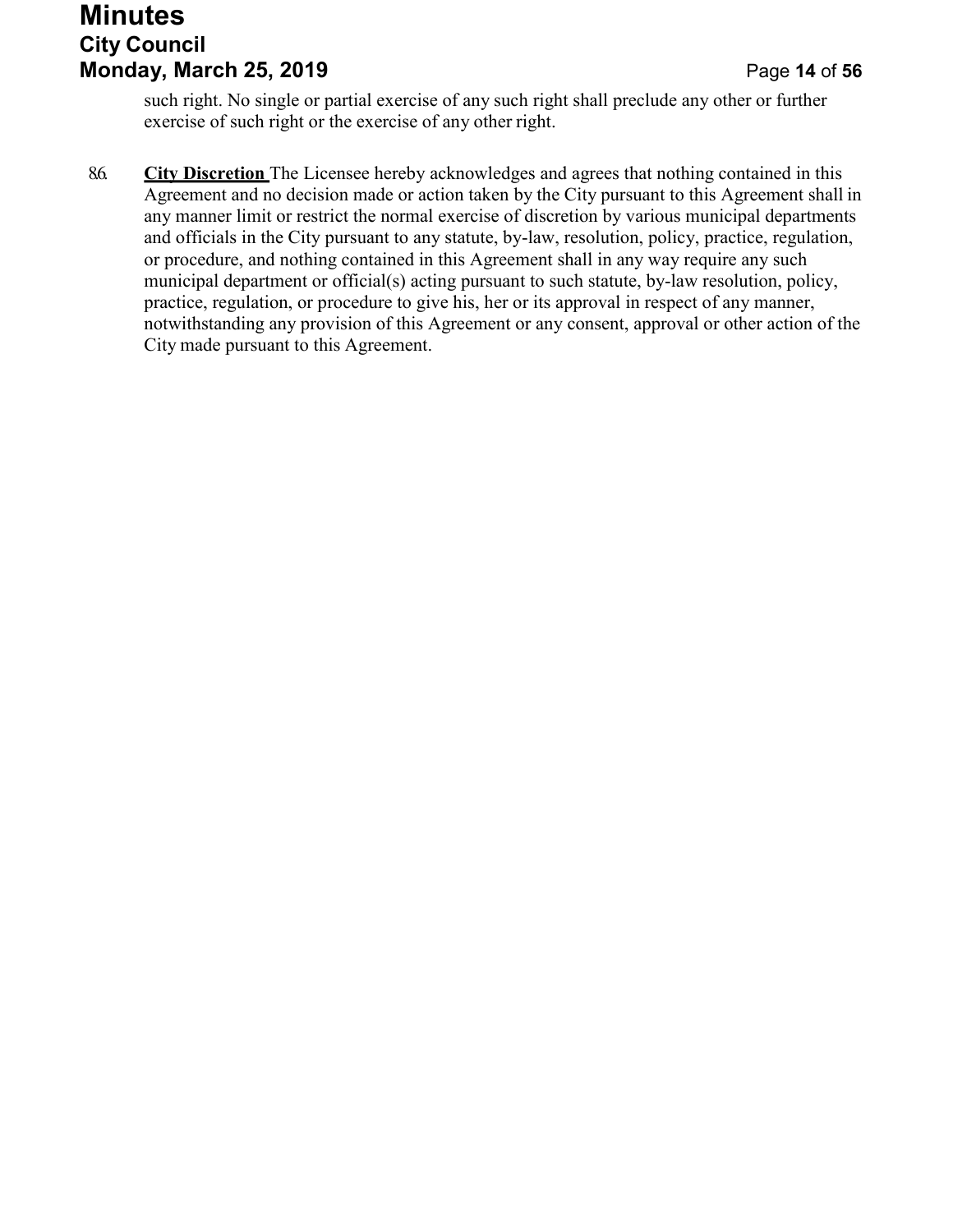## **Minutes City Council Monday, March 25, 2019** Page **15** of **56**

IN WITNESS WHEREOF the Parties have affixed their corporate seals duly attested by the hands of their proper officers in that behalf.

In the case of the City, signed this day of , 20

#### **THE CORPORATION OF THE CITY OF WINDSOR**

Valerie Critchley City Clerk/Licence Commissioner

Onorio Colucci Chief Administrative Officer

In the case of the Licensee, signed this day of , 20

#### **Downtown Windsor Community Collaborative**

Witness as to the signature of

Name:

Name: Title:

if corp: I have authority to bind the corporation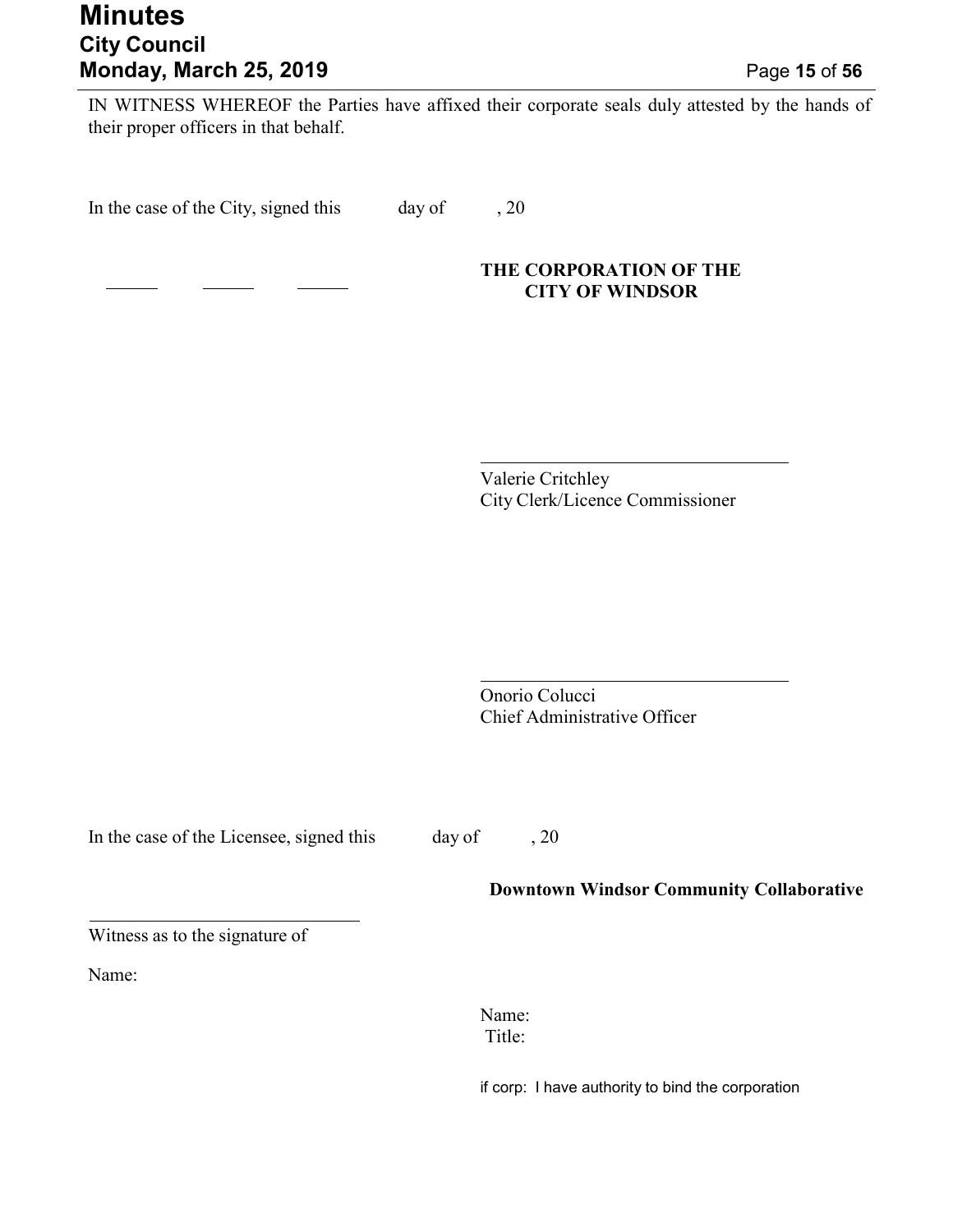## **Minutes City Council Monday, March 25, 2019** Page **16** of **56**

## **SCHEDULE "A" LICENSED LANDS**

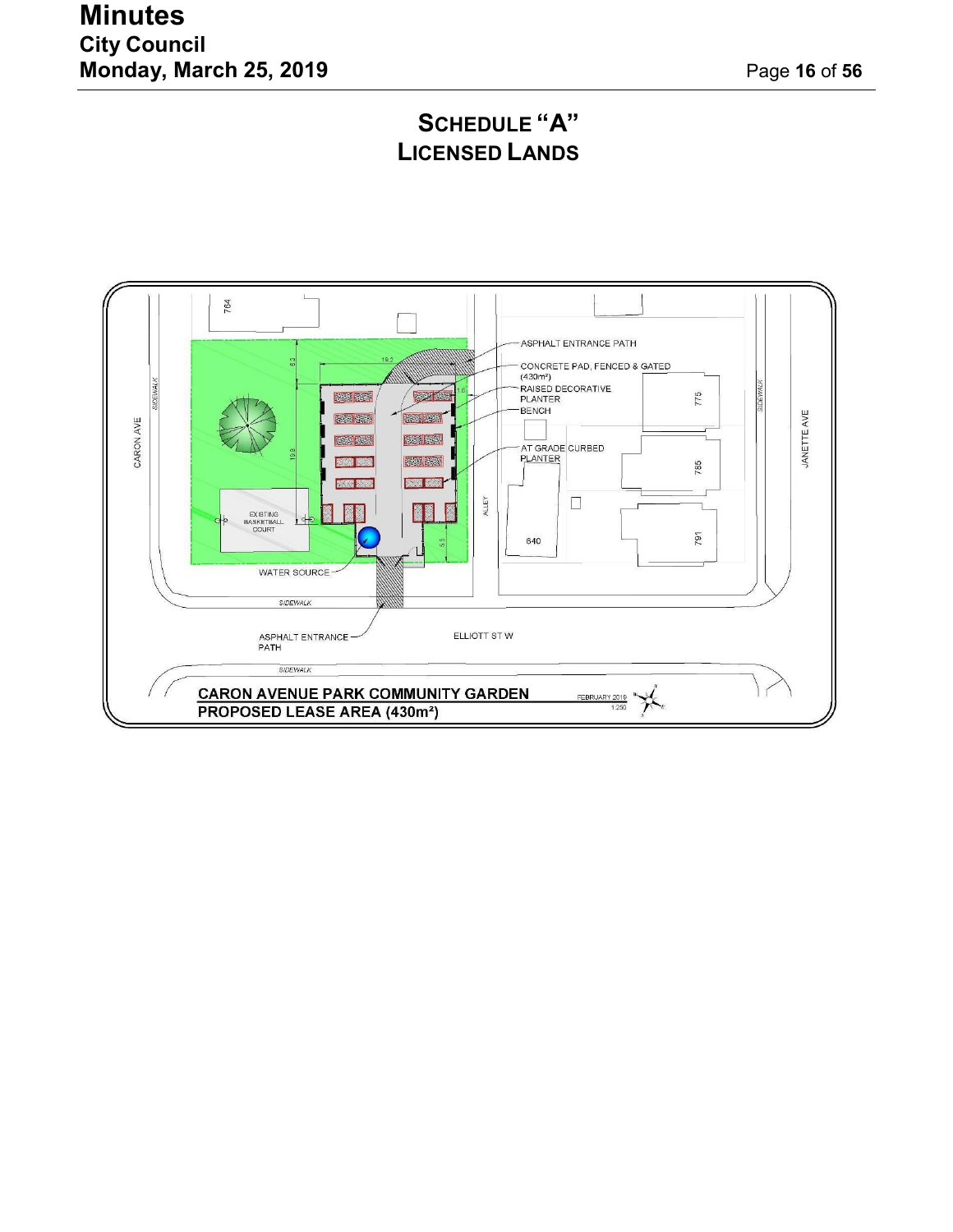**WINDSOR** 

windsor

# **Schedule "B" Licensee Application and Site Plan**

# **City of Windsor Community Garden Application Form**

- This application is for the creation of Community Gardens on City of **Exercise Community** Windsor owned property only
- The Applicant must be a legal entity in its own right, and not an unincorporated association or other form of informal organization.
- Please consult the list of parks recommended for Community Gardens which can be found on our website: [www.windsorenvironmentalmasterplan.ca](http://www.windsorenvironmentalmasterplan.ca/)
- Submit your application via email to [emp@city.windsor.on.ca O](mailto:emp@city.windsor.on.ca)R in person (M-F 8:00am to 4:00pm) or by mail to:

Environment & Sustainability Coordinator c/o Lou Romano Water Reclamation plant 4155 Ojibway Parkway

N9C 4A5

• If you require assistance with your application please contact the Environment and Sustainability Coordinator at [emp@city.windsor.on.ca](mailto:emp@city.windsor.on.ca) or 519-253-7111 ext.3290.

## **Applicant Information:**

Name of Community Garden Coordinator: Sarah Cipkar

Daytime phone number: 519-790-9518

Email address: [sarah@dwcc.ca](mailto:sarah@dwcc.ca)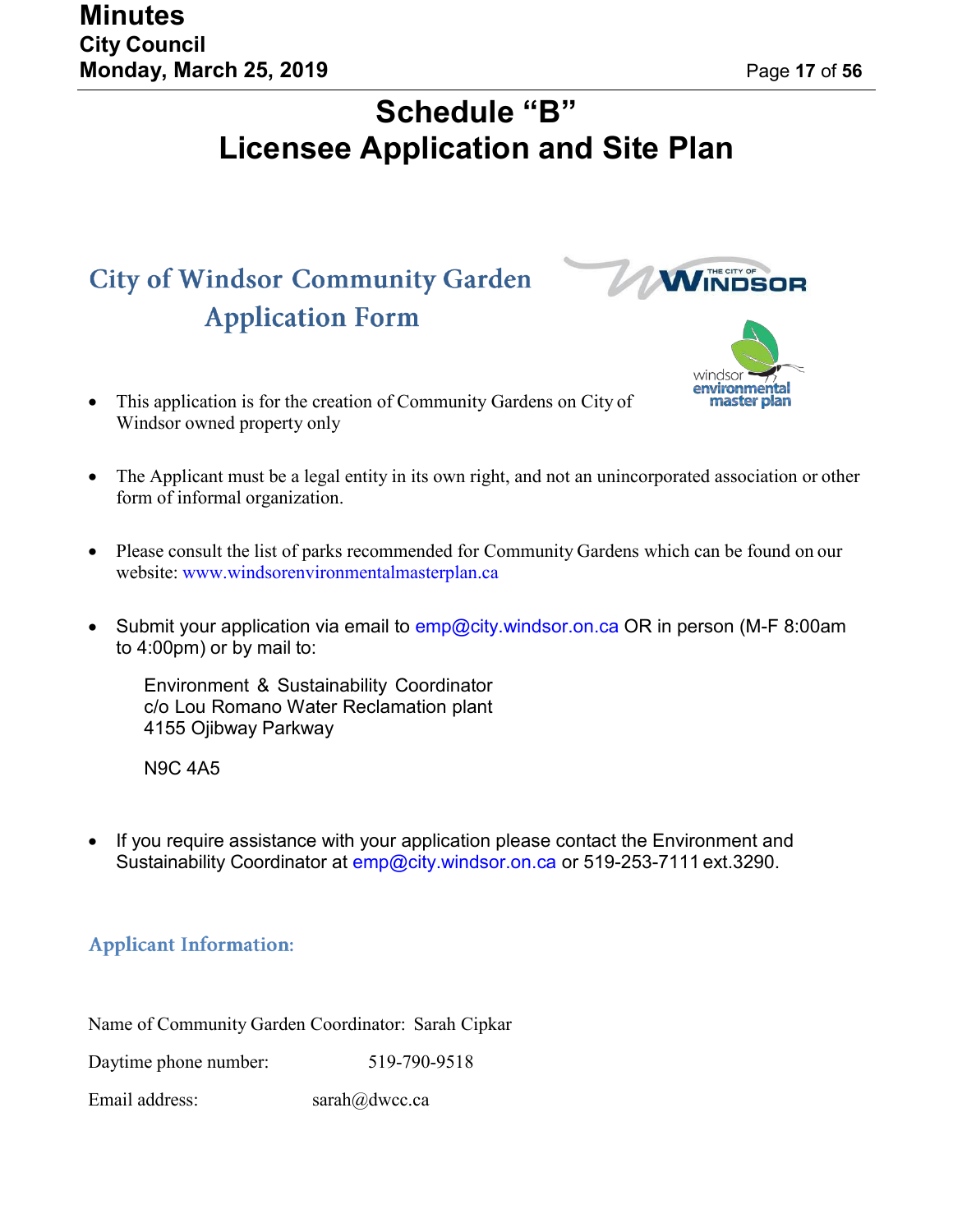## **Minutes City Council Monday, March 25, 2019** Page **18** of **56**

| Name of Designate:    | Robert Cameron |       |
|-----------------------|----------------|-------|
| Daytime phone number: | 519-903-7629   | Email |
| address:              | bob@dwcc.ca    |       |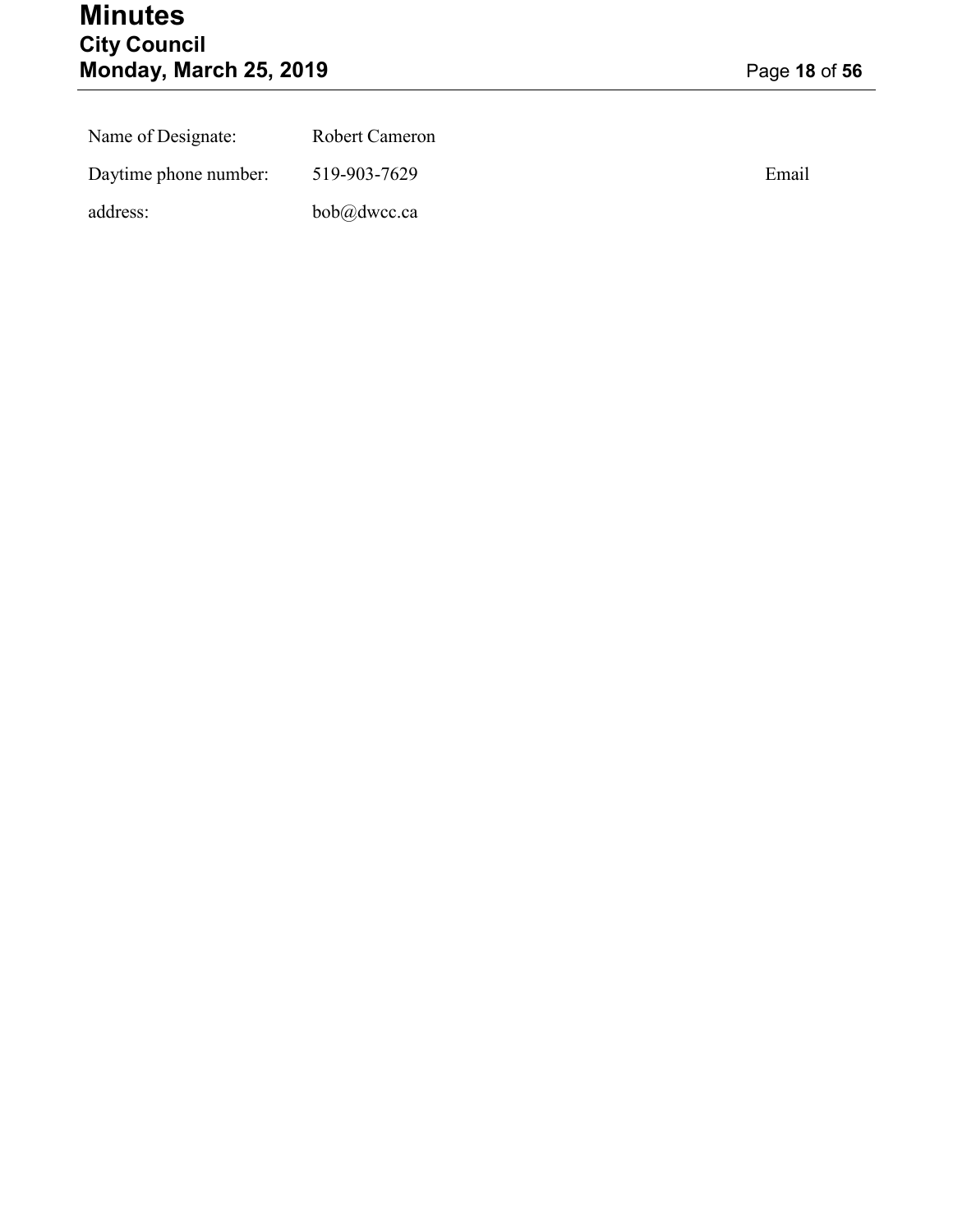#### **Site Information:**

*What is the address or name of the property where you would like to establish a community garden?*

Caron Avenue Park (corner of Caron Ave and Elliott St)

*Please describe the site within the property where you would like to have your garden:*

Due to the redevelopment of Bruce Park the City of Windsor has approached us to relocate our existing community garden. We are in agreement to move the garden to Caron Ave Park. This would provide us with our own space to garden.

#### **Garden Information:**

*Describe the design of your Community Garden and what methods (ie. raised beds) you will use to operate and maintain the garden including your end of season plan:*

Gardeners currently use at grade beds made from wood for their gardening. If raised beds are available our gardeners would utilize them. Mulch is used around garden beds. We are hoping to have some water storage on site.

## **Community Garden Group Information:**

*How many committed volunteers do you have?*

There are currently 26 committed gardens who are part of the Bruce park community garden and all are interested in continuing to garden at Caron Ave park.

*What past experience do you and your volunteers have in growing food? Please provide examples:*

Bruce park community garden has been operating with great success since 2014. The gardeners use the Windsor Essex Community Garden Collective as a resource. The Downtown Windsor Community Collaborative is also the supporter of Wigle and Mitchell Park community gardens.